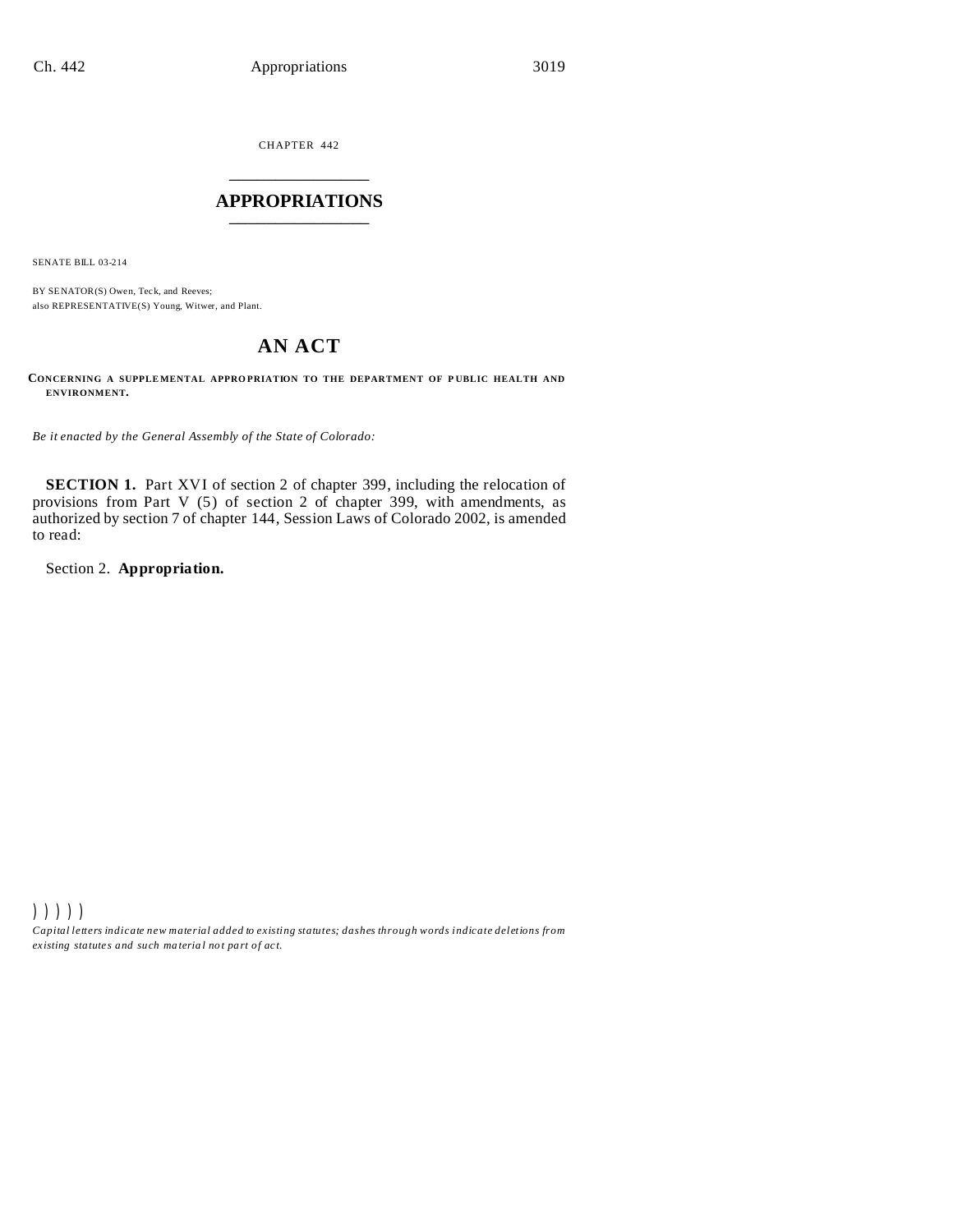| Ch. 442                                           |                           |              |                                             | Appropriations                                 |                      |                                       | 3020                    |
|---------------------------------------------------|---------------------------|--------------|---------------------------------------------|------------------------------------------------|----------------------|---------------------------------------|-------------------------|
|                                                   |                           |              | APPROPRIATION FROM                          |                                                |                      |                                       |                         |
|                                                   | ITEM &<br><b>SUBTOTAL</b> | <b>TOTAL</b> | <b>GENERAL</b><br><b>FUND</b>               | <b>GENERAL</b><br><b>FUND</b><br><b>EXEMPT</b> | CASH<br><b>FUNDS</b> | CASH<br><b>FUNDS</b><br><b>EXEMPT</b> | FEDERAL<br><b>FUNDS</b> |
|                                                   | \$                        | \$           | \$                                          | \$                                             | \$                   | $\mathbb S$                           | \$                      |
|                                                   |                           |              |                                             | PART XVI                                       |                      |                                       |                         |
|                                                   |                           |              | DEPARTMENT OF PUBLIC HEALTH AND ENVIRONMENT |                                                |                      |                                       |                         |
|                                                   |                           |              |                                             |                                                |                      |                                       |                         |
| (1) ADMINISTRATION AND SUPPORT <sup>196, 19</sup> |                           |              |                                             |                                                |                      |                                       |                         |
| (A) Administration<br>Personal Services           |                           |              |                                             |                                                |                      |                                       |                         |
|                                                   | 4,051,155                 |              | 164,237                                     |                                                | $101,610^a$          | $3,720,276(T)$ <sup>b</sup>           | 65,032                  |
|                                                   | 4,020,953                 |              | 134,035                                     |                                                |                      |                                       |                         |
|                                                   | $(68.2$ FTE)              |              |                                             |                                                |                      |                                       |                         |
|                                                   | $(68.0$ FTE)              |              |                                             |                                                |                      |                                       |                         |
| <b>Retirements</b>                                | 584,000                   |              |                                             |                                                |                      | $584,000(T)^b$                        |                         |
|                                                   | 167,884                   |              |                                             |                                                |                      | $167,884(T)$ <sup>b</sup>             |                         |
| Health, Life, and Dental                          | 1,244,605                 |              | 36,807                                      |                                                | 442,499*             | $671,814$ <sup>*</sup>                | 93,485                  |
|                                                   | 1,613,670                 |              |                                             |                                                | 632,420°             | 378,184 <sup>d</sup>                  | 603,066                 |
| Short-term Disability                             | 73,589                    |              | 10,605                                      |                                                | 16,272               | $16,180^{\circ}$                      | 30,532                  |
|                                                   | 63,477                    |              | 4,852                                       |                                                | $20,965^{\circ}$     | $7,128^e$                             |                         |
| Salary Survey and                                 |                           |              |                                             |                                                |                      |                                       |                         |
| Senior Executive                                  |                           |              |                                             |                                                |                      |                                       |                         |
| Service                                           | 3,375,607                 |              | 447,019                                     |                                                | 720,270 <sup>c</sup> | 711,525                               | 1,496,793               |
|                                                   | 3,297,377                 |              | 392,551                                     |                                                |                      | 687,763 <sup>f</sup>                  |                         |
| Performance-based Pay                             |                           |              |                                             |                                                |                      |                                       |                         |
| Awards                                            | 655,900                   |              | 97,662                                      |                                                | 139,676 <sup>c</sup> | 127,588                               | 290,974                 |
|                                                   | 650,174                   |              |                                             |                                                |                      | $121,862$ <sup>f</sup>                |                         |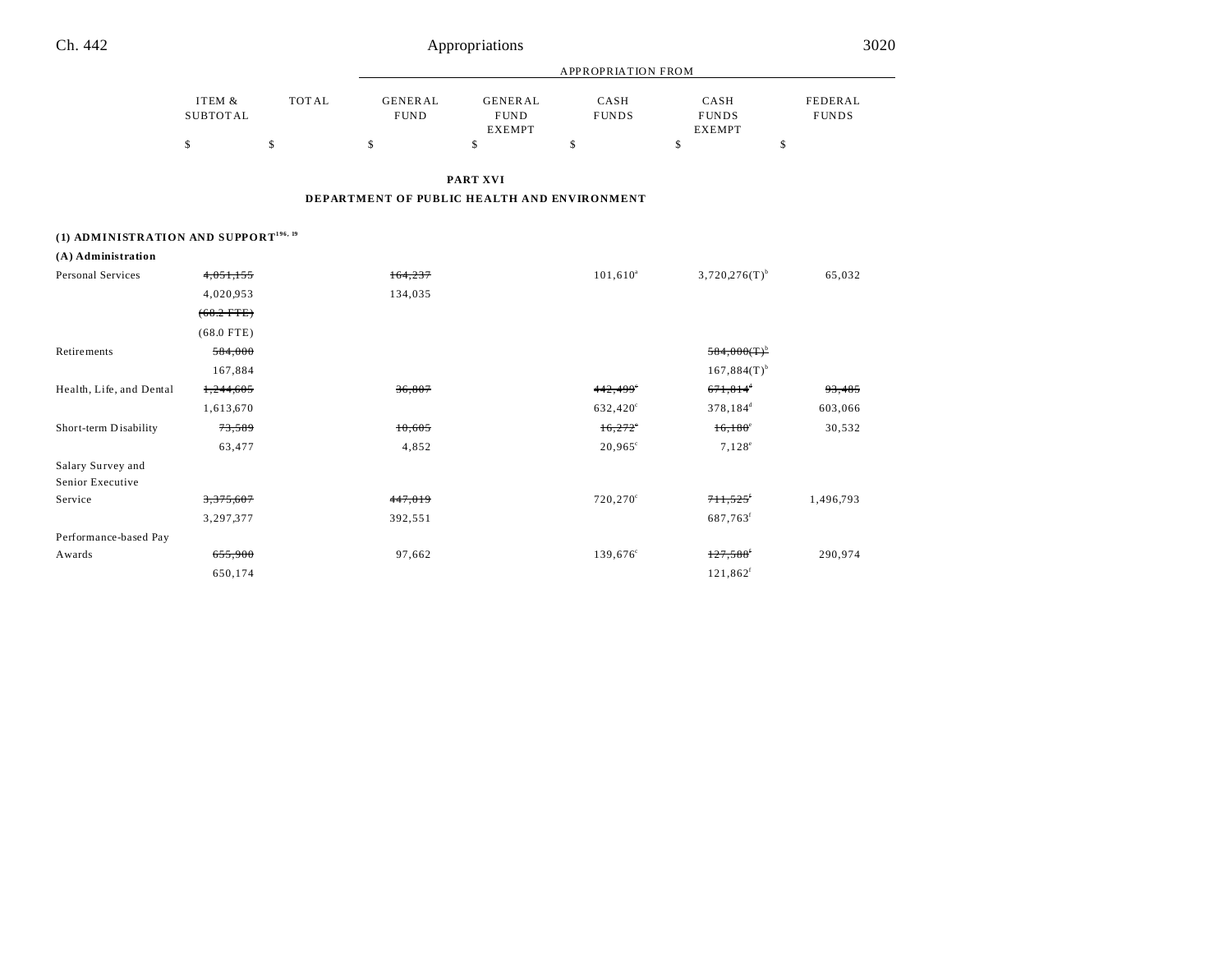| Shift Differential          | 9,928      |       |            |                     |                           | 9,928   |
|-----------------------------|------------|-------|------------|---------------------|---------------------------|---------|
| Workers' Compensation       | 284,346    |       |            |                     | $284,346(T)$ <sup>b</sup> |         |
| <b>Operating Expenses</b>   | 1,215,392  |       |            |                     | $1,140,392(T)^{b}$        | 75,000  |
| Legal Services for          |            |       |            |                     |                           |         |
| 21,033 hours                | 1,257,773  |       | $79,114^c$ |                     | $1,105,456(T)^{b}$        | 73,203  |
| Administrative Law          |            |       |            |                     |                           |         |
| Judge Services              | 2,171      |       |            |                     | $2,171(T)^{b}$            |         |
| Payment to Risk             |            |       |            |                     |                           |         |
| Management and              |            |       |            |                     |                           |         |
| Property Funds              | 74,241     |       |            |                     | $74,241(T)^{b}$           |         |
| Vehicle Lease               |            |       |            |                     |                           |         |
| Payments                    | 274,447    |       | 92,136     |                     | 124,824                   | 57,487  |
|                             | 257,453    |       |            | 88,821 <sup>c</sup> | 120, 210 <sup>8</sup>     | 48,422  |
| Leased Space                | 4,016,637  |       |            |                     | $4,003,497$ <sup>h</sup>  | 13,140  |
| Capitol Complex             |            |       |            |                     |                           |         |
| Leased Space                | 21,258     |       |            |                     | $21,258(T)$ <sup>b</sup>  |         |
| Utilities                   | 427,147    |       |            | $13,154^c$          | 291,817 <sup>i</sup>      | 122,176 |
| <b>Building Maintenance</b> |            |       |            |                     |                           |         |
| and Repair                  | 184,502    |       |            |                     | $184,502(T)$ <sup>b</sup> |         |
| Reimbursement for           |            |       |            |                     |                           |         |
| Members of the State        |            |       |            |                     |                           |         |
| Board of Health             | 4,000      | 4,000 |            |                     |                           |         |
|                             | 3,840      | 3,840 |            |                     |                           |         |
|                             | 17,756,698 |       |            |                     |                           |         |
|                             | 17,568,223 |       |            |                     |                           |         |
|                             |            |       |            |                     |                           |         |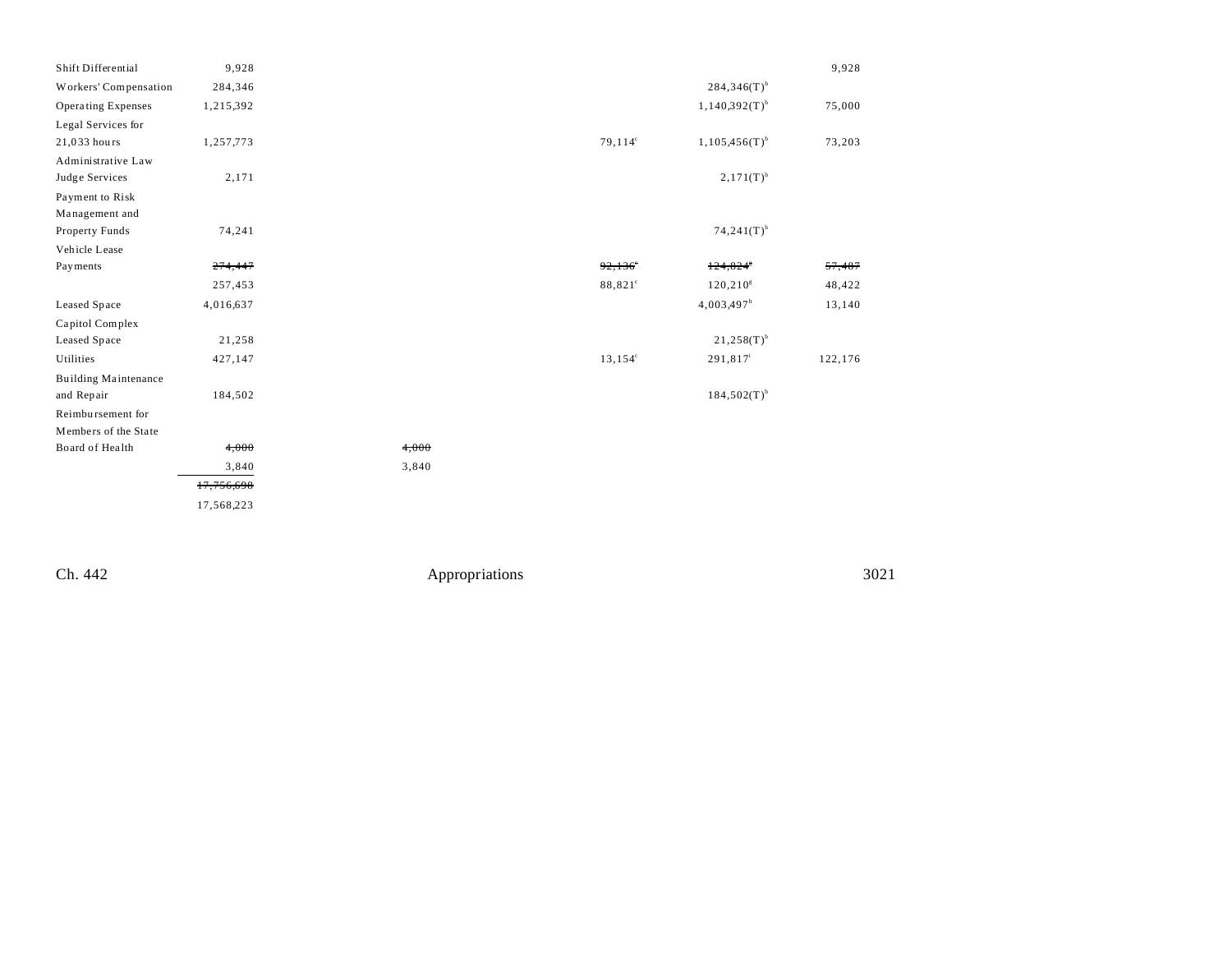|          |       |                |               | $\ldots$     |               |              |
|----------|-------|----------------|---------------|--------------|---------------|--------------|
|          |       |                |               |              |               |              |
| ITEM &   | TOTAL | <b>GENERAL</b> | GENERAL       | CASH         | CASH          | FEDERAL      |
| SUBTOTAL |       | <b>FUND</b>    | <b>FUND</b>   | <b>FUNDS</b> | <b>FUNDS</b>  | <b>FUNDS</b> |
|          |       |                | <b>EXEMPT</b> |              | <b>EXEMPT</b> |              |
|          |       |                |               |              |               |              |

APPROPRIATION FROM

<sup>a</sup> This amount shall be from the Stationary Sources Control Fund pursuant to Section 25-7-114.7(2)(b), C.R.S.

<sup>b</sup> Of these amounts,  $\frac{66,954,142}{6,538,026}$  shall be from indirect cost recoveries and \$162,500 shall be from private grants and donations.

<sup>c</sup> These amounts OF THESE AMOUNTS, \$263,000 SHALL BE FROM VARIOUS FINES AND PENALTIES AND \$1,431,420 shall be from various sources of cash funds.

 $^d$  Of this amount, \$<del>235,000 shall be from various fines and penalties,</del> \$154,611(T) shall be from indirect cost recoveries, and <del>\$282,203</del> \$223,573 shall be from various exempt sou rces of ca sh funds.

<sup>e</sup> Of this amount, \$6,846(T) shall be from indirect cost recoveries and \$282 shall be from various exempt sources of cash funds.

<sup>f</sup> Of these amounts,  $\frac{$307,922(T)}{$470,422(T)$}$  shall be from indirect cost recoveries and  $\frac{$531,191}{ $531,203$}$  shall be from various exempt sources of cash funds.

<sup>g</sup>Of this amount,  $$80,421$ (T)  $$77,449$ (T) shall be from indirect cost recoveries and  $$44,403$  \$42,761 shall be from various exempt sources of cash funds.

h Of this amount, \$3,803,474(T) shall be from indirect cost recoveries and \$200,023 shall be from the Automobile Inspection and Readjustment Account of the Highway Users Trust Fund.

<sup>1</sup>Of this amount, \$229,856(T) shall be from indirect cost recoveries and \$61,961 shall be from various exempt sources of cash funds.

#### **(B) Special Programs**

| (1) Environmental    |                    |                   |                        |         |
|----------------------|--------------------|-------------------|------------------------|---------|
| Leadership and       |                    |                   |                        |         |
| Pollution Prevention | <del>912,579</del> | $124,912^{\rm a}$ | $510,848$ <sup>b</sup> | 276,819 |
|                      | 451,731            |                   | $50,000^{\circ}$       |         |
|                      | $(3.0$ FTE)        |                   |                        |         |

<sup>a</sup>This amount shall be from the Pollution Prevention Fund pursuant to Section 25-16.5-109, C.R.S.

<sup>b</sup>This amount shall be from the Environmental Leadership Pollution Prevention Revolving Fund pursuant to Section 25-6.7-109, C.R.S. VARIOUS EXEMPT SOURCES OF CASH FUNDS.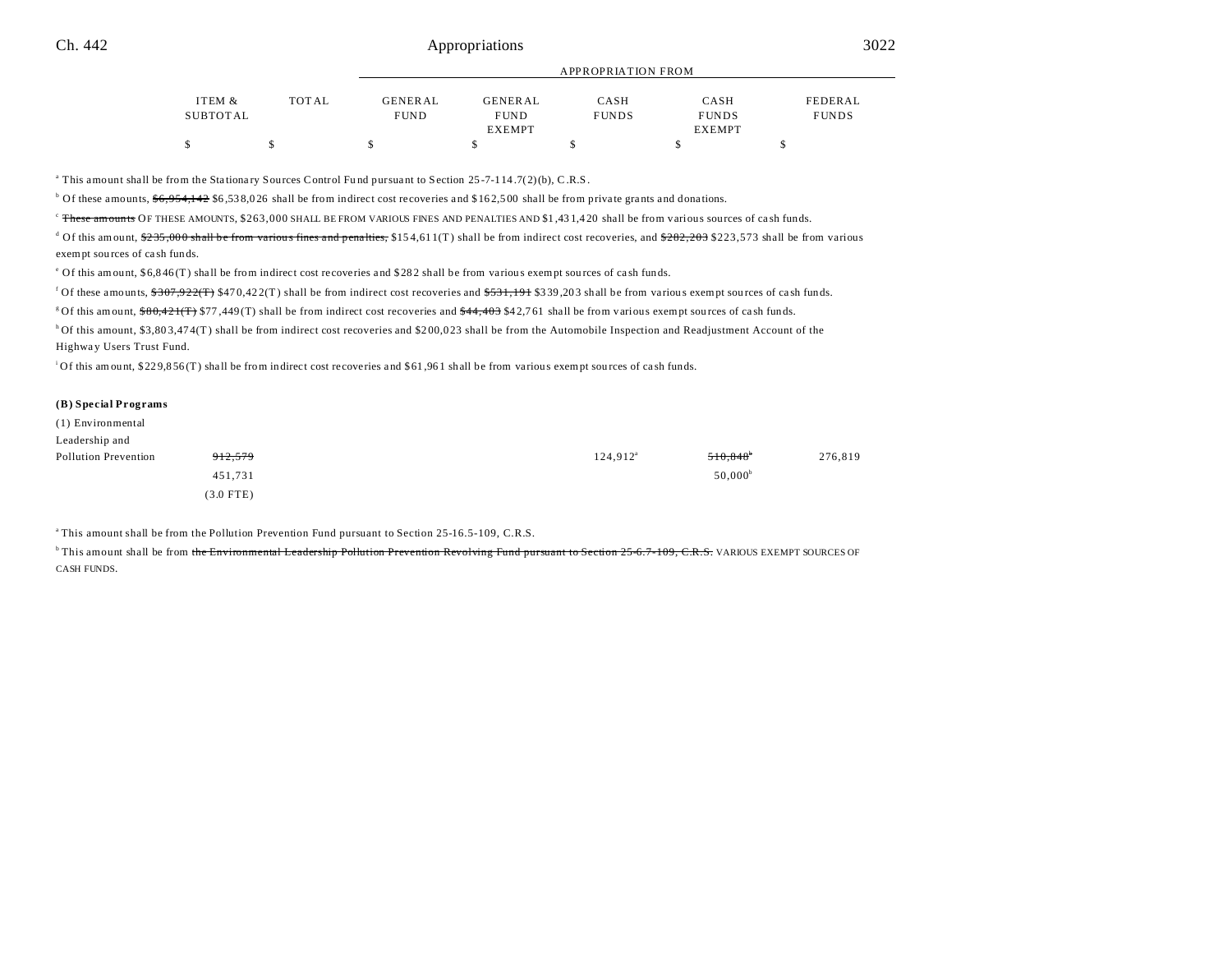| (2) Health Insurance                                                  |                                                                              |                                                                                                                                                            |                  |                     |        |
|-----------------------------------------------------------------------|------------------------------------------------------------------------------|------------------------------------------------------------------------------------------------------------------------------------------------------------|------------------|---------------------|--------|
| Portability and                                                       |                                                                              |                                                                                                                                                            |                  |                     |        |
| Accountability Act of                                                 |                                                                              |                                                                                                                                                            |                  |                     |        |
| 1996                                                                  | 259,090                                                                      | $259.090^{\circ}$                                                                                                                                          |                  |                     |        |
|                                                                       | 244,902                                                                      | 244,902 <sup>a</sup>                                                                                                                                       |                  |                     |        |
|                                                                       |                                                                              |                                                                                                                                                            |                  |                     |        |
|                                                                       |                                                                              | <sup>a</sup> This amount is exempt from the statutory limit on state General Fund appropriations pursuant to Section 24-75-201.1 (1) (a) (III) (B), C.R.S. |                  |                     |        |
|                                                                       |                                                                              |                                                                                                                                                            |                  |                     |        |
| (3) Tobacco Oversight                                                 |                                                                              |                                                                                                                                                            |                  |                     |        |
| Personal Services                                                     | 171,570                                                                      |                                                                                                                                                            |                  | $171,570(T)^{a}$    |        |
|                                                                       |                                                                              |                                                                                                                                                            |                  | $(1.0$ FTE)         |        |
| <b>Operating Expenses</b>                                             | 41,573                                                                       |                                                                                                                                                            |                  | $41,573(T)^{a}$     |        |
|                                                                       | 213,143                                                                      |                                                                                                                                                            |                  |                     |        |
|                                                                       |                                                                              |                                                                                                                                                            |                  |                     |        |
|                                                                       |                                                                              | <sup>a</sup> These amounts shall be from other state agencies with tobacco settlement programs pursuant to Section 25-1-108.5 (5), C.R.S.                  |                  |                     |        |
|                                                                       |                                                                              |                                                                                                                                                            |                  |                     |        |
| Indirect Cost                                                         |                                                                              |                                                                                                                                                            |                  |                     |        |
| Assessment                                                            | 190,776                                                                      |                                                                                                                                                            | $41,423^{\circ}$ | 57,778 <sup>b</sup> | 91,575 |
|                                                                       |                                                                              |                                                                                                                                                            |                  |                     |        |
| <sup>a</sup> This amount shall be from various sources of cash funds. |                                                                              |                                                                                                                                                            |                  |                     |        |
|                                                                       | <sup>b</sup> This amount shall be from various exempt sources of cash funds. |                                                                                                                                                            |                  |                     |        |
|                                                                       |                                                                              |                                                                                                                                                            |                  |                     |        |
|                                                                       | 19,332,286                                                                   |                                                                                                                                                            |                  |                     |        |
|                                                                       | 18,668,775                                                                   |                                                                                                                                                            |                  |                     |        |
|                                                                       |                                                                              |                                                                                                                                                            |                  |                     |        |
|                                                                       |                                                                              |                                                                                                                                                            |                  |                     |        |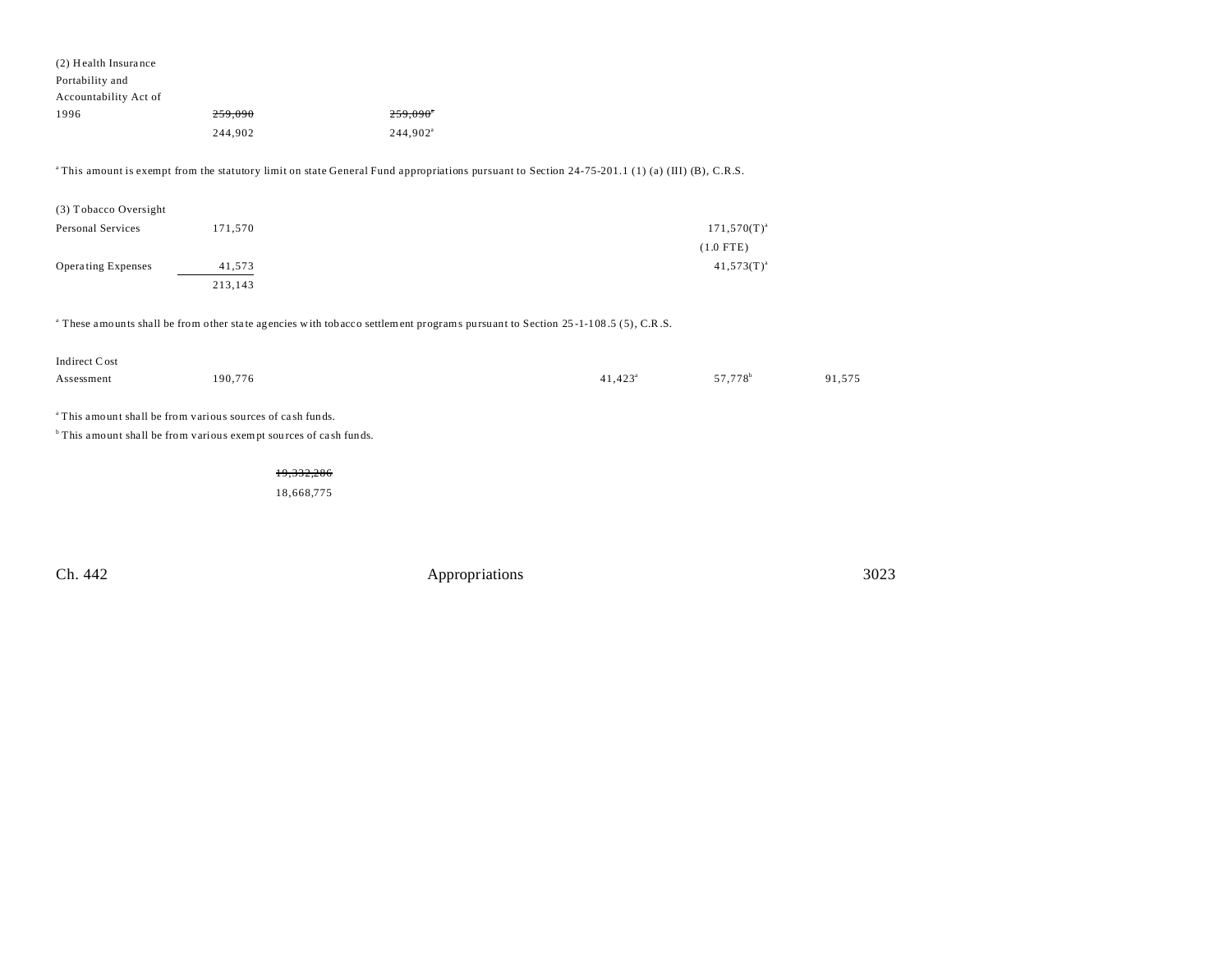| Ch. 442                                                               |                           |              | Appropriations                |                                                |                           | 3024                                  |                         |
|-----------------------------------------------------------------------|---------------------------|--------------|-------------------------------|------------------------------------------------|---------------------------|---------------------------------------|-------------------------|
|                                                                       |                           |              |                               |                                                | <b>APPROPRIATION FROM</b> |                                       |                         |
|                                                                       | ITEM &<br><b>SUBTOTAL</b> | <b>TOTAL</b> | <b>GENERAL</b><br><b>FUND</b> | <b>GENERAL</b><br><b>FUND</b><br><b>EXEMPT</b> | CASH<br><b>FUNDS</b>      | CASH<br><b>FUNDS</b><br><b>EXEMPT</b> | FEDERAL<br><b>FUNDS</b> |
|                                                                       | \$                        | \$           | \$                            | \$                                             | \$                        | \$                                    | \$                      |
| (2) CENTER FOR HEALTH AND ENVIRONMENTAL<br>INFORMATION <sup>199</sup> |                           |              |                               |                                                |                           |                                       |                         |
| (A) Health Statistics and Vital Records                               |                           |              |                               |                                                |                           |                                       |                         |
| Personal Services                                                     | 2,238,274                 |              |                               |                                                |                           |                                       |                         |
|                                                                       | $(47.1$ FTE)              |              |                               |                                                |                           |                                       |                         |
| Operating Expenses                                                    | 306,543                   |              |                               |                                                |                           |                                       |                         |
| Indirect Cost                                                         |                           |              |                               |                                                |                           |                                       |                         |
| Assessment                                                            | 535,750                   |              |                               |                                                |                           |                                       |                         |

| <del>3,080,677</del> | $1,632,409^{\circ}$ | $386,702^{\circ}$ | 1,061,566 |
|----------------------|---------------------|-------------------|-----------|
| 3,080,567            |                     | $386,592^b$       |           |

a This amount shall be from the Vital Statistics Records Cash Fund pursuant to Section 25-2-121, C.R.S.

<sup>b</sup> Of this amount, \$200,000 shall be from reserves in the Vital Statistics Records Cash Fund pursuant to Section 25-2-121, C.R.S., \$87,224 shall be from the Medical Marijuana Program Cash Fund pursuant to Section 25-1-107(1)(jj)(II) C.R.S.,  $\frac{$3,660(F)}{$3,550(T)$}$  shall be from Medicaid funds appropriated in the Department of Health Care Policy and Financing, and \$9 5,8 18 shall be from various sou rces of cash funds exempt.

## **(B) Information Technology Services**

| Personal Services         | 2,022,813    | <del>734,393</del> | $164.039^{\circ}$ | 825.918 <sup>b</sup>   | 298,463 |
|---------------------------|--------------|--------------------|-------------------|------------------------|---------|
|                           | 1.948.963    | 193.166            |                   | 1,293,295 <sup>b</sup> |         |
|                           | $(30.5$ FTE) |                    |                   |                        |         |
| <b>Operating Expenses</b> | 693.959      |                    | $22,761^{\circ}$  | 661.219 <sup>b</sup>   | 9.979   |

 $\overline{\phantom{0}}$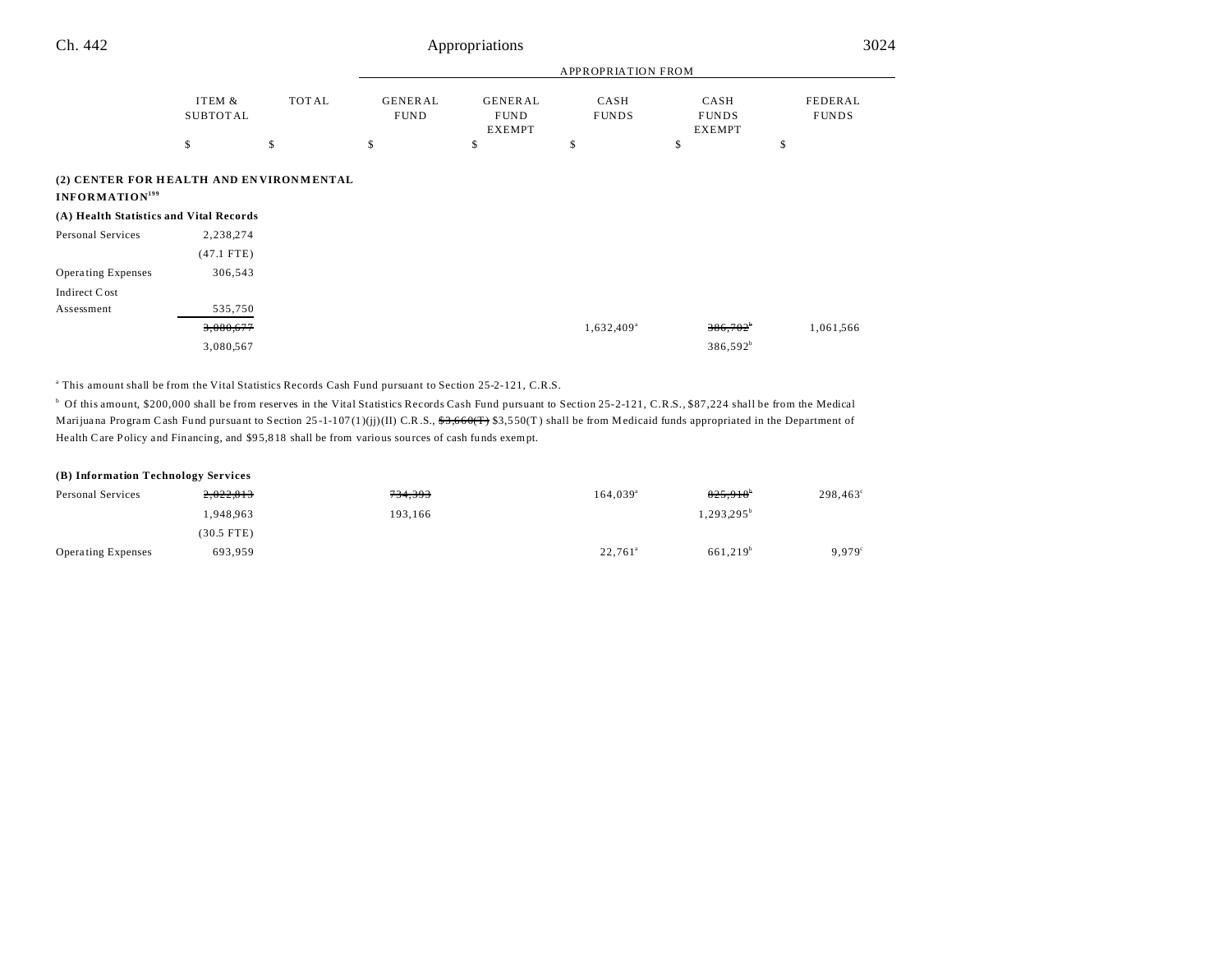| Purchase of Services |           |        |                  |                       |                  |
|----------------------|-----------|--------|------------------|-----------------------|------------------|
| from Computer Center | 338,762   | 10,692 | 69,709           | 199,107               | 59,254           |
|                      | 307,334   | 9,749  | $63,109^{\rm a}$ | $180,879^b$           | 53,597           |
| Multiuse Network     |           |        |                  |                       |                  |
| Payments             | 39,735    |        |                  | $39,735$ <sup>b</sup> |                  |
|                      | 48,328    |        |                  | $48,328^{b}$          |                  |
| Indirect Cost        |           |        |                  |                       |                  |
| Assessment           | 109,487   |        | $28,243^{\circ}$ | $8,116^{\circ}$       | $73,128^{\circ}$ |
|                      | 109,429   |        |                  | $8.058^{b}$           |                  |
|                      | 3,204,756 |        |                  |                       |                  |
|                      | 3,108,013 |        |                  |                       |                  |

a These amounts shall be from various sources of ca sh funds.

<sup>b</sup> Of these amounts, <del>\$1,701,492(T)</del> \$2,169,279(T) shall be from indirect cost recoveries, <del>and \$32,603</del> \$15,145(T) SHALL BE FROM MEDICAID CASH FUNDS EXEMPT TRANSFERRED FROM THE DEPARTMENT OF HEALTH CARE POLICY AND FINANCING, AND \$7 ,35 5 shall be from variou s EXEMPT sources of ca sh funds. c These amou nts are funds anticipated to be received from various sources of federal funds and are reflected for informational purposes only.

> 6,285,433 6,188,580

## **(3) LABORATORY AND RADIATION SERVICES**

| (A) Director's Office     |           |                |                      |                     |             |
|---------------------------|-----------|----------------|----------------------|---------------------|-------------|
| Personal Services         | 1,448,711 | 476,818        | 648,108 <sup>a</sup> | 66,288 <sup>b</sup> | 257,497     |
|                           | 1,397,129 | 425,236        |                      |                     |             |
|                           |           | $(12.4$ FTE)   | $(9.4$ FTE)          | $(0.5$ FTE)         | $(3.7$ FTE) |
|                           |           | $(11.7$ FTE)   |                      |                     |             |
| <b>Operating Expenses</b> | 109,525   | 101,349        |                      |                     | 8,176       |
|                           |           |                |                      |                     |             |
| Ch. 442                   |           | Appropriations |                      |                     | 3025        |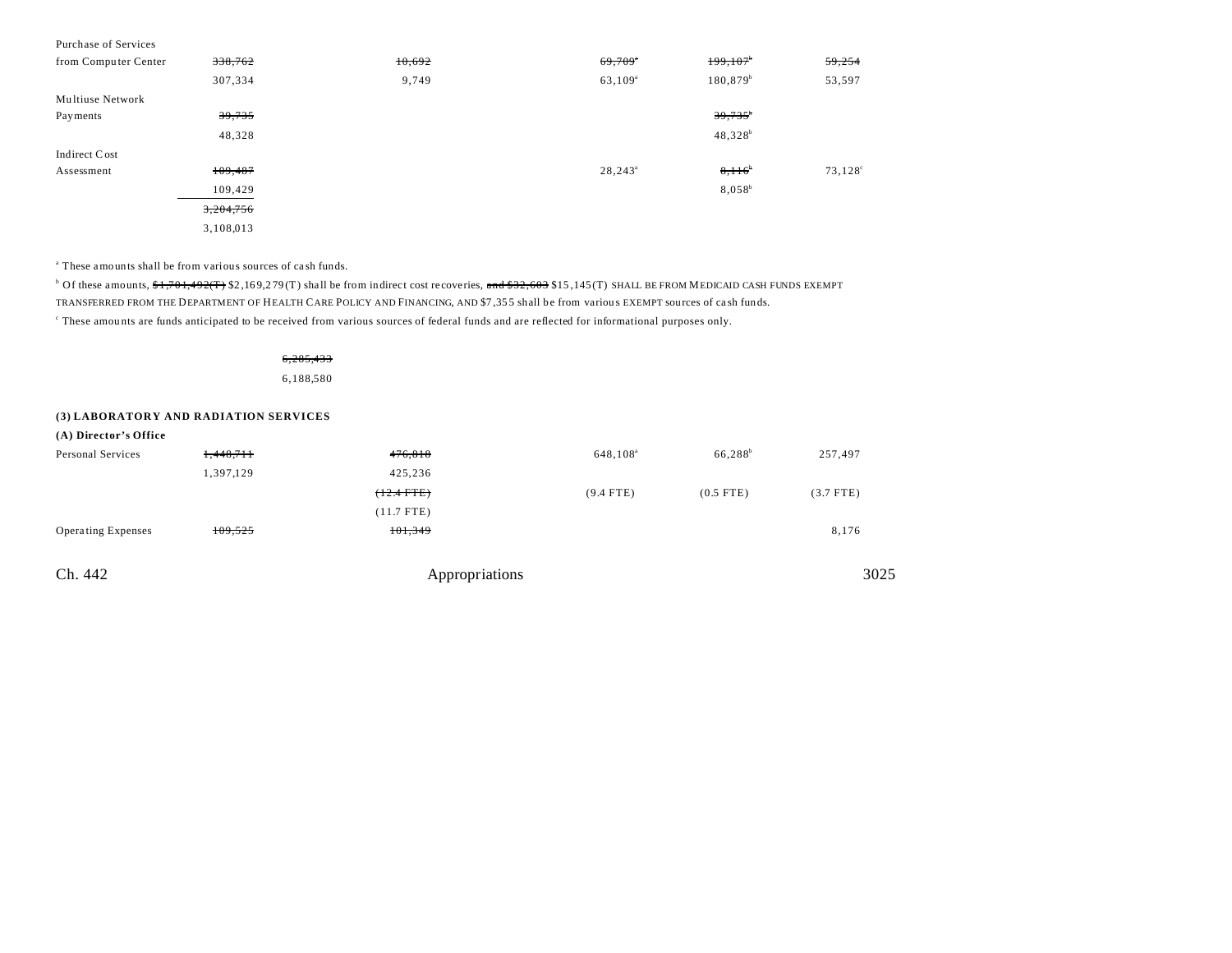| Ch. 442       |                           | Appropriations |                               |                                                |                           |                                       |                         |
|---------------|---------------------------|----------------|-------------------------------|------------------------------------------------|---------------------------|---------------------------------------|-------------------------|
|               |                           |                |                               |                                                | <b>APPROPRIATION FROM</b> |                                       |                         |
|               | ITEM &<br><b>SUBTOTAL</b> | <b>TOTAL</b>   | <b>GENERAL</b><br><b>FUND</b> | <b>GENERAL</b><br><b>FUND</b><br><b>EXEMPT</b> | CASH<br><b>FUNDS</b>      | CASH<br><b>FUNDS</b><br><b>EXEMPT</b> | FEDERAL<br><b>FUNDS</b> |
|               | \$                        | \$             | \$                            | \$                                             | \$                        | \$                                    | \$                      |
|               | 108,536                   |                | 100,360                       |                                                |                           |                                       |                         |
| Indirect Cost |                           |                |                               |                                                |                           |                                       |                         |
| Assessment    | 1,285,008                 |                |                               |                                                | $1,079,220^{\circ}$       | $5,951^b$                             | 199,837                 |
|               | 2,843,244                 |                |                               |                                                |                           |                                       |                         |
|               | 2,790,673                 |                |                               |                                                |                           |                                       |                         |

<sup>a</sup> Of these amounts, \$200,000 shall be from the Newborn Screening and Genetic Counseling Cash Funds pursuant to Section 25-4-1006, C.R.S., \$107,641 shall be from the Radiation Control Cash Fund, \$50,529 shall be from the Law Enforcement Assistance Fund, and \$1,369,158 shall be from various sources of cash funds. <sup>b</sup> These amounts shall be from various exempt sources of cash funds.

**(B) Laboratory Services - Chemistry and**

**M icrobiology**

| Personal Services         | 2,700,507 | 366,541     | 1,445,660 <sup>a</sup> | $168,228^b$ | 720,078      |
|---------------------------|-----------|-------------|------------------------|-------------|--------------|
|                           | 2,656,435 | 322,469     |                        |             |              |
|                           |           | $(7.3$ FTE) | $(21.4$ FTE)           | $(2.4$ FTE) | $(10.6$ FTE) |
|                           |           | $(6.2$ FTE) |                        |             |              |
| <b>Operating Expenses</b> | 1,923,984 | 130,268     | $1,316,523^{\circ}$    | $264,653^b$ | 212,540      |
|                           | 1,917,968 | 124,252     |                        |             |              |
|                           | 4,624,491 |             |                        |             |              |
|                           | 4,574,403 |             |                        |             |              |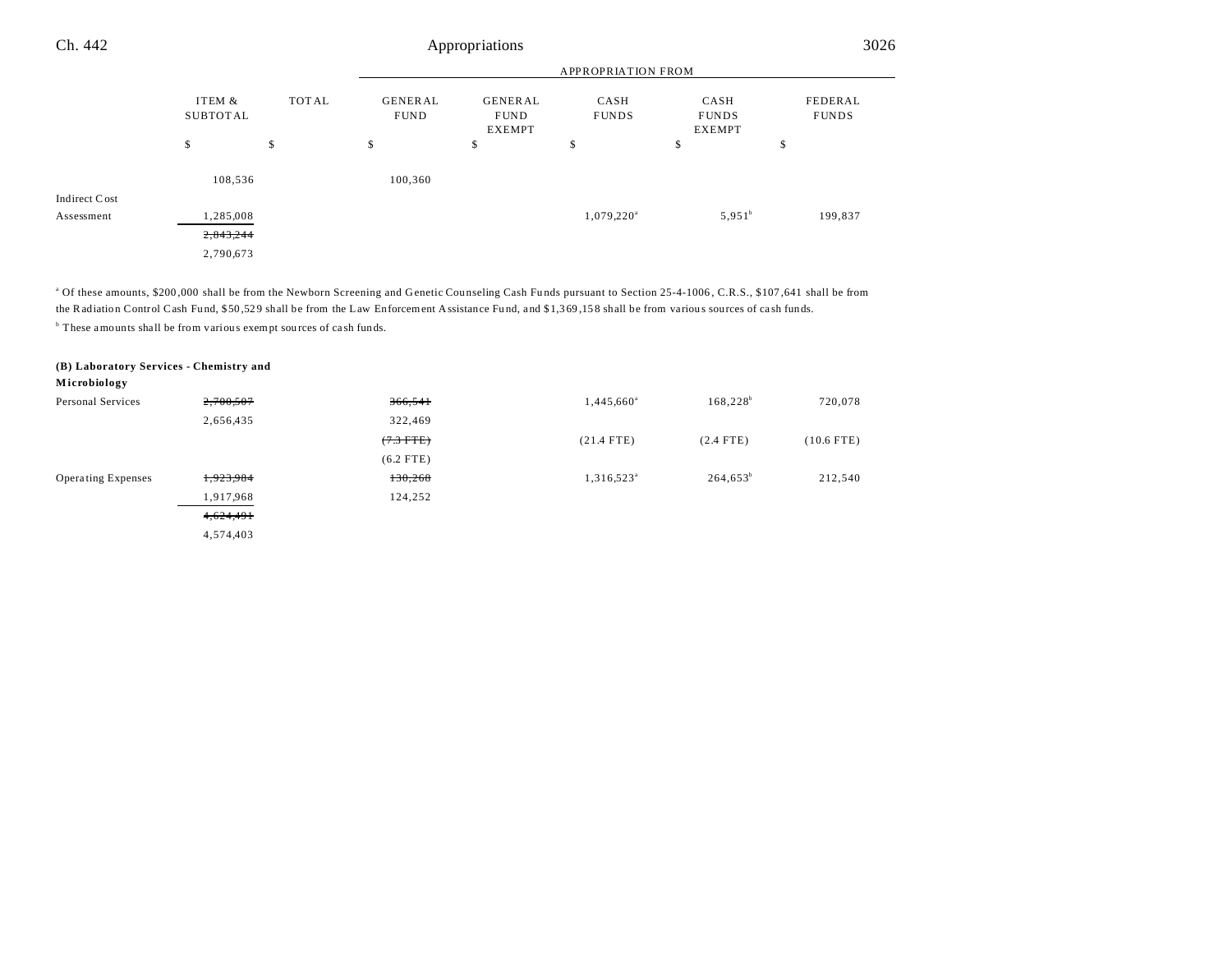<sup>a</sup> Of these amounts, \$1,508,800 shall be from the Newborn Screening and Genetic Counseling Cash Funds pursuant to Section 25-4-1006, C.R.S., \$32,914 shall be from the Law Enforcement Assistance Fund, and \$1,220,469 shall be from various sources of cash funds.

<sup>b</sup> Of these amounts, \$224,744(T) shall be from funds appropriated to the Water Quality Control Division, \$29,309 shall be from the Automobile Inspection and Readjustment Account in the Highway Users Tax Fund, and \$178,828 shall be from various exempt sources of cash funds.

| (C) Radioactive Materials and Certification |           |               |                        |            |             |  |  |
|---------------------------------------------|-----------|---------------|------------------------|------------|-------------|--|--|
| Personal Services                           | 1,866,474 | 40,663        | 1,452,422 <sup>a</sup> | $27,072^b$ | 346,317     |  |  |
|                                             | 1,844,984 | 19,173        |                        |            |             |  |  |
|                                             |           | $(2.1 - FTE)$ | $(20.6$ FTE)           |            | $(7.0$ FTE) |  |  |
|                                             |           | $(1.9$ FTE)   |                        |            |             |  |  |
| <b>Operating Expenses</b>                   | 297,357   |               | $110,468^{\circ}$      |            | 186,889     |  |  |
|                                             | 2,163,831 |               |                        |            |             |  |  |
|                                             | 2,142,341 |               |                        |            |             |  |  |

<sup>a</sup>Of these amounts, \$1,124,908 shall be from the Radiation Control Fund and \$437,982 shall be from the Law Enforcement Assistance Fund.

<sup>b</sup> This amount shall be from reserves in the Radiation Control Fund.

#### 9,631,566

9,507,417

## **(4) LOCAL HEALTH SERVICES**

## **(A) Local Liaison**

| Public Health Nurses in |           |           |
|-------------------------|-----------|-----------|
| areas not served by     |           |           |
|                         |           |           |
| local health            |           |           |
| departments             | 1.122.854 | 1.122.854 |
|                         | 965,655   | 965,655   |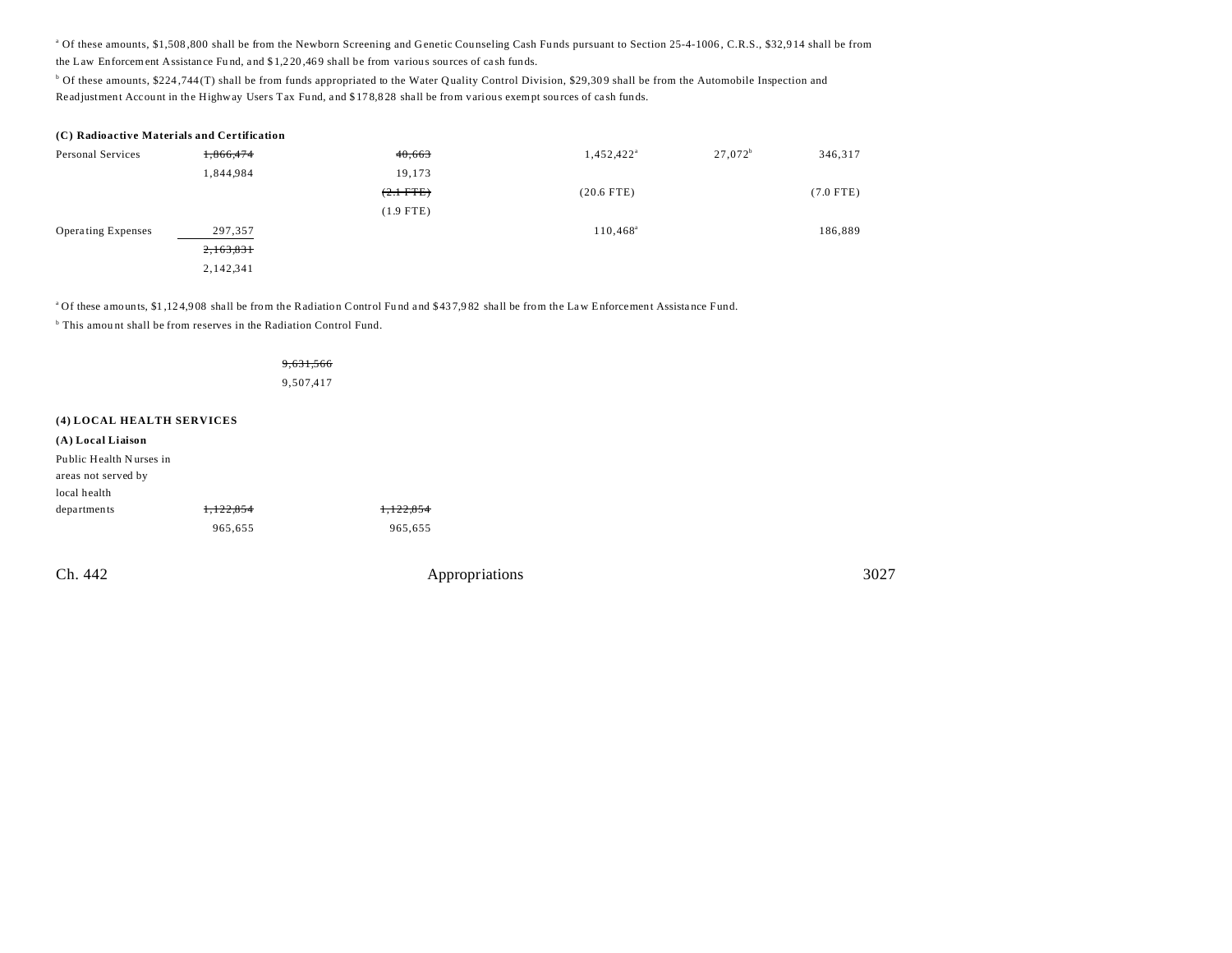| Ch. 442                   |                           |              |                               | Appropriations                                 |                      |                                                                                                                                                                      | 3028                           |
|---------------------------|---------------------------|--------------|-------------------------------|------------------------------------------------|----------------------|----------------------------------------------------------------------------------------------------------------------------------------------------------------------|--------------------------------|
|                           |                           |              | APPROPRIATION FROM            |                                                |                      |                                                                                                                                                                      |                                |
|                           | ITEM &<br><b>SUBTOTAL</b> | <b>TOTAL</b> | <b>GENERAL</b><br><b>FUND</b> | <b>GENERAL</b><br><b>FUND</b><br><b>EXEMPT</b> | CASH<br><b>FUNDS</b> | CASH<br><b>FUNDS</b><br><b>EXEMPT</b>                                                                                                                                | <b>FEDERAL</b><br><b>FUNDS</b> |
|                           | \$                        | \$           | \$                            | \$                                             | \$                   | \$                                                                                                                                                                   | \$                             |
| Environmental Health      |                           |              |                               |                                                |                      |                                                                                                                                                                      |                                |
| Specialists in areas not  |                           |              |                               |                                                |                      |                                                                                                                                                                      |                                |
| served by local health    |                           |              |                               |                                                |                      |                                                                                                                                                                      |                                |
| departments               | 281,644                   |              | 281,644                       |                                                |                      |                                                                                                                                                                      |                                |
|                           | 241,480                   |              | 241,480                       |                                                |                      |                                                                                                                                                                      |                                |
| Local, District, and      |                           |              |                               |                                                |                      |                                                                                                                                                                      |                                |
| Regional Health           |                           |              |                               |                                                |                      |                                                                                                                                                                      |                                |
| <b>Department</b>         |                           |              |                               |                                                |                      |                                                                                                                                                                      |                                |
| Distributions pursuant    |                           |              |                               |                                                |                      |                                                                                                                                                                      |                                |
| to Section 25-1-516,      |                           |              |                               |                                                |                      |                                                                                                                                                                      |                                |
| C.R.S.                    | 5,348,337                 |              | 4,960,273                     |                                                |                      |                                                                                                                                                                      | 388,064                        |
|                           |                           |              |                               |                                                |                      | (Governor lined through this provision. See L. 2002, p. 3076. The affected subtotals, totals, and grand totals have been adjusted to reflect the Governor's action.) |                                |
|                           | 1,404,498                 |              |                               |                                                |                      |                                                                                                                                                                      |                                |
|                           | 1,207,135                 |              |                               |                                                |                      |                                                                                                                                                                      |                                |
| (B) Community Nursing     |                           |              |                               |                                                |                      |                                                                                                                                                                      |                                |
| Personal Services         | 433,254                   |              | 238,487(M)                    |                                                |                      |                                                                                                                                                                      | 194,767                        |
|                           |                           |              |                               |                                                |                      |                                                                                                                                                                      |                                |
|                           | 406,459                   |              | 211,692(M)                    |                                                |                      |                                                                                                                                                                      |                                |
|                           |                           |              | $(3.0$ FTE)                   |                                                |                      |                                                                                                                                                                      | $(2.4$ FTE)                    |
| <b>Operating Expenses</b> | 16,705                    |              | 16,705                        |                                                |                      |                                                                                                                                                                      |                                |
|                           | 449.959                   |              |                               |                                                |                      |                                                                                                                                                                      |                                |

423,164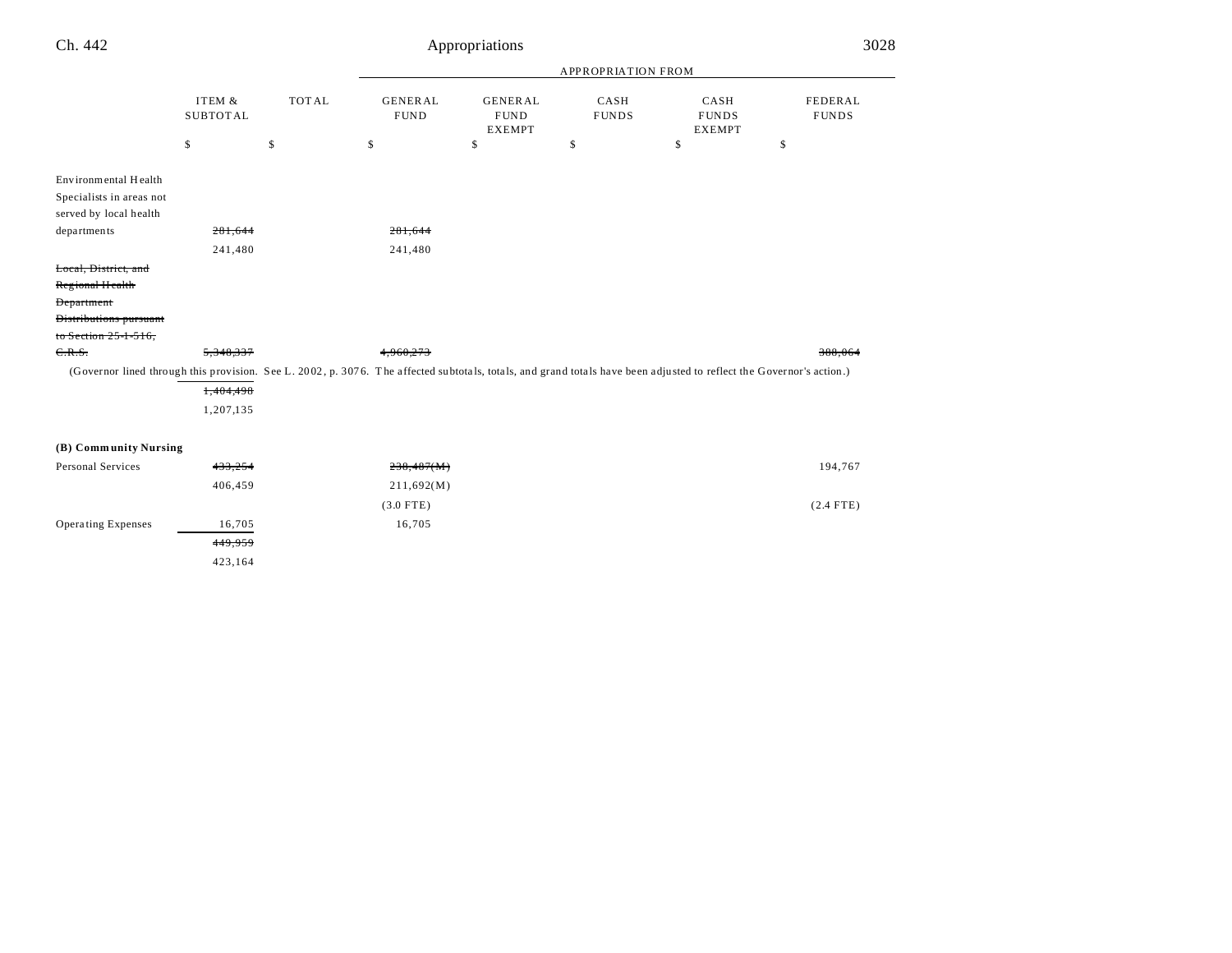Assessment 40,317 40,317 40,317

# 1,894,774

1,670,616

## **(5) AIR QUALITY CONTROL DIVISION<sup>200</sup>**

| (A) Administration        |           |                        |                      |                   |
|---------------------------|-----------|------------------------|----------------------|-------------------|
| Personal Services         | 306,776   | 113,748 <sup>a</sup>   | $121,540^b$          | 71,488°           |
|                           |           | $(1.6$ FTE)            | $(1.5$ FTE)          | $(1.4$ FTE)       |
| <b>Operating Expenses</b> | 9,187     |                        |                      | $9,187^{\circ}$   |
| Indirect Cost             |           |                        |                      |                   |
| Assessment                | 2,165,038 | $943,935$ <sup>d</sup> | 756,532 <sup>b</sup> | $464,571^{\circ}$ |
|                           | 2,481,001 |                        |                      |                   |

<sup>a</sup> This amount shall be from the Stationary Sources Control Fund pursuant to Section 25-7-114.7 (2) (b), C.R.S.

b These amou nts shall be from the Automobile Inspection and Readju stment Account of the Highway Users Tax Fund.

These amounts are funds anticipated to be received from the U.S. Environmental Protection Agency and are reflected for informational purposes only.

d This amount shall be from various sources of ca sh funds.

## **(B) Technical Services**

| (1) Air Quality Monitoring |                     |                          |                   |
|----------------------------|---------------------|--------------------------|-------------------|
| 1.249.870                  | 53.695 <sup>a</sup> | 905,953(H)               | $290,222^{\circ}$ |
|                            | $(1.8$ FTE)         | $(12.8$ FTE)             | $(5.1$ FTE)       |
| 112,815                    |                     | $96,458(H)$ <sup>b</sup> | $16,357^{\circ}$  |
| 117,042                    | $10.843^{\circ}$    | $73.246(H)$ <sup>b</sup> | $32,953^{\circ}$  |
|                            |                     |                          |                   |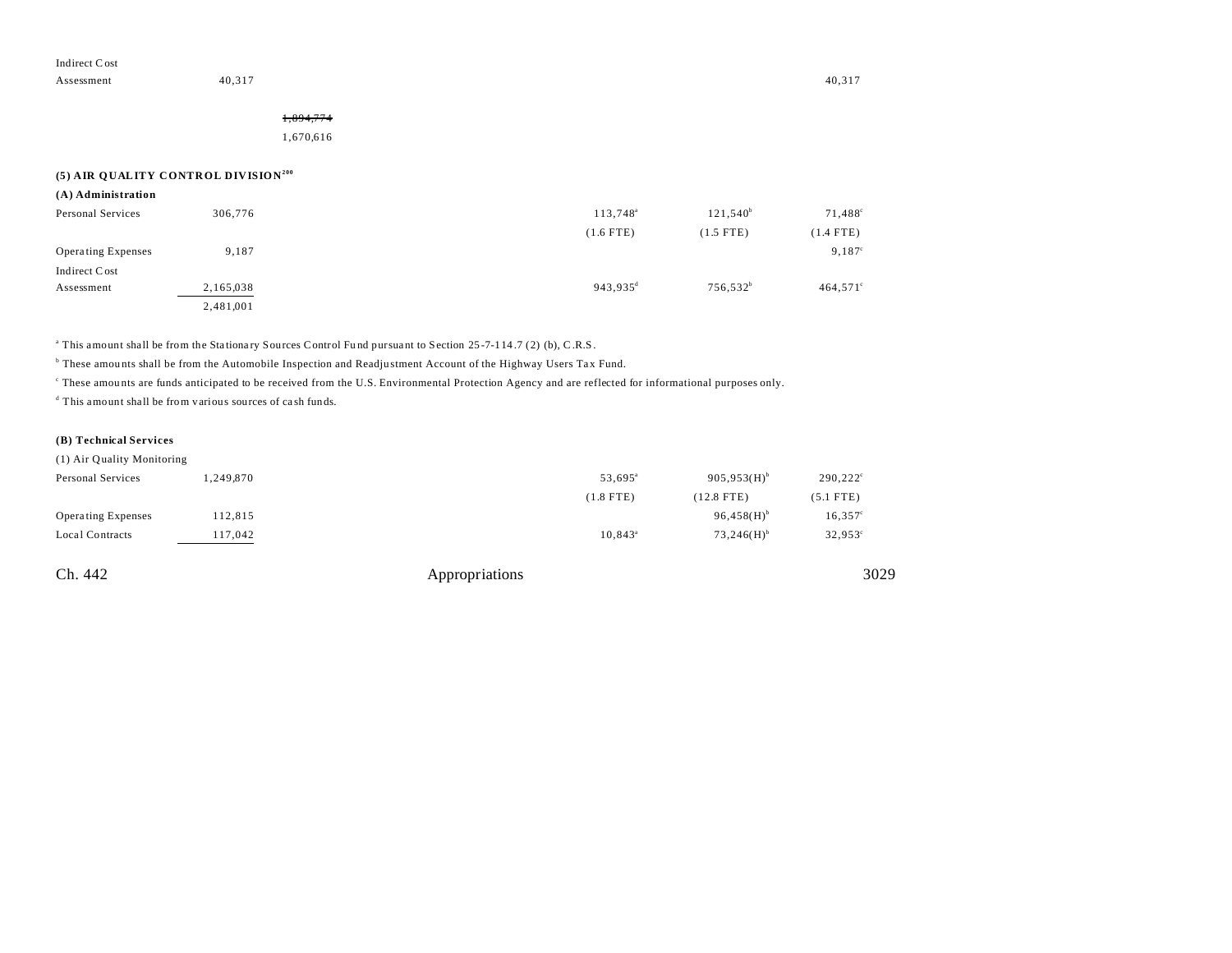| ITEM &   | TOTAL | <b>GENERAL</b> | <b>GENERAL</b> | <b>CASH</b>  | CASH          | FEDERAL      |
|----------|-------|----------------|----------------|--------------|---------------|--------------|
| SUBTOTAL |       | <b>FUND</b>    | <b>FUND</b>    | <b>FUNDS</b> | <b>FUNDS</b>  | <b>FUNDS</b> |
|          |       |                | <b>EXEMPT</b>  |              | <b>EXEMPT</b> |              |
|          |       |                |                |              |               |              |
|          |       |                |                |              |               |              |

1,479,727

a These amounts shall be from the Stationary Sources Control Fund pursuant to Section 25-7-114.7 (2) (b), C.R.S.

b These amou nts shall be from the Automobile Inspection and Readju stment Account of the Highway Users Tax Fund.

c These amou nts shall be from the U.S. Environmental Protection Agency.

| (2) Modeling and Analysis |         |                     |             |                   |
|---------------------------|---------|---------------------|-------------|-------------------|
| Personal Services         | 564,384 | 73,533 <sup>a</sup> | $172,461^b$ | $318,390^{\circ}$ |
|                           |         | $(1.4$ FTE)         | $(2.4$ FTE) | $(4.7$ FTE)       |
| Operating Expenses        | 155,207 | 12.759 <sup>a</sup> | $122.256^b$ | $20,192^{\circ}$  |
|                           | 719,591 |                     |             |                   |

<sup>a</sup> These amounts shall be from the Stationary Sources Control Fund pursuant to Section 25-7-114.7 (2) (b), C.R.S.

<sup>b</sup> These amounts shall be from the Automobile Inspection and Readjustment Account of the Highway Users Tax Fund.

c These amou nts are funds anticipated to be received from the U.S. Environmental Protection Agency and are reflected for informational purposes only.

| (3) Visibility and Risk Assessment |         |                      |                  |             |
|------------------------------------|---------|----------------------|------------------|-------------|
| Personal Services                  | 389.464 | 227,287 <sup>a</sup> | $70.725^{\circ}$ | 91,452      |
|                                    |         | $(2.8$ FTE)          | $(1.0$ FTE)      | $(1.6$ FTE) |
| <b>Operating Expenses</b>          | 30,420  |                      |                  | 30,420      |
|                                    | 419.884 |                      |                  |             |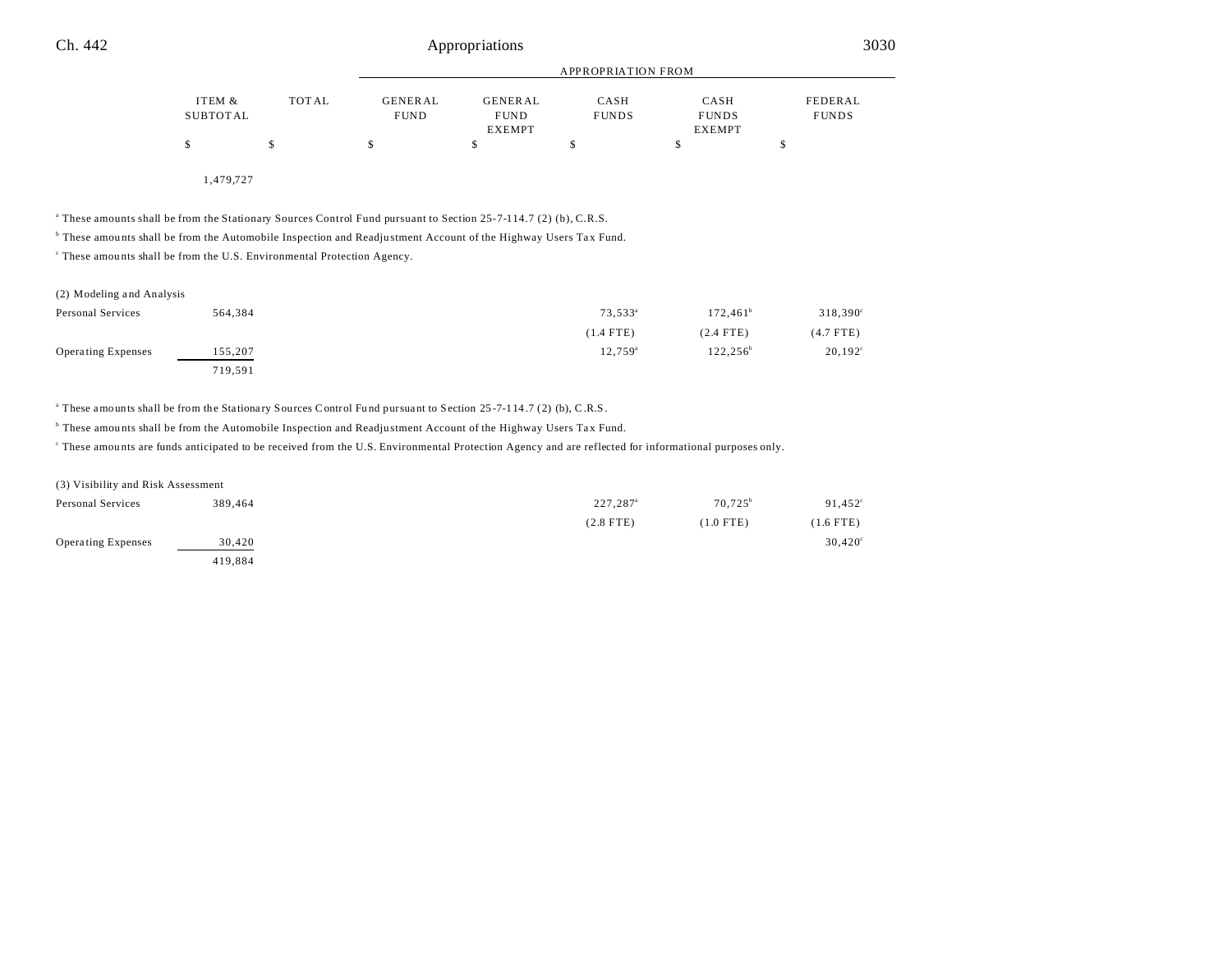<sup>a</sup> This amount shall be from the Stationary Sources Control Fund pursuant to Section 25-7-114.7 (2) (b), C.R.S.

<sup>b</sup> This amount shall be from the Automobile Inspection and Readjustment Account of the Highway Users Tax Fund.

These amounts are funds anticipated to be received from the U.S. Environmental Protection Agency and are reflected for informational purposes only.

**(C) Mobile Sources**

(1) Research and Su pport

| Personal Services  | .436,386 | $1,242,717(H)^{a}$ | $193,669^{\rm b}$ |
|--------------------|----------|--------------------|-------------------|
|                    |          | $(18.4$ FTE)       | $(2.9$ FTE)       |
| Operating Expenses | 306,377  | $288,127(H)^{a}$   | $18,250^{\rm b}$  |
|                    | .742,763 |                    |                   |

a These amou nts shall be from the Automobile Inspection and Readju stment Account of the Highway Users Tax Fund.

<sup>b</sup> These amounts shall be from the U.S. Environmental Protection Agency.

| (2) Inspection and Maintenance |           |                |                       |      |
|--------------------------------|-----------|----------------|-----------------------|------|
| Personal Services              | 656,108   |                | 656,108 <sup>a</sup>  |      |
|                                |           |                | $(9.8$ FTE)           |      |
| <b>Operating Expenses</b>      | 36,638    |                | $36,638$ <sup>a</sup> |      |
| Diesel Inspection/             |           |                |                       |      |
| Maintenance Program            | 607,700   | $171,764^b$    | 435,936 <sup>a</sup>  |      |
|                                |           | $(2.0$ FTE)    | $(5.0$ FTE)           |      |
| Mechanic Certification         |           |                |                       |      |
| Program                        | 22,048    | $22,048^b$     |                       |      |
|                                |           | $(0.3$ FTE)    |                       |      |
| Local Grants                   | 45,299    |                | $45,299$ <sup>a</sup> |      |
|                                | 1,367,793 |                |                       |      |
| Ch. 442                        |           | Appropriations |                       | 3031 |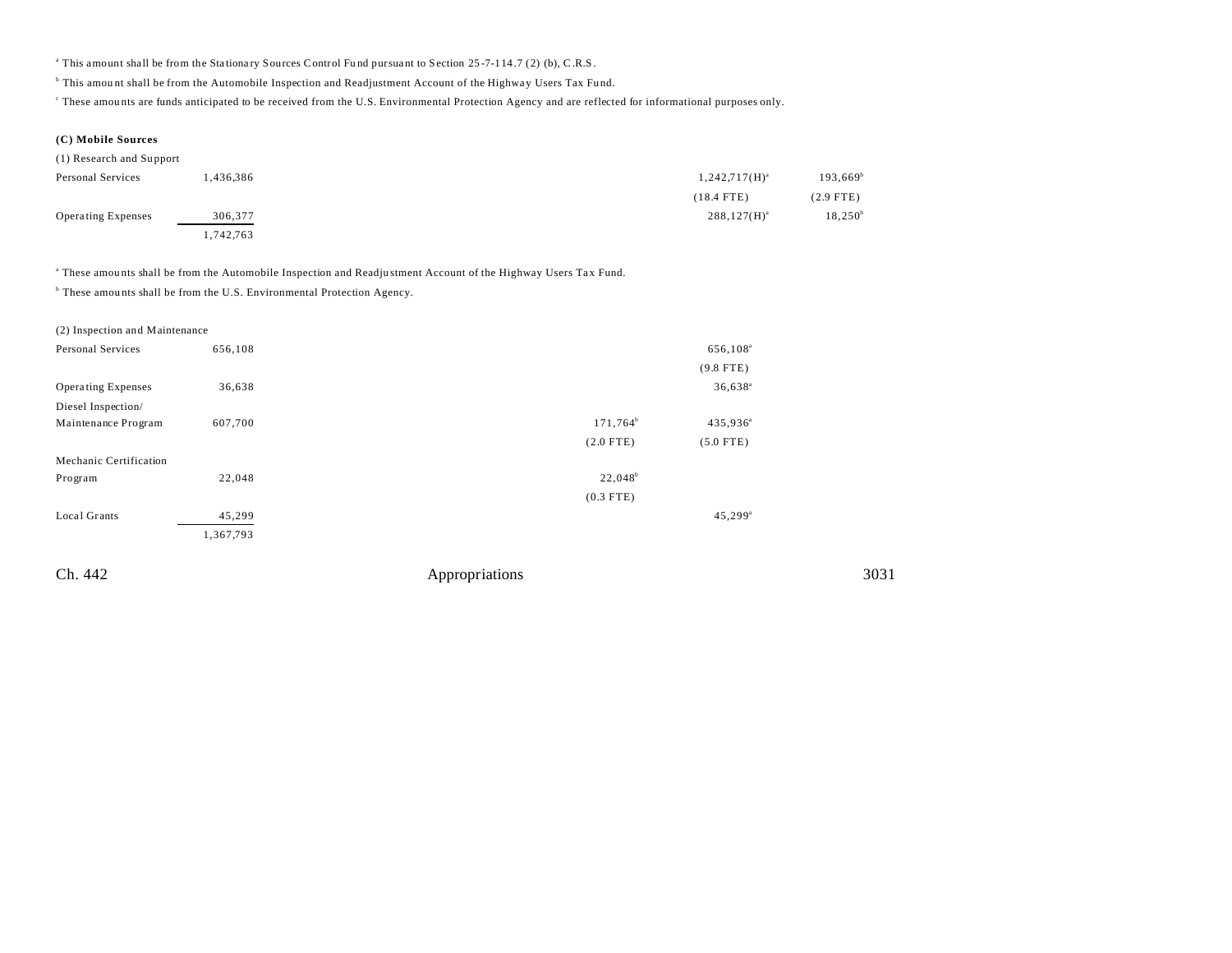|          |       | APPROPRIATION FROM |               |              |               |              |
|----------|-------|--------------------|---------------|--------------|---------------|--------------|
| ITEM &   | TOTAL | <b>GENERAL</b>     | GENERAL       | CASH         | CASH          | FEDERAL      |
| SUBTOTAL |       | <b>FUND</b>        | <b>FUND</b>   | <b>FUNDS</b> | <b>FUNDS</b>  | <b>FUNDS</b> |
|          |       |                    | <b>EXEMPT</b> |              | <b>EXEMPT</b> |              |
|          |       |                    |               |              |               |              |

a These amou nts shall be from the Automobile Inspection and Readju stment Account of the Highway Users Tax Fund.

<sup>b</sup> These amounts shall be from diesel inspection and mechanic certification fees.

## **(D) Stationary Sources**

| Personal Services  | ,407,037 | $855,645(H)^{a}$     | 551,392 <sup>b</sup> |
|--------------------|----------|----------------------|----------------------|
|                    |          | $(11.4$ FTE)         | $(8.9$ FTE)          |
| Operating Expenses | 253,481  | 253,481 <sup>a</sup> |                      |
|                    | .660,518 |                      |                      |

<sup>a</sup> These amounts shall be from the Stationary Sources Control Fund pursuant to Section 25-7-114.7 (2) (b), C.R.S.

<sup>b</sup> This amount shall be from the U.S. Environmental Protection Agency.

| (2) Permits and Compliance Assurance |           |                        |            |             |
|--------------------------------------|-----------|------------------------|------------|-------------|
| Personal Services                    | 2,660,025 | 1,983,656 <sup>a</sup> | $99.641^b$ | 576,728     |
|                                      |           | $(30.5$ FTE)           |            | $(8.6$ FTE) |
| <b>Operating Expenses</b>            | 38,092    | $31,762^{\circ}$       |            | 6,330       |
| Local Contracts                      | 563,492   | 319,114 <sup>a</sup>   |            | 244,378     |
|                                      | 3,261,609 |                        |            |             |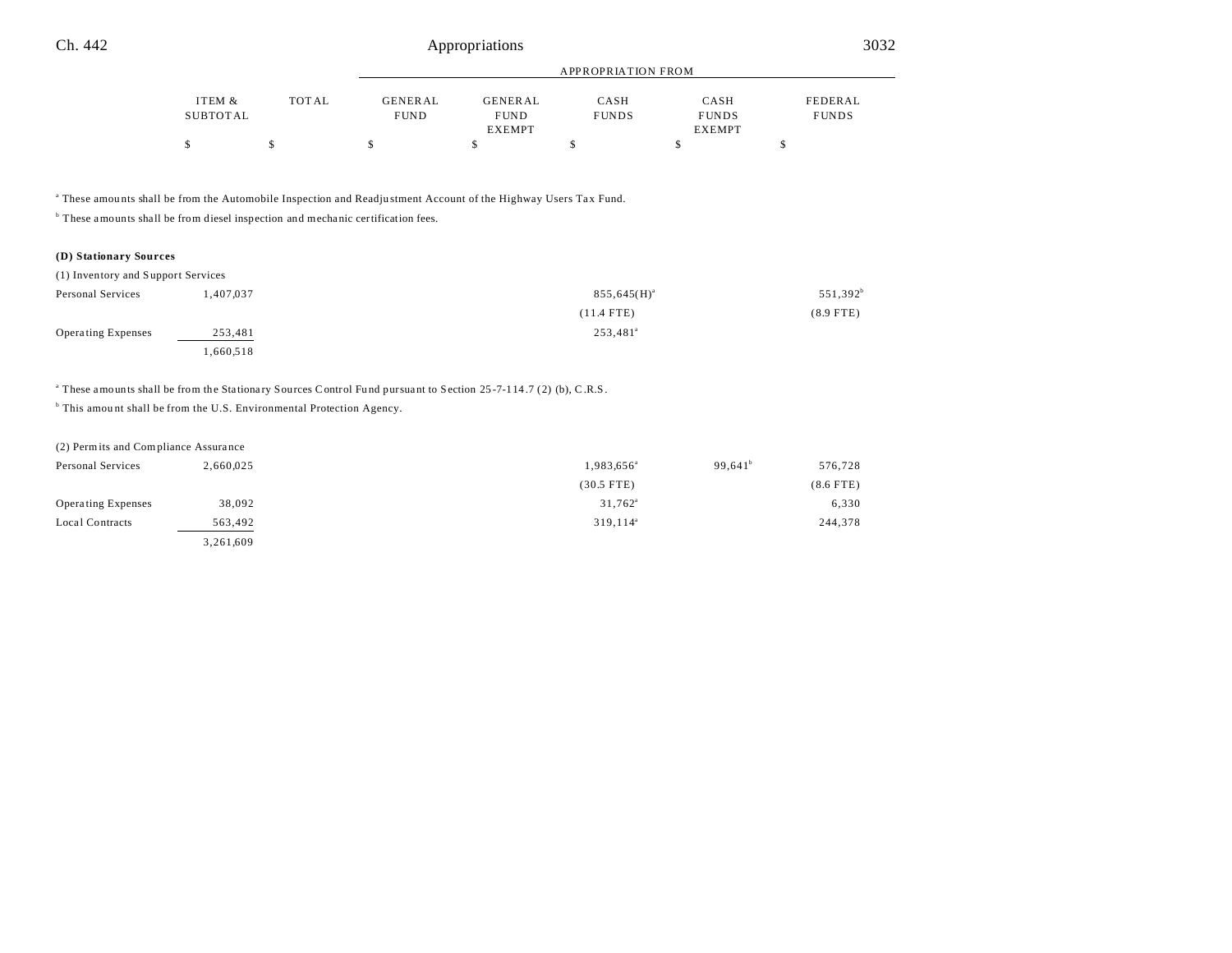<sup>a</sup> These amounts shall be from the Stationary Sources Control Fund pursuant to Section 25-7-114.7 (2) (b), C.R.S.

<sup>b</sup> This amount shall be from reserves in the Stationary Sources Control Fund pursuant to Section 25-7-114.7 (2) (b), C.R.S.

| (3) Hazardous and Toxic Control |           |                     |                  |             |
|---------------------------------|-----------|---------------------|------------------|-------------|
| Personal Services               | 750,249   | $605, 163^{\circ}$  |                  | 145,086     |
|                                 |           | $(9.8$ FTE)         |                  | $(2.2$ FTE) |
| <b>Operating Expenses</b>       | 63,763    | 63,763 <sup>a</sup> |                  |             |
| Preservation of the             |           |                     |                  |             |
| Ozone Layer                     | 194,268   | $132,593^b$         | $61,675^{\circ}$ |             |
|                                 |           | $(2.0$ FTE)         |                  |             |
|                                 | 1,008,280 |                     |                  |             |

<sup>a</sup> Of these amounts, \$631,626 shall be from the Stationary Sources Control Fund pursuant to Section 25-7-114.7(2)(b), C.R.S., and \$37,300 shall be from the Lead Hazard Reduction Cash Fund pursuant to Section 25-5-1106, C.R.S.

<sup>b</sup> This amount shall be from the Ozone Protection Fund pursuant to Section 25-7-135, C.R.S.

<sup>c</sup> Of this amount, \$33,433 shall be from reserves in the Stationary Sources Control Fund pursuant to Section 25-7-114.7 (2) (b), C.R.S., and \$28,242 shall be from reserves in the Automobile Inspection and Readju stment Account of the Highway Users Tax Fund.

## 14,141,166

## **(6) WATER QUALITY CONTROL DIVISION**

## **(A) Administration**

| Personal Services | 622,716 | 389,166(M)  | $100,709^{\circ}$ | $132,841$ <sup>b</sup> |
|-------------------|---------|-------------|-------------------|------------------------|
|                   | 601,835 | 373,599(M)  |                   | $127,527^b$            |
|                   |         | $(8.6$ FTE) | $(2.4$ FTE)       | $(1.5$ FTE)            |
|                   |         | $(8.1$ FTE) |                   |                        |
|                   |         |             |                   |                        |

| Ch. 442 | Appropriations | 3033 |
|---------|----------------|------|
|---------|----------------|------|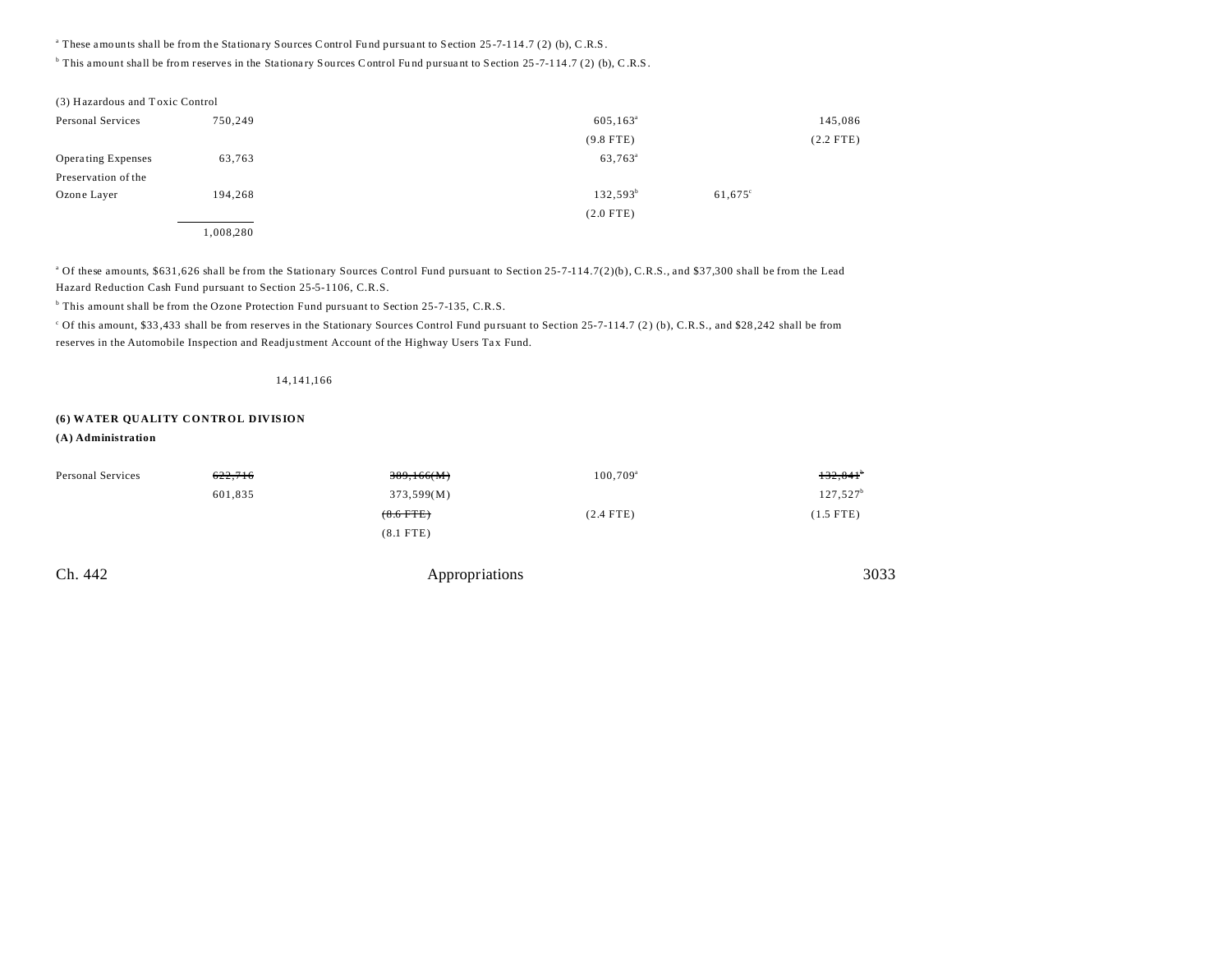|                           |                           |       | <b>APPROPRIATION FROM</b>     |                                                |                      |                                       |                         |
|---------------------------|---------------------------|-------|-------------------------------|------------------------------------------------|----------------------|---------------------------------------|-------------------------|
|                           | ITEM &<br><b>SUBTOTAL</b> | TOTAL | <b>GENERAL</b><br><b>FUND</b> | <b>GENERAL</b><br><b>FUND</b><br><b>EXEMPT</b> | CASH<br><b>FUNDS</b> | CASH<br><b>FUNDS</b><br><b>EXEMPT</b> | FEDERAL<br><b>FUNDS</b> |
|                           | \$                        | \$    | \$                            | \$                                             | \$                   | \$                                    | \$                      |
| <b>Operating Expenses</b> | 39,473                    |       | 19,635(M)                     |                                                | 1,876 <sup>a</sup>   |                                       | $17,962^{\circ}$        |
|                           | 37,152                    |       | 18,423(M)                     |                                                |                      |                                       | $16,853^b$              |
| Indirect Cost             |                           |       |                               |                                                |                      |                                       |                         |
| Assessment                | 1,248,953                 |       |                               |                                                | $318,612$ °          | $44,344^d$                            | 885,997 <sup>b</sup>    |
|                           | 1,301,983                 |       |                               |                                                | $371,642^{\circ}$    |                                       |                         |
|                           | 1,911,142                 |       |                               |                                                |                      |                                       |                         |
|                           | 1,940,970                 |       |                               |                                                |                      |                                       |                         |

a These amounts shall be from the Water Quality Control Fund pursuant to Section 25-8-502, C.R.S.

<sup>b</sup> These amounts shall be from the U.S. Environmental Protection Agency.

c This amount shall be from various sources of ca sh funds.

<sup>d</sup> Of <del>these amounts,</del> THIS AMOUNT, \$36,189 shall be from cash funds exempt revenues that are from a revenue change as a result of Amendment 14, concerning the regulation of commercial hog facilities, which was approved by voters statewide at the 199 8 general election, and \$8,15 5(T) shall be from the Department of Agriculture, Groundwater Protection Fund pursuant to Section 25-8-205.5 (8), C.R.S.

#### **(B) Watershed Assessment, Outreach, and**

#### **Assistance**

| Personal Services         | 1,831,853 | 484,333     | $126.627$ <sup>a</sup> | $186,240(T)^{b}$ | $1,034,653^{\circ}$ |
|---------------------------|-----------|-------------|------------------------|------------------|---------------------|
|                           | 1,684,409 | 336.889     |                        |                  |                     |
|                           |           | $(6.5$ FTE) | $(3.0$ FTE)            | $(3.3$ FTE)      | $(16.0$ FTE)        |
|                           |           | $(4.5$ FTE) |                        |                  |                     |
| <b>Operating Expenses</b> | 499,973   | 389,799     |                        | $11,295(T)^{b}$  | 98,879 <sup>c</sup> |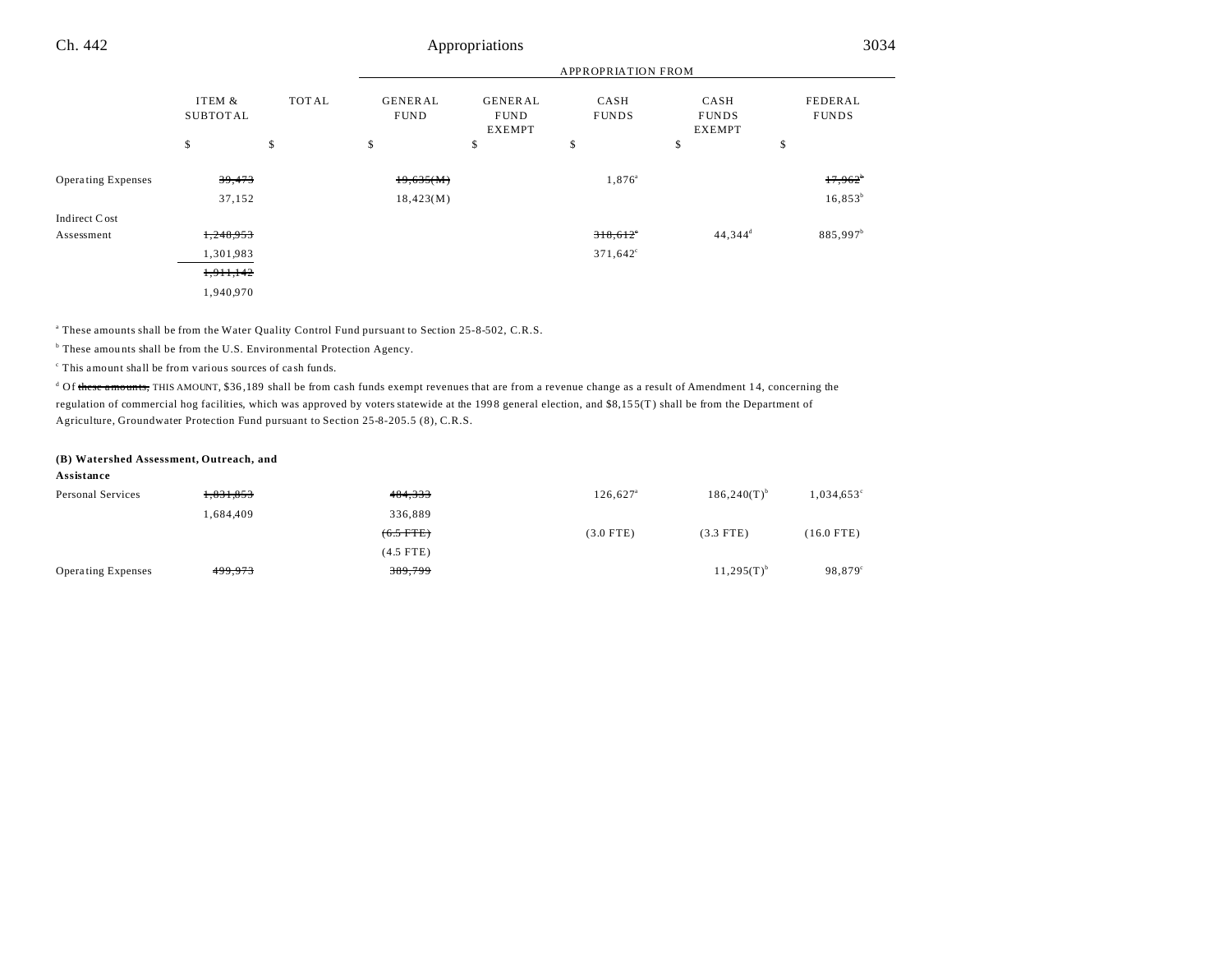|                  | 475,202   | 365,028 |                     |
|------------------|-----------|---------|---------------------|
| Local Grants and |           |         |                     |
| Contracts        | 1,042,392 |         | $1,042,392^{\circ}$ |
|                  | 3,374,218 |         |                     |
|                  | 3,202,003 |         |                     |
|                  |           |         |                     |

<sup>a</sup> This amount shall be from the Water Quality Control Fund pursuant to Section 25-8-502, C.R.S.

<sup>b</sup> These amounts shall be from the Department of Agriculture, Groundwater Protection Fund Pursuant to Section 25-8-205.5 (8), C.R.S.

c These amou nts shall be from the U.S. Environmental Protection Agency.

#### **(C) Permitting and Compliance Assurance**

| Personal Services         | <del>1,957,593</del> | 342,642     | 1,041,525              | $151,958$ <sup>b</sup> | $421,468$ <sup>c</sup> |
|---------------------------|----------------------|-------------|------------------------|------------------------|------------------------|
|                           | 1,943,887            | 56,990      | 1,174,990 <sup>a</sup> | 290,439 <sup>b</sup>   |                        |
|                           |                      | $(5.6$ FTE) | $(20.9$ FTE)           | $(2.0$ FTE)            | $(4.7$ FTE)            |
|                           |                      | $(0.9$ FTE) | $(23.2$ FTE)           | $(4.4$ FTE)            |                        |
| <b>Operating Expenses</b> | 150, 146             | 12,328      | $103,843^{\circ}$      | $10,727^b$             | 23,248 <sup>°</sup>    |
|                           | 149,333              | 11,515      |                        |                        |                        |
|                           | 2,107,739            |             |                        |                        |                        |
|                           | 2,093,220            |             |                        |                        |                        |
|                           |                      |             |                        |                        |                        |

<sup>a</sup> Of these amounts, <del>\$813,828</del> \$947,293 shall be from the Water Quality Control Fund pursuant to Section 25-8-502, C.R.S., \$179,134 shall be from the Sludge Management Program Fund pursuant to Section 30-20-110.5 (3), C.R.S., and \$152,406 shall be fees collected by the Industrial Pretreatment Program pursuant to Section 25-8-508, C.R.S.

<sup>b</sup> These amounts OF THESE AMOUNTS, \$162,685 shall be from cash funds exempt revenues that are from a revenue change as a result of Amendment 14, concerning the regulation of commercial hog facilities, which was approved by voters statewide at the 1998 general election. ELECTION, AND \$138,481 SHALL BE FROM RESERVES IN THE WATER QUALITY CONTROL FUND PURSUANT TO SECTION 25-8-502, C.R.S.

These amounts shall be from the U.S. Environmental Protection Agency and are shown for informational purposes only.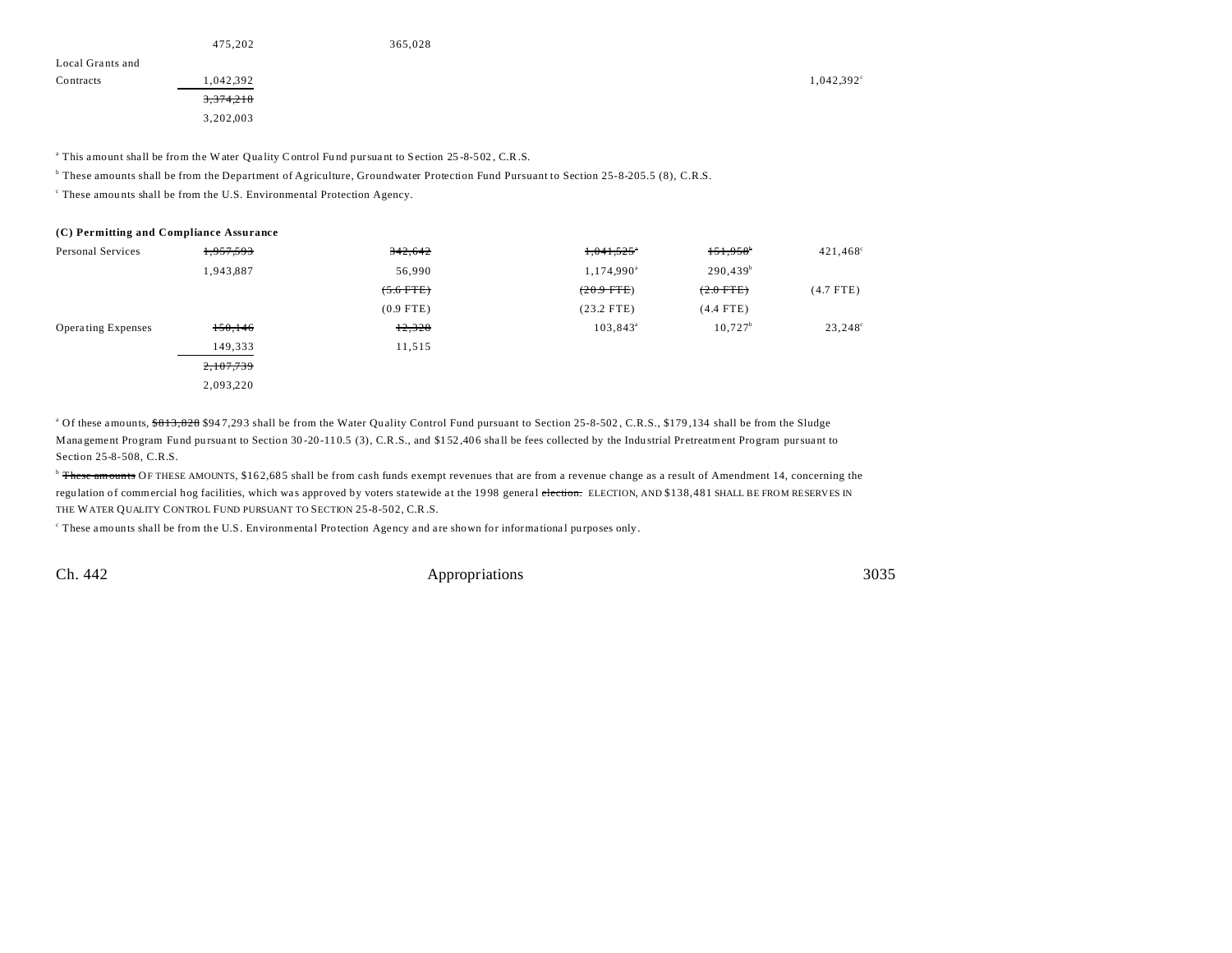| Ch. 442                    |                           | Appropriations |                               |                                         |                      |                                       | 3036                    |  |
|----------------------------|---------------------------|----------------|-------------------------------|-----------------------------------------|----------------------|---------------------------------------|-------------------------|--|
|                            |                           |                |                               | <b>APPROPRIATION FROM</b>               |                      |                                       |                         |  |
|                            | ITEM &<br><b>SUBTOTAL</b> | TOTAL          | <b>GENERAL</b><br><b>FUND</b> | GENERAL<br><b>FUND</b><br><b>EXEMPT</b> | CASH<br><b>FUNDS</b> | CASH<br><b>FUNDS</b><br><b>EXEMPT</b> | FEDERAL<br><b>FUNDS</b> |  |
|                            | \$                        | \$             | \$                            | \$                                      | \$                   | \$                                    | \$                      |  |
| (D) Drinking Water Program |                           |                |                               |                                         |                      |                                       |                         |  |
| Personal Services          | 1,841,540                 |                | 463,409(M)                    |                                         |                      |                                       | 1,378,131               |  |
|                            | 1,767,880                 |                | 444,873(M)                    |                                         |                      |                                       | 1,323,007 <sup>a</sup>  |  |
|                            |                           |                | $(8.6$ FTE)                   |                                         |                      |                                       | $(19.8$ FTE)            |  |
| Operating Expenses         | 154,064                   |                | 33,220(M)                     |                                         |                      |                                       | $120,844$ <sup>*</sup>  |  |
|                            | 144,436                   |                | 31,144(M)                     |                                         |                      |                                       | $113,292^{\circ}$       |  |
|                            | 1,995,604                 |                |                               |                                         |                      |                                       |                         |  |
|                            | 1,912,316                 |                |                               |                                         |                      |                                       |                         |  |
|                            |                           |                |                               |                                         |                      |                                       |                         |  |

<sup>a</sup> These amounts shall be from the U.S. Environmental Protection Agency.

9,388,703

9,148,509

## **(7) HAZARDOUS MATERIALS AND WASTE MANAGEMENT**

## **DIVISION**

## **(A) Division Director's Office**

| Program Costs | <del>376,928</del> | 148,176     | $157,634^{\circ}$ | $54,401^{\circ}$ | $16,717^{\circ}$ |
|---------------|--------------------|-------------|-------------------|------------------|------------------|
|               | 362.110            | 133,358     |                   |                  |                  |
|               |                    | $(2.5$ FTE) | $(2.3$ FTE)       |                  | $(0.2$ FTE)      |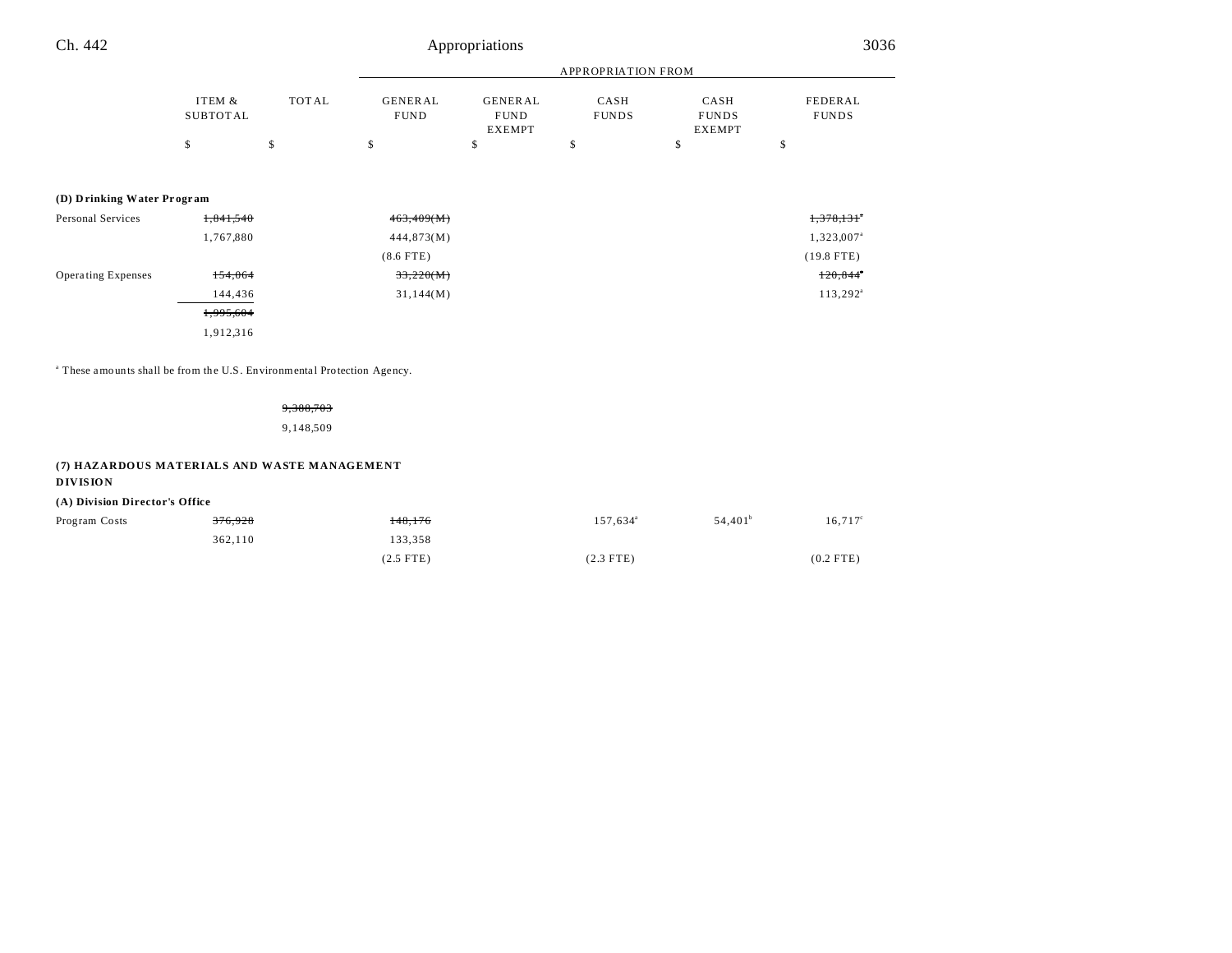| Legal Services for |           |  |                      |                  |                          |
|--------------------|-----------|--|----------------------|------------------|--------------------------|
| $6,145$ hours      | 367,471   |  | 215,668 <sup>a</sup> | $1,060(T)^d$     | $150,743^{\circ}$        |
| Cathode Ray Tube   |           |  |                      |                  |                          |
| Recycling          | 34,247    |  |                      | $34,247^{\circ}$ |                          |
| Indirect Cost      |           |  |                      |                  |                          |
| Assessment         | 1,681,988 |  | 646,072              | $35,916(T)^d$    | $1,000,000$ <sup>c</sup> |
|                    | 1,695,309 |  | 659,393 <sup>a</sup> |                  |                          |
|                    | 2,460,634 |  |                      |                  |                          |
|                    | 2,459,137 |  |                      |                  |                          |

<sup>a</sup> Of these amounts, \$177,563 shall be from the Solid Waste Management Fund pursuant to Section 30-20-118, C.R.S., \$82,997 shall be from the Hazardous Waste Commission Fund pursuant to Section 25-15-315, C.R.S., \$54,210 shall be from the Hazardous Waste Service Fund pursuant to Section 25-15-304, C.R.S., \$52,039 shall be from the Hazardous Substance Response Fund pursuant to Section 25-16-104.6, C.R.S., and  $$652,565,866$  shall be from various sources of cash funds. b This amount shall be from reserves in the Hazardous Waste Commission Fund pursuant to Section 25-15-315, C.R.S.

These amounts shall be from the various sources of federal funds and are reflected for informational purposes only.

<sup>d</sup> Of these amounts, <del>\$35,437</del> \$36,003 shall be from the Department of Local Affairs using the Local Government Severance Tax Fund pursuant to Section 39-29-110

(1) (b) (I), C.R.S., and  $$479$  \$973 shall be from gifts, grants, and public or private donations.

e This amount shall be from gifts, grants, and public or private dona tions.

#### **(B) Hazardous Waste Co ntrol Pr ogr am**

| Personal Services         | 2,421,273 | 1.226.506 <sup>a</sup> | $1,194,767$ <sup>b</sup> |
|---------------------------|-----------|------------------------|--------------------------|
|                           |           | $(17.4$ FTE)           | (17.2 FTE)               |
| <b>Operating Expenses</b> | 83,214    | $44,273^{\circ}$       | $38,941^b$               |
|                           | 2.504.487 |                        |                          |

a These amounts shall be from the Hazardous Waste Service Fund pursuant to Section 25-15-304, C.R.S.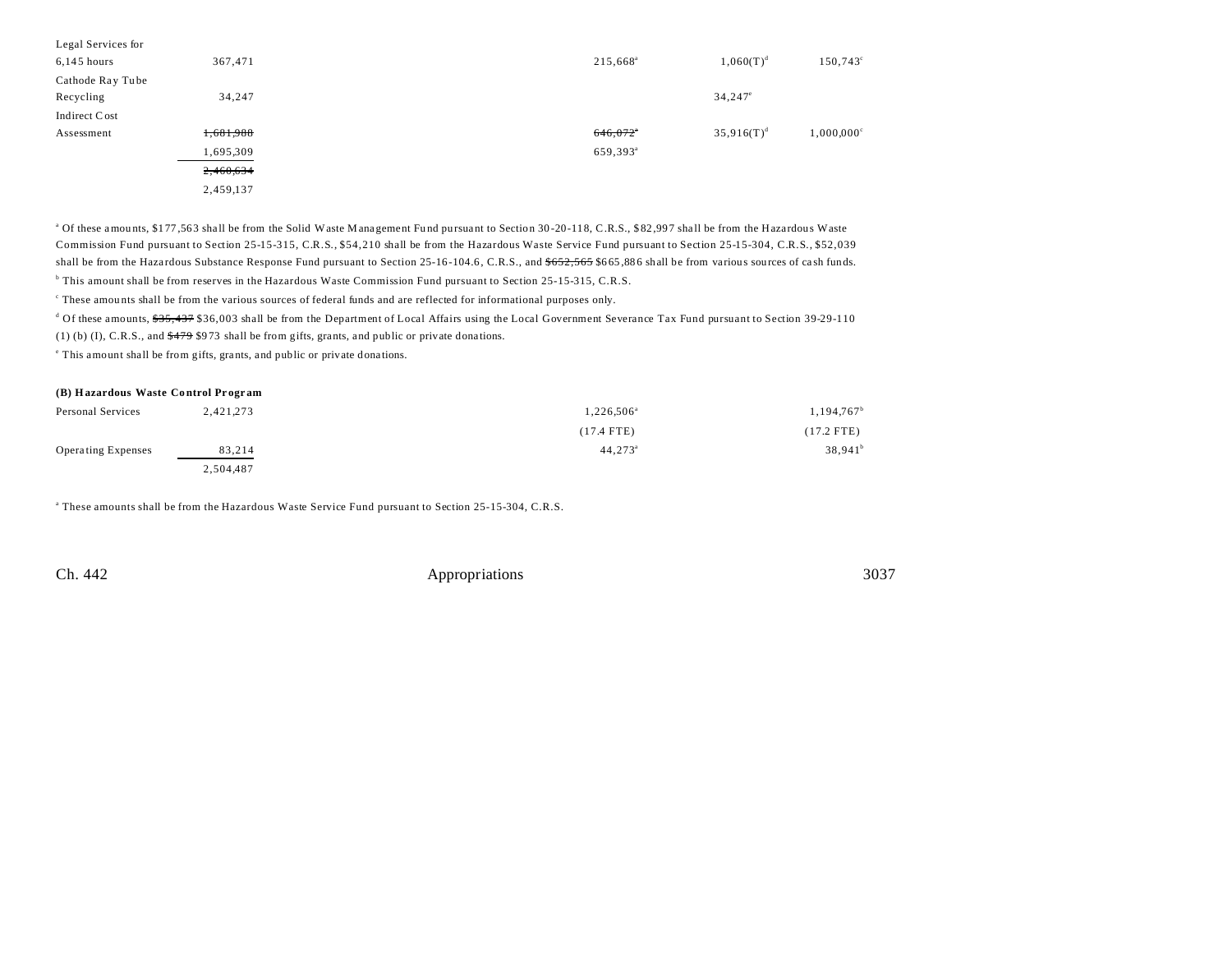| Ch.<br>442 | iations<br>r r            | $\sim$ $\sim$<br>JUJ ( |
|------------|---------------------------|------------------------|
|            | <b>APPROPRIATION FROM</b> |                        |
|            |                           |                        |

| TEM &           | TOTAL | <b>GENER AL</b> | GENERAL       | CASH         | <b>CASH</b>   | FEDERAL      |
|-----------------|-------|-----------------|---------------|--------------|---------------|--------------|
| <b>SUBTOTAL</b> |       | FUND            | <b>FUND</b>   | <b>FUNDS</b> | <b>FUNDS</b>  | <b>FUNDS</b> |
|                 |       |                 | <b>EXEMPT</b> |              | <b>EXEMPT</b> |              |
|                 |       |                 |               |              |               |              |

<sup>b</sup> These amounts are anticipated to be received from the U.S. Environmental Protection Agency, the U.S. Department of Defense, and the Agency for Toxic Substances and Disease Registry, and are reflected for informational purposes only.

## **(C) So lid Waste C ontro l Prog ram**

| Program Costs | 1,520,027 | $1.449.097$ <sup>a</sup> |             |
|---------------|-----------|--------------------------|-------------|
|               |           | $(12.2$ FTE)             | $(1.0$ FTE) |

<sup>a</sup> Of this amount, \$1,304,000 shall be from the Solid Waste Management Fund pursuant to Section 30-20-118, C.R.S., and \$145,097 shall be from the Hazardous Substance Response Fund pursuant to Section 25-16-104.6, C.R.S.

<sup>b</sup>This amount shall be from various sources of federal funds and is reflected for informational purposes only.

| (D) Uranium Mill Tailings Remedial Action |         |                  |             |  |
|-------------------------------------------|---------|------------------|-------------|--|
| Program                                   |         |                  |             |  |
| Program Costs                             | 259,011 | $192,896(T)^{a}$ | $66, 115^b$ |  |
|                                           |         | $(2.5$ FTE)      | $(0.6$ FTE) |  |

a This amount shall be from the Department of Local Affairs using the Local Government Severance Tax Fund pursuant to Section 39-29-110 (1) (b) (I), C.R.S. <sup>b</sup> This amount shall be from the U.S. Department of Energy, and is shown for information purposes only.

## **(E) Contaminated Site Cleanups<sup>169</sup>**

| Personal Services | 3.502.434 | <del>541,630</del> | 919.451 <sup>a</sup> | $2,041,353$ <sup>b</sup> |
|-------------------|-----------|--------------------|----------------------|--------------------------|
|                   | 9,147,485 |                    |                      | $8,228,034^b$            |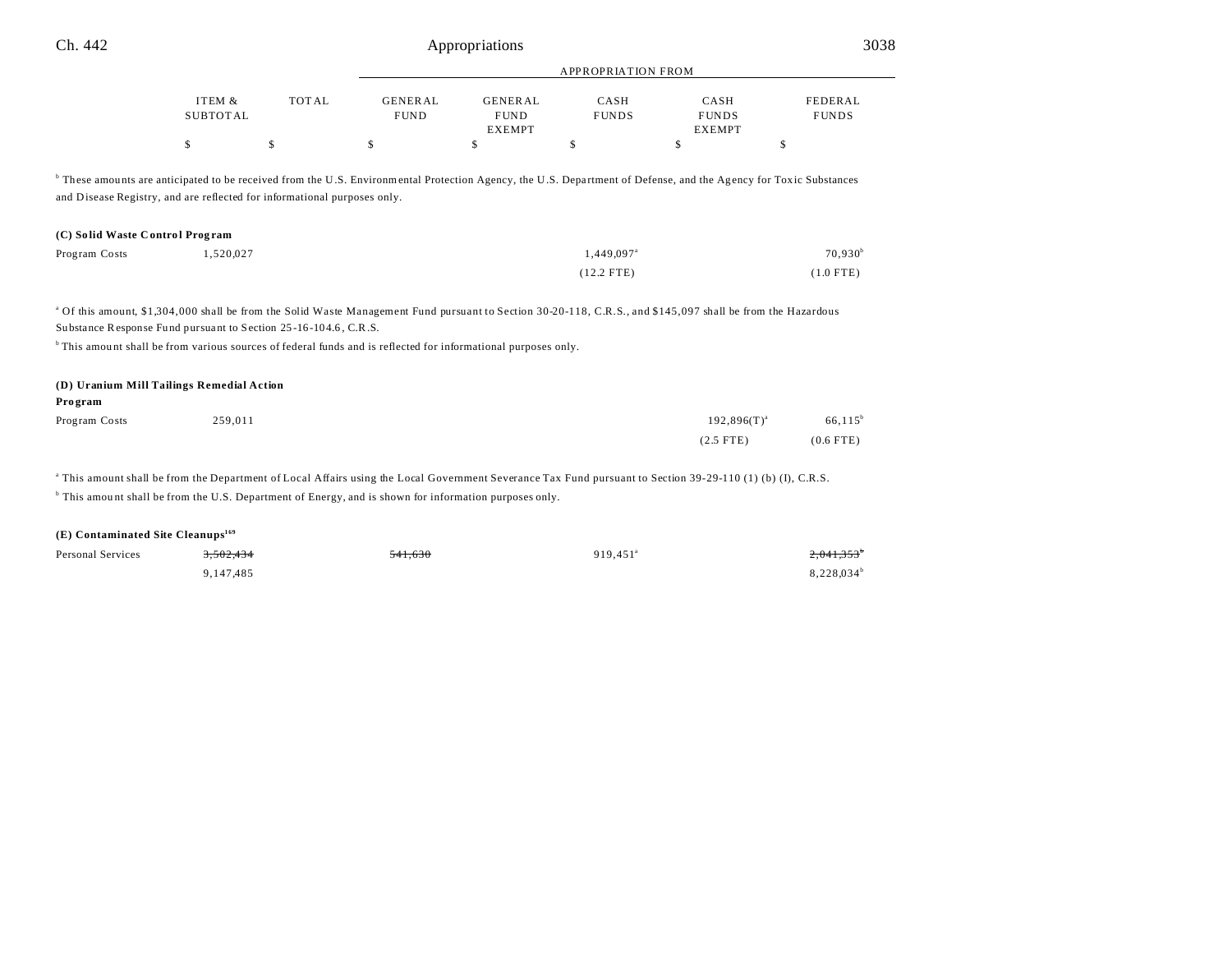|                           |            | $(9.0$ FTE) | $(12.8$ FTE)          | $(23.4 + FFE)$         |
|---------------------------|------------|-------------|-----------------------|------------------------|
|                           |            |             |                       | $(27.5$ FTE)           |
| <b>Operating Expenses</b> | 103,262    | 12,056      | $36,508$ <sup>*</sup> | 54,698                 |
|                           | 666,965    |             | $48,082$ <sup>a</sup> | $618,883^{b}$          |
| Contaminated Sites        |            |             |                       |                        |
| Operation and             |            |             |                       |                        |
| Maintenance               | 2,088,864  |             | $260, 186(H)^{a}$     | 1,828,678 <sup>b</sup> |
| TRANSFER TO THE           |            |             |                       |                        |
| <b>DEPARTMENT OF LAW</b>  |            |             |                       |                        |
| FOR CERCLA                |            |             |                       |                        |
| CONTRACT OVERSIGHT-       |            |             |                       |                        |
| <b>RELATED COSTS</b>      | 415,000    |             | $415,000^a$           |                        |
|                           | 5,694,560  |             |                       |                        |
|                           | 12,318,314 |             |                       |                        |

<sup>a</sup> Of these amounts, <del>\$1,210,585</del> \$1,637,159 shall be from the Hazardous Substance Response Fund pursuant to Section 25-16-104.6, C.R.S., and \$5,560 shall be from Colorado Open Records Act fees collected.

<sup>b</sup> These amounts shall be from the U.S. Environmental Protection Agency and the U.S. Department of Defense.

|  |  |  | (F) Rocky Flats Agreement |  |
|--|--|--|---------------------------|--|
|--|--|--|---------------------------|--|

| Program Costs          | 2,492,724 | 2,492,724    |
|------------------------|-----------|--------------|
|                        |           | $(30.3$ FTE) |
| Legal Services for 400 |           |              |
| hours                  | 23,372    | 23,372       |
| Payment to the Office  |           |              |
| of the Governor        | 20,000    | 20,000       |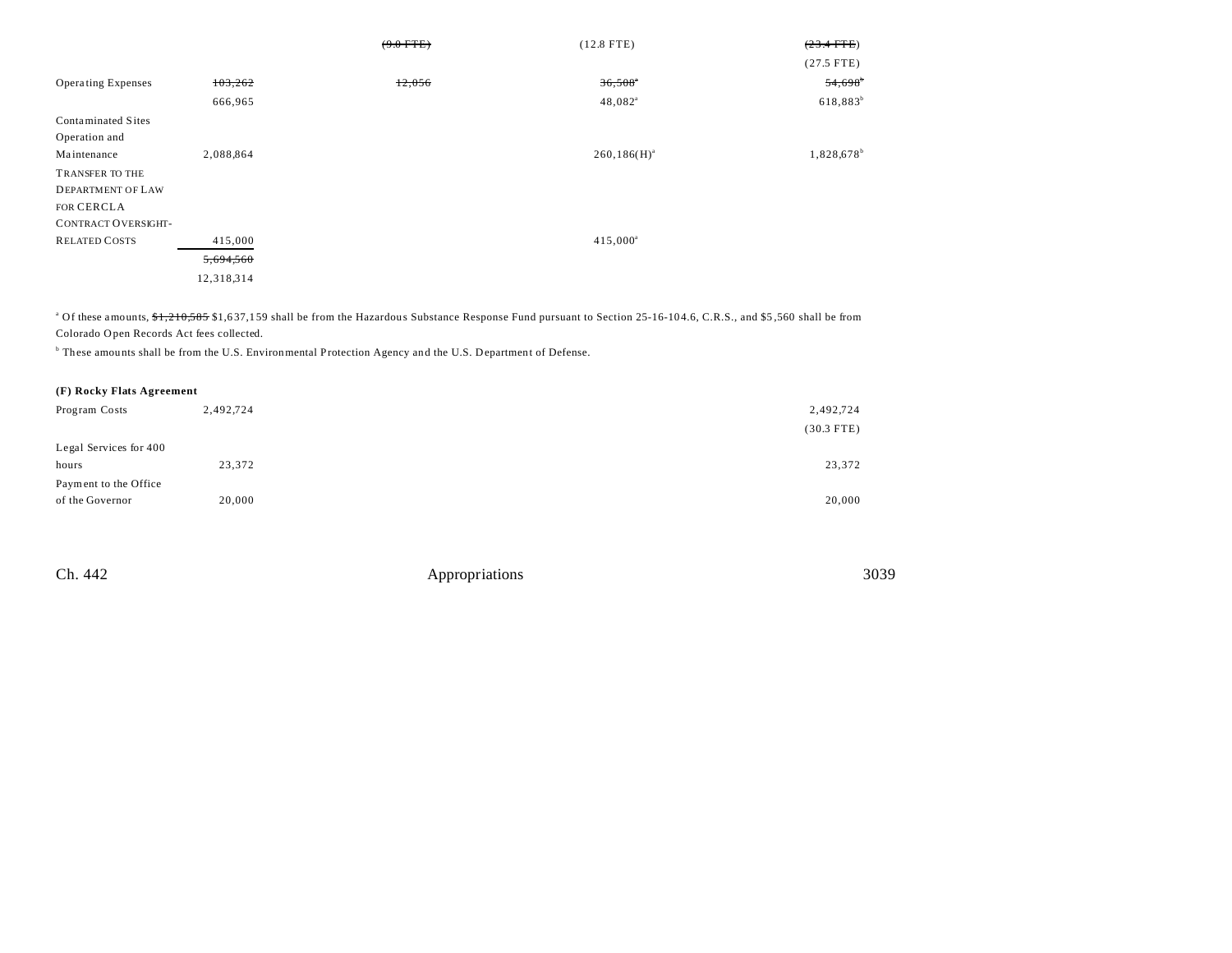| Ch. 442                   |                           |                          |                               | Appropriations                                 |                      |                                       | 3040                    |
|---------------------------|---------------------------|--------------------------|-------------------------------|------------------------------------------------|----------------------|---------------------------------------|-------------------------|
|                           |                           |                          |                               |                                                | APPROPRIATION FROM   |                                       |                         |
|                           | ITEM &<br><b>SUBTOTAL</b> | <b>TOTAL</b>             | <b>GENERAL</b><br><b>FUND</b> | <b>GENERAL</b><br><b>FUND</b><br><b>EXEMPT</b> | CASH<br><b>FUNDS</b> | CASH<br><b>FUNDS</b><br><b>EXEMPT</b> | FEDERAL<br><b>FUNDS</b> |
|                           | \$                        | \$                       | \$                            | \$                                             | \$                   | \$                                    | \$                      |
| Indirect Cost             |                           |                          |                               |                                                |                      |                                       |                         |
| Assessment                | 400,000<br>2,936,096      |                          |                               |                                                |                      |                                       | 400,000                 |
|                           |                           | 15,374,815<br>21,997,072 |                               |                                                |                      |                                       |                         |
| (8) CONSUMER PROTECTION   |                           |                          |                               |                                                |                      |                                       |                         |
| Personal Services         | 1,863,945                 |                          | 1,413,986                     |                                                | 305,975 <sup>a</sup> | $61,946(T)^{6}$                       | 82,038                  |
|                           | 1,696,310                 |                          | 1,201,270                     |                                                |                      | $107,027^b$                           |                         |
|                           |                           |                          | $(20.9 - FFE)$                |                                                | $(4.6$ FTE)          | $(0.8$ FTE)                           | $(1.4$ FTE)             |
|                           |                           |                          | $(18.9$ FTE)                  |                                                |                      | $(1.8$ FTE)                           |                         |
| <b>Operating Expenses</b> | 98,226                    |                          | 19,813                        |                                                | $50,601^a$           | $6,165(T)^{b}$                        | 21,647                  |
|                           | 96,244                    |                          | 17,831                        |                                                |                      |                                       |                         |
| Indirect Cost             |                           |                          |                               |                                                |                      |                                       |                         |
| Assessment                | 97,425                    |                          |                               |                                                | $77,324^a$           |                                       | 20,101                  |
|                           |                           | 2,059,596                |                               |                                                |                      |                                       |                         |
|                           |                           | 1,889,979                |                               |                                                |                      |                                       |                         |

<sup>a</sup> Of these amounts, \$323,176 shall be from the Food Protection Cash Fund pursuant to Section 25-4-1608, C.R.S., \$33,400 shall be from the Artificial Tanning Device Education Fu nd pursua nt to Section 25 -5-100 4, C.R.S., and \$77 ,32 4 shall be from variou s sources of ca sh funds.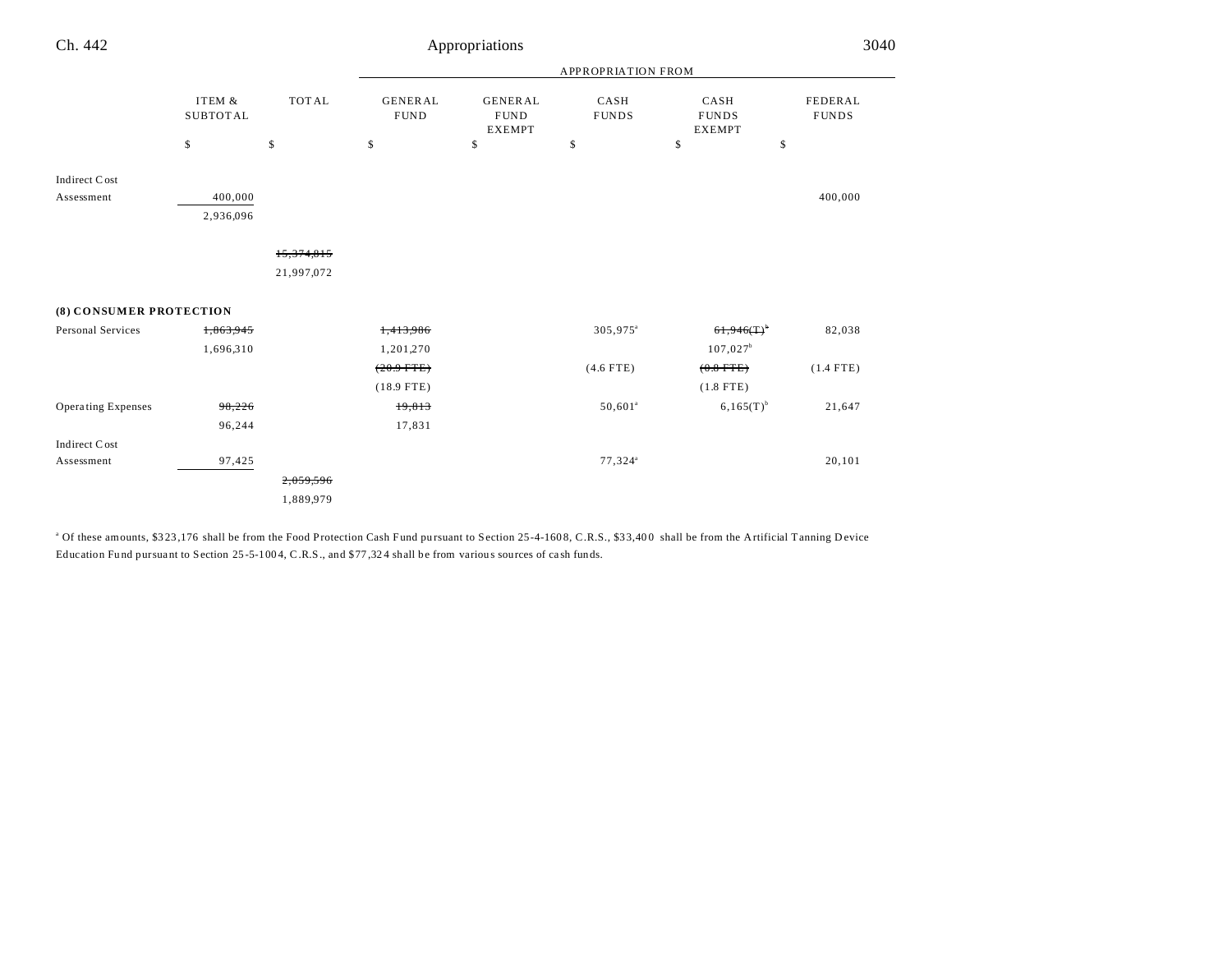<sup>b</sup> Of these amounts, <del>\$59,938</del> \$59,938(T) shall be from the Department of <del>Corrections and</del> CORRECTIONS, \$8,173 \$8,173(T) shall be from the Department of Human Services. SERVICES, AND \$45,081 SHALL BE FROM THE FOOD PROTECTION CASH FUND RESERVES, PURSUANT TO SECTION 25-4-1608, C.R.S.

|  |  | (9) DISEASE CONTROL AND ENVIRONMENTAL EPIDEMIOLOGY DIVISION |  |
|--|--|-------------------------------------------------------------|--|
|  |  |                                                             |  |

|                                              | (A) Administration, General Disease Control and Surveillance                   |             |           |                 |             |  |  |
|----------------------------------------------|--------------------------------------------------------------------------------|-------------|-----------|-----------------|-------------|--|--|
| Personal Services                            | 988,539                                                                        | 396,217     |           | $7,914^{\circ}$ | 584,408     |  |  |
|                                              | 969,440                                                                        | 377,118     |           |                 |             |  |  |
|                                              |                                                                                | $(8.1$ FTE) |           |                 | $(6.4$ FTE) |  |  |
| <b>Operating Expenses</b>                    | 462,377                                                                        | 343,116     | $6,441^b$ |                 | 112,820     |  |  |
|                                              | 377,086                                                                        | 257,825     |           |                 |             |  |  |
| Indirect Cost                                |                                                                                |             |           |                 |             |  |  |
| Assessment                                   | 1,855,880                                                                      |             |           | $13,449(T)^{a}$ | 1,842,431   |  |  |
|                                              | 3,306,796                                                                      |             |           |                 |             |  |  |
|                                              | 3,202,406                                                                      |             |           |                 |             |  |  |
|                                              |                                                                                |             |           |                 |             |  |  |
|                                              | <sup>a</sup> These amounts shall be from various exempt sources of cash funds. |             |           |                 |             |  |  |
|                                              | <sup>b</sup> This amount shall be from the sale of rabies vaccines.            |             |           |                 |             |  |  |
|                                              |                                                                                |             |           |                 |             |  |  |
| (B) Special Purpose Disease Control Programs |                                                                                |             |           |                 |             |  |  |
| $(1)$ Immunization <sup>201</sup>            |                                                                                |             |           |                 |             |  |  |
| Personal Services                            | 511,309                                                                        |             |           |                 | 511,309     |  |  |
|                                              |                                                                                |             |           |                 | $(7.4$ FTE) |  |  |
| Operating Expenses                           | 209,483                                                                        |             |           |                 | 209,483     |  |  |
|                                              | 720,792                                                                        |             |           |                 |             |  |  |

# (2) Sexually Transmitted Disease, HIV and AIDS

| Personal Services | 3.146.443 | 3,146,443      |      |
|-------------------|-----------|----------------|------|
| Ch. 442           |           | Appropriations | 3041 |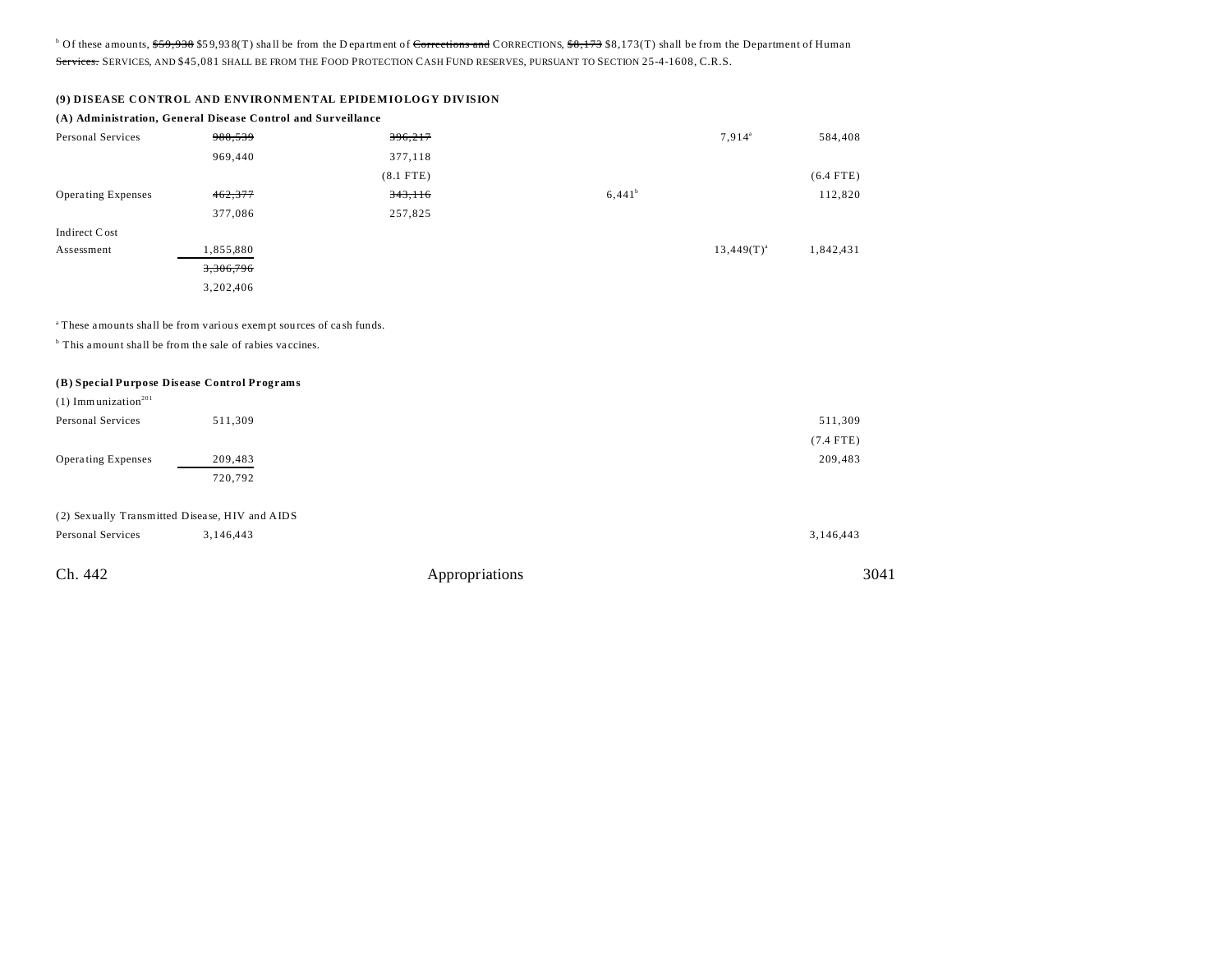|                                                       |                                 |                    | APPROPRIATION FROM                  |                                                      |                            |                                             |                               |
|-------------------------------------------------------|---------------------------------|--------------------|-------------------------------------|------------------------------------------------------|----------------------------|---------------------------------------------|-------------------------------|
|                                                       | ITEM &<br><b>SUBTOTAL</b><br>\$ | <b>TOTAL</b><br>\$ | <b>GENERAL</b><br><b>FUND</b><br>\$ | <b>GENERAL</b><br><b>FUND</b><br><b>EXEMPT</b><br>\$ | CASH<br><b>FUNDS</b><br>\$ | CASH<br><b>FUNDS</b><br><b>EXEMPT</b><br>\$ | FEDERAL<br><b>FUNDS</b><br>\$ |
|                                                       |                                 |                    |                                     |                                                      |                            |                                             | $(54.6$ FTE)                  |
| <b>Operating Expenses</b>                             | 2,609,589<br>5,756,032          |                    |                                     |                                                      |                            |                                             | 2,609,589                     |
| (3) Ryan White $Act^{202}$                            |                                 |                    |                                     |                                                      |                            |                                             |                               |
| Personal Services                                     | 302,731                         |                    | 25,194                              |                                                      |                            |                                             | 277,537                       |
|                                                       | 301,723                         |                    | 24,186                              |                                                      |                            |                                             |                               |
|                                                       |                                 |                    | $(0.4$ FTE)                         |                                                      |                            |                                             | $(3.6$ FTE)                   |
| <b>Operating Expenses</b>                             | 5,725,031                       |                    | 1,363,748                           |                                                      |                            |                                             | 4,361,283                     |
|                                                       | 5,464,693                       |                    | 1,103,410                           |                                                      |                            |                                             |                               |
|                                                       | 6,027,762                       |                    |                                     |                                                      |                            |                                             |                               |
|                                                       | 5,766,416                       |                    |                                     |                                                      |                            |                                             |                               |
| (4) Tuberculosis Control and Treatment <sup>203</sup> |                                 |                    |                                     |                                                      |                            |                                             |                               |
| Personal Services                                     | 415,207                         |                    | 64,869                              |                                                      |                            | 94,501 <sup>a</sup>                         | 255,837                       |
|                                                       | 410,445                         |                    | 60,107                              |                                                      |                            |                                             |                               |
|                                                       |                                 |                    | $(1.2$ FTE)                         |                                                      |                            | $(1.7$ FTE)                                 | $(3.9$ FTE)                   |
| <b>Operating Expenses</b>                             | 1,229,665                       |                    | 938,385                             |                                                      |                            | $207,520^{\circ}$                           | 83,760                        |
|                                                       | 1,211,242                       |                    | 919,962                             |                                                      |                            |                                             |                               |
|                                                       | 1,644,872                       |                    |                                     |                                                      |                            |                                             |                               |
|                                                       | 1,621,687                       |                    |                                     |                                                      |                            |                                             |                               |

L,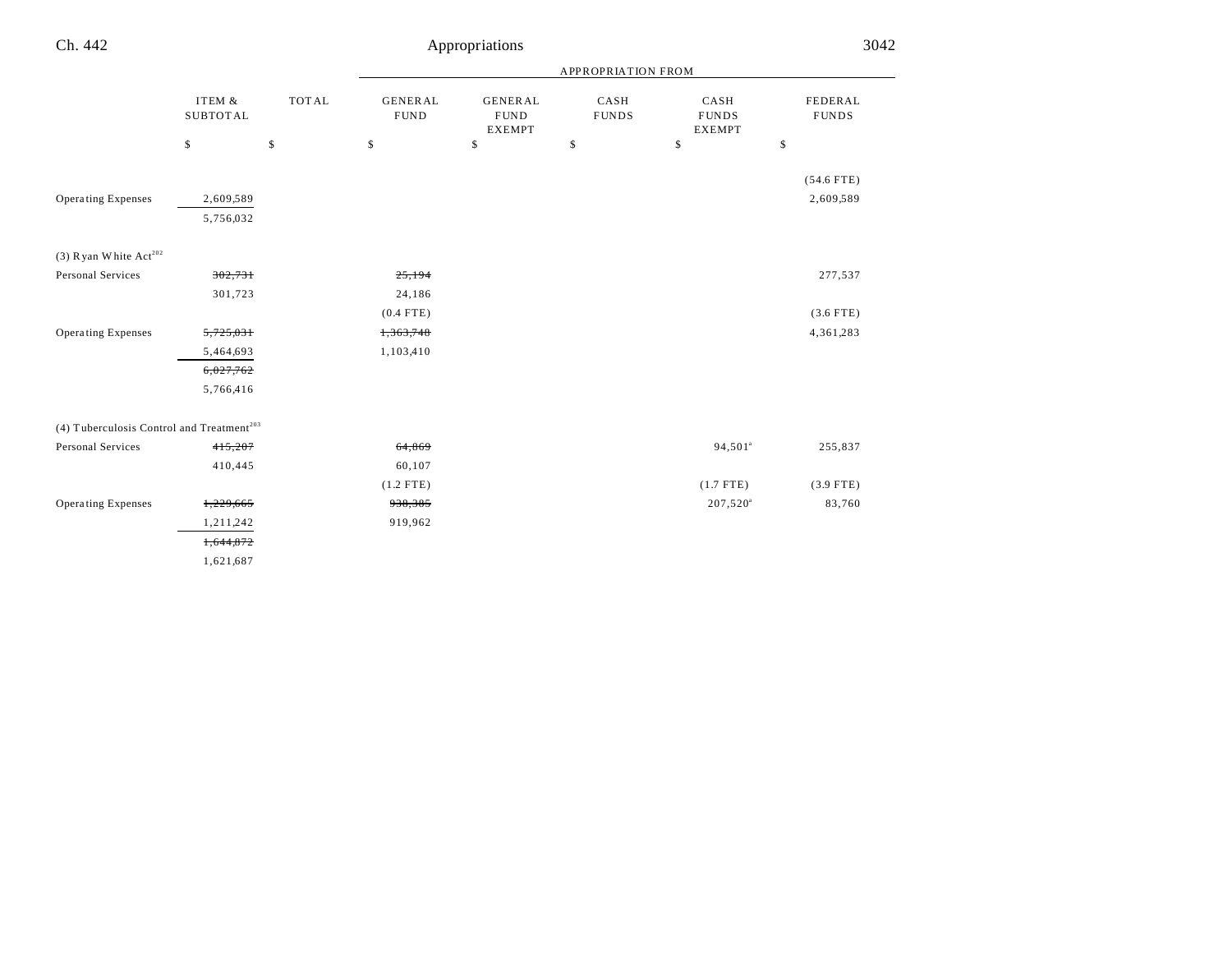<sup>a</sup> These amounts shall be from federal funds appropriated in the Department of Human Services.

## **(C) Environmental Epidemiology**

(1) Birth Defects Monitoring and Prevention

| Personal Services         | 497,865   | 349,321        | 148,544         |
|---------------------------|-----------|----------------|-----------------|
|                           | 347,804   | 199,260        |                 |
|                           |           | $(5.5$ FTE)    | $(2.6$ FTE)     |
|                           |           | $(3.5$ FTE)    |                 |
| <b>Operating Expenses</b> | 48,184    | 13,942         | 34,242          |
|                           | 47,506    | 13,264         |                 |
|                           | 546,049   |                |                 |
|                           | 395,310   |                |                 |
|                           |           |                |                 |
| (2) Federal Grants        | 2,804,041 |                | 2,804,041       |
|                           |           |                | $(15.5$ FTE)    |
|                           |           |                |                 |
| (D) Emergency Management  |           |                |                 |
| Personal Services         | 401,165   | 78,127         | 323,038         |
|                           |           | 39,063         | $39,064(T)^{a}$ |
|                           |           | $(+.4$ FTE $)$ | $(4.8$ FTE)     |
|                           |           | $(0.7$ FTE)    | $(0.7$ FTE)     |
| Operating Expenses        | 64,533    |                | 64,533          |
|                           | 465,698   |                |                 |

a This amount shall be a transfer from the Environmental Leadership and Pollution Prevention Program.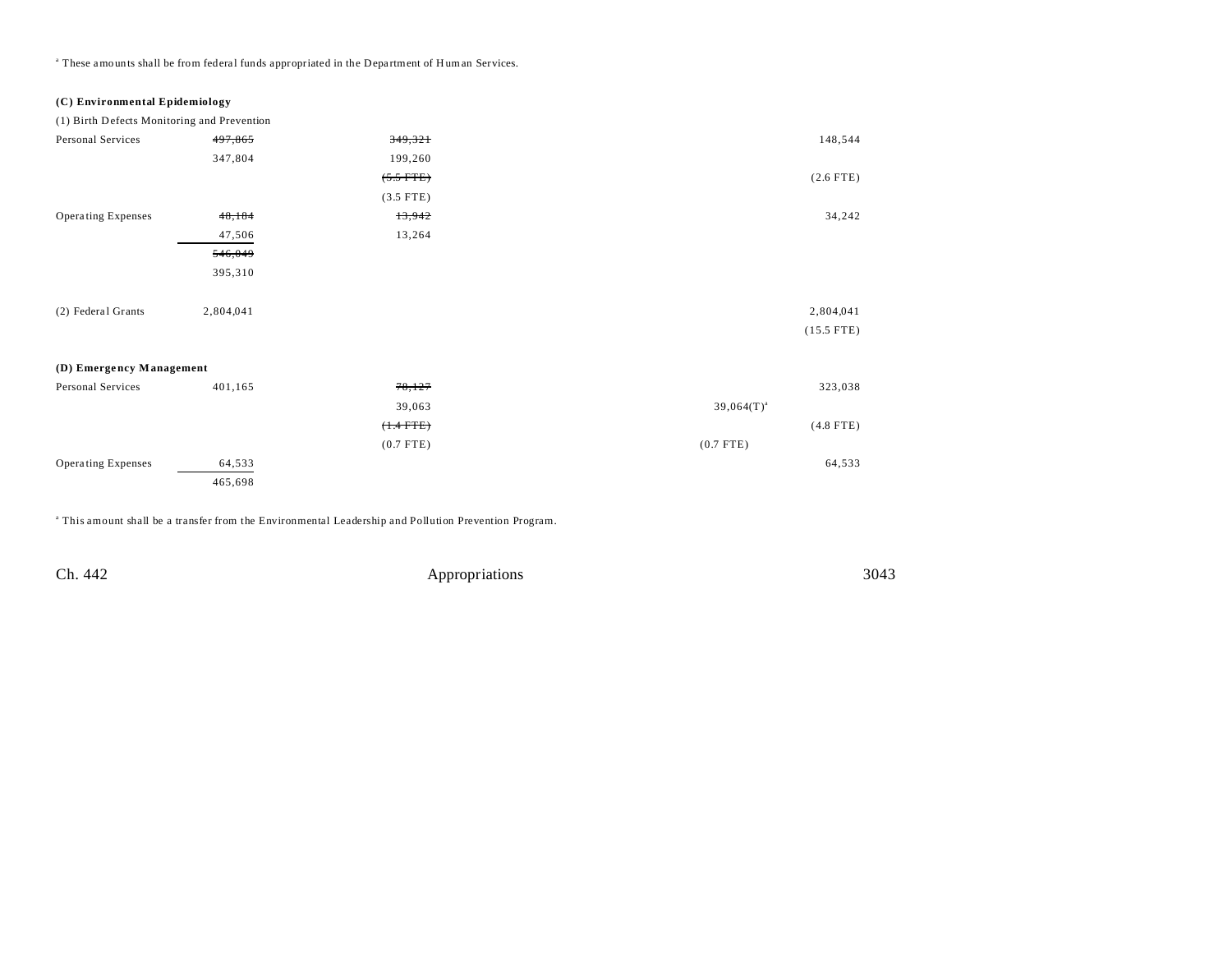| Ch. 442                                                          |                           |              |                               | Appropriations                                 |                      |                                       | 3044                           |
|------------------------------------------------------------------|---------------------------|--------------|-------------------------------|------------------------------------------------|----------------------|---------------------------------------|--------------------------------|
|                                                                  |                           |              |                               |                                                | APPROPRIATION FROM   |                                       |                                |
|                                                                  | ITEM &<br><b>SUBTOTAL</b> | <b>TOTAL</b> | <b>GENERAL</b><br><b>FUND</b> | <b>GENERAL</b><br><b>FUND</b><br><b>EXEMPT</b> | CASH<br><b>FUNDS</b> | CASH<br><b>FUNDS</b><br><b>EXEMPT</b> | <b>FEDERAL</b><br><b>FUNDS</b> |
|                                                                  | \$                        | $\mathbb{S}$ | \$                            | \$                                             | \$                   | \$                                    | \$                             |
| (E) New Federal                                                  |                           |              |                               |                                                |                      |                                       |                                |
| Grants                                                           | 1,742,533                 |              |                               |                                                |                      |                                       | 1,742,533                      |
|                                                                  |                           |              |                               |                                                |                      |                                       | $(11.3$ FTE)                   |
|                                                                  |                           | 23,014,575   |                               |                                                |                      |                                       |                                |
|                                                                  |                           | 22,474,915   |                               |                                                |                      |                                       |                                |
| (10) PREVENTION AND INTERVENTION SERVICES FOR CHILDREN AND YOUTH |                           |              |                               |                                                |                      |                                       |                                |
| (A) Program and Administration                                   |                           |              |                               |                                                |                      |                                       |                                |
| Personal Services                                                | 318,526                   |              | 318,526                       |                                                |                      |                                       |                                |
|                                                                  | 273,339                   |              | 273,339                       |                                                |                      |                                       |                                |
|                                                                  |                           |              | $(5.5$ FTE)                   |                                                |                      |                                       |                                |
|                                                                  |                           |              | $(4.7$ FTE)                   |                                                |                      |                                       |                                |
| <b>Operating Expenses</b>                                        | 17,839                    |              | 17,839                        |                                                |                      |                                       |                                |
|                                                                  | 16,769                    |              | 16,769                        |                                                |                      |                                       |                                |
| Indirect Cost                                                    |                           |              |                               |                                                |                      |                                       |                                |
| Assessment                                                       | 30,068                    |              |                               |                                                | $25,636^a$           | $3,332^{b}$                           | 1,100                          |

366,433 320,176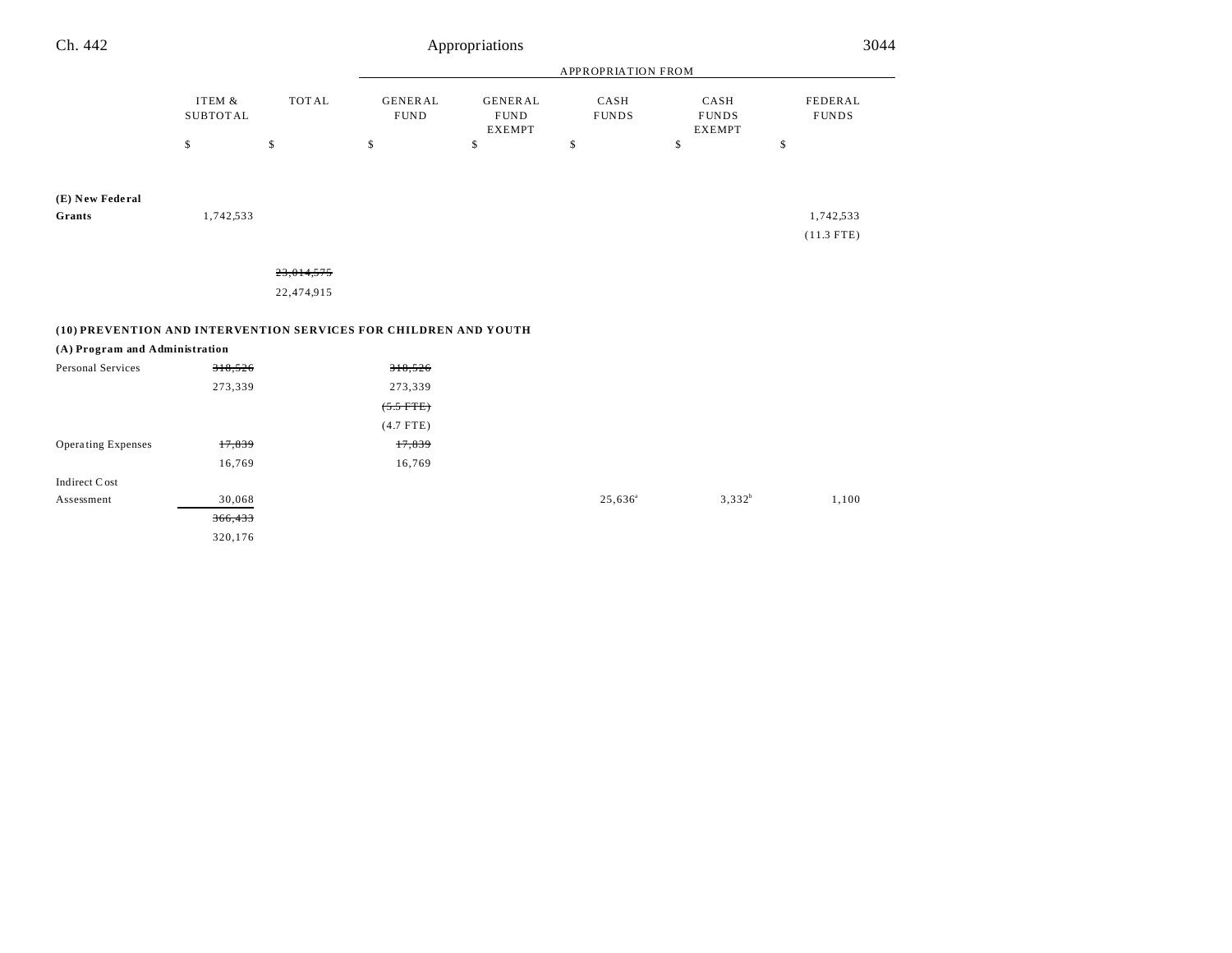a This amount shall be from various sources of ca sh funds.

<sup>b</sup> This amount shall be from various exempt sources of cash funds.

| (B) Prevention Partnerships              |           |                                                                                                                                                                      |                  |                      |             |
|------------------------------------------|-----------|----------------------------------------------------------------------------------------------------------------------------------------------------------------------|------------------|----------------------|-------------|
| (1) Tony Grampsas Youth Services Program |           |                                                                                                                                                                      |                  |                      |             |
| <b>Prevention Services</b>               |           |                                                                                                                                                                      |                  |                      |             |
| Programs <sup>204,205</sup>              | 7,594,816 | 7,594,816                                                                                                                                                            |                  |                      |             |
|                                          |           | (Governor lined through this provision. See L. 2002, p. 3077. The affected subtotals, totals, and grand totals have been adjusted to reflect the Governor's action.) |                  |                      |             |
|                                          |           | $(3.0$ FTE)                                                                                                                                                          |                  |                      |             |
| (1) TONY GRAMPSAS YOUTH SERVICES PROGRAM |           |                                                                                                                                                                      |                  |                      |             |
| <b>PREVENTION SERVICES</b>               |           |                                                                                                                                                                      |                  |                      |             |
| PROGRAMS <sup>204, 205</sup>             | 146,240   |                                                                                                                                                                      |                  |                      | 146,240     |
|                                          |           |                                                                                                                                                                      |                  |                      | $(1.8$ FTE) |
| Youth Mentoring Cash                     |           |                                                                                                                                                                      |                  |                      |             |
| Fund                                     | 1,200,000 | 1,200,000                                                                                                                                                            |                  |                      |             |
|                                          | 71,904    | 71,904                                                                                                                                                               |                  |                      |             |
| Youth Mentoring                          |           |                                                                                                                                                                      |                  |                      |             |
| Services                                 | 1,415,946 |                                                                                                                                                                      |                  | 1.415.946            |             |
|                                          | 742,139   |                                                                                                                                                                      | $35,050^{\circ}$ | 707,089 <sup>a</sup> |             |
|                                          | 2,615,946 |                                                                                                                                                                      |                  |                      |             |
|                                          | 960,283   |                                                                                                                                                                      |                  |                      |             |
|                                          |           |                                                                                                                                                                      |                  |                      |             |

<sup>a</sup>This amount THESE AMOUNTS shall be from the Youth Mentoring Services Cash Fund pursuant to Section 25-20.5-203 (6), C.R.S.

| (2) Colorado Children's Trust Fund |         |                        |  |  |
|------------------------------------|---------|------------------------|--|--|
| Personal Services                  | 108.029 | $108.029$ <sup>a</sup> |  |  |
|                                    |         | $(2.5$ FTE)            |  |  |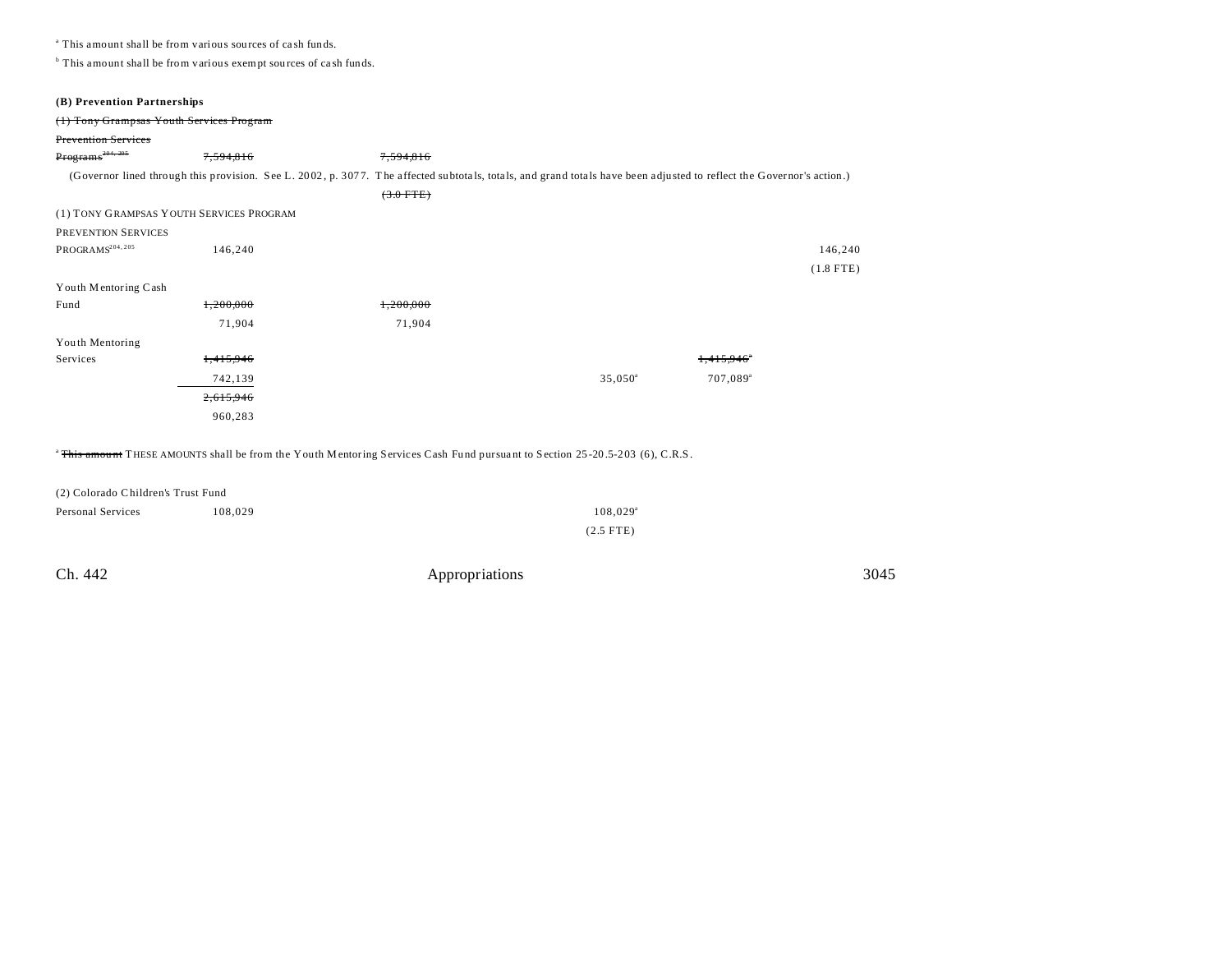| Ch. 442                   | Appropriations     |       |                               |                                                |                      |                                       | 3046                    |  |
|---------------------------|--------------------|-------|-------------------------------|------------------------------------------------|----------------------|---------------------------------------|-------------------------|--|
|                           |                    |       | <b>APPROPRIATION FROM</b>     |                                                |                      |                                       |                         |  |
|                           | ITEM &<br>SUBTOTAL | TOTAL | <b>GENERAL</b><br><b>FUND</b> | <b>GENERAL</b><br><b>FUND</b><br><b>EXEMPT</b> | CASH<br><b>FUNDS</b> | CASH<br><b>FUNDS</b><br><b>EXEMPT</b> | FEDERAL<br><b>FUNDS</b> |  |
|                           | \$                 | \$    | \$                            | \$                                             | \$                   | \$                                    | \$                      |  |
| <b>Operating Expenses</b> | 448,445            |       |                               |                                                | $110,445^{\circ}$    | $238,000^b$                           | 100,000                 |  |
|                           | 556,474            |       |                               |                                                |                      |                                       |                         |  |

a These amounts shall be from the Colorado Children's Trust Fu nd.

<sup>b</sup> This amount shall be from the reserves in the Colorado Children's Trust Fund.

#### (3) Bu ild a Generation

Grants 425,597 425,597

(Governor lined through this provision. See L. 2002, p. 3077. The affected subtotals, totals, and grand totals have been adjusted to reflect the Governor's action.)

#### **(C) M aternal and C hild He alth**

(1) General Programs,

| Administration, and |           |                     |            |              |
|---------------------|-----------|---------------------|------------|--------------|
| Evaluation          | 4,404,549 |                     |            | 4,404,549    |
|                     | 4,404,549 |                     |            | 4,404,549    |
|                     |           |                     |            | $(17.4$ FTE) |
| Indirect Cost       |           |                     |            |              |
| Assessment          | 1,286,151 | 23,308 <sup>a</sup> | 51,156     | 1,211,687    |
|                     | 1,269,689 |                     | $34,694^b$ |              |
|                     | 5,690,700 |                     |            |              |
|                     | 5,674,238 |                     |            |              |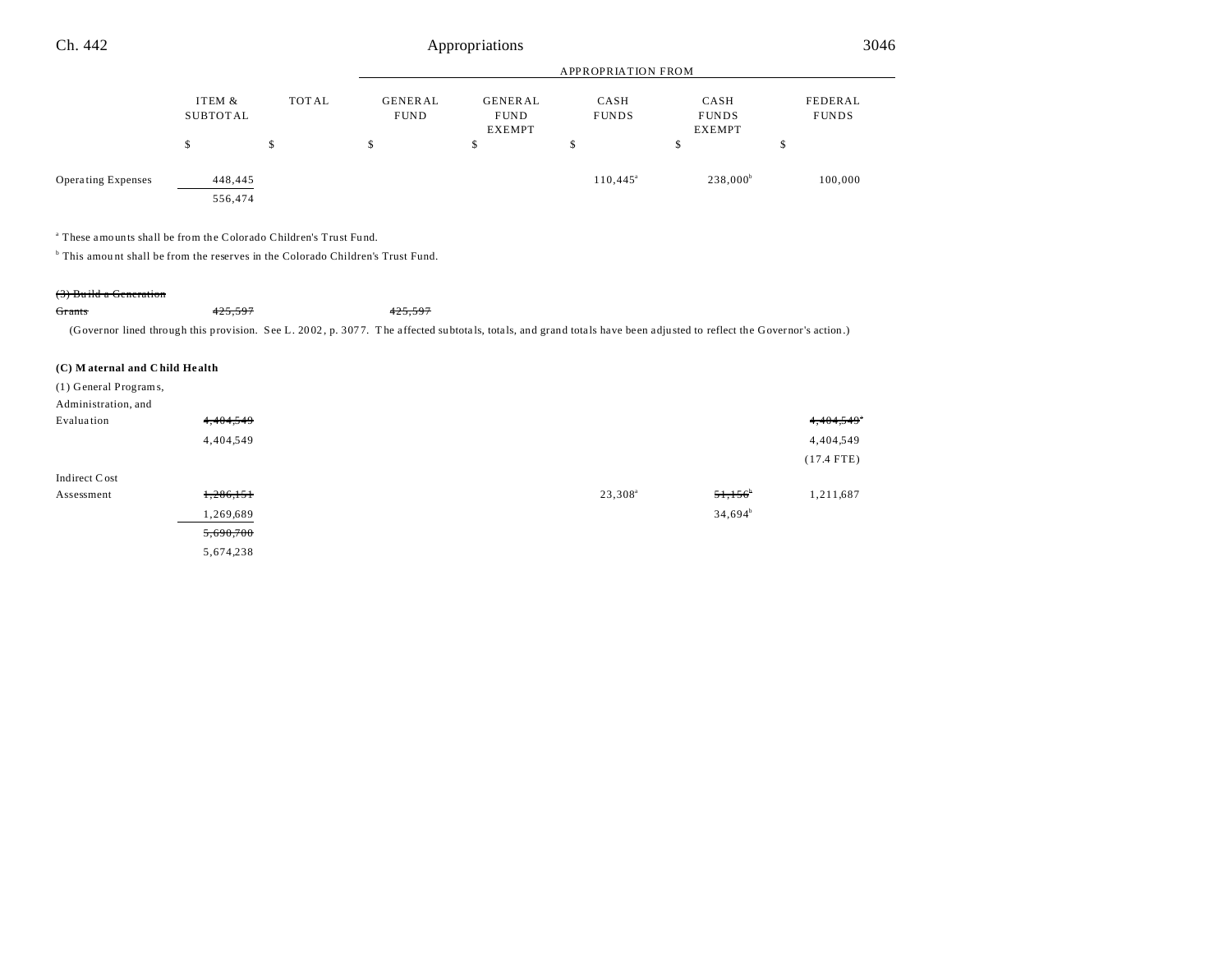<sup>a</sup> This amount shall be from the Newborn Screening and Genetic Counseling Cash Funds pursuant to Section 25-4-1006, C.R.S.

<sup>b</sup> This amount shall be from various sources of cash funds exempt.

| (2) Child, Adolescent, and School Health |            |                          |
|------------------------------------------|------------|--------------------------|
| Early and Periodic                       |            |                          |
| Screening, Diagnosis                     |            |                          |
| and Treatment Program                    | 2,961,339  | $2,961,339(T)^{2}$       |
|                                          | 2,685,925  | $2,685,925(T)^{a}$       |
|                                          |            | $(6.0$ FTE)              |
|                                          |            | $(5.7$ FTE)              |
| Private Grants                           | 585,333    | 585,333 <sup>b</sup>     |
|                                          |            | $(1.0$ FTE)              |
| Nurse Home Visitor                       |            |                          |
| Program Fund                             | 6,297,110  | 6,297,110°               |
| Nurse Home Visitor                       |            |                          |
| Program                                  | 6,297,110  | $6,297,110$ <sup>d</sup> |
|                                          |            | $(2.0$ FTE)              |
| Federal Grants <sup>206</sup>            | 868,914    |                          |
|                                          |            |                          |
|                                          | 17,009,806 |                          |
|                                          | 16,734,392 |                          |

a This amou nt shall be from Medicaid funds appropriated in the Department of Health Care Policy and Financing.

<sup>b</sup> This amount shall be from grants and donations.

This amount shall be from the Tobacco Litigation Settlement Cash Fund created in Section 24-22-115, C.R.S., pursuant to Section 24-75-1104 (1) (a), C.R.S.

d This amount shall be from the Nurse Home Visitor Program Fund created in Section 25-31-107 (2) (b), C.R.S.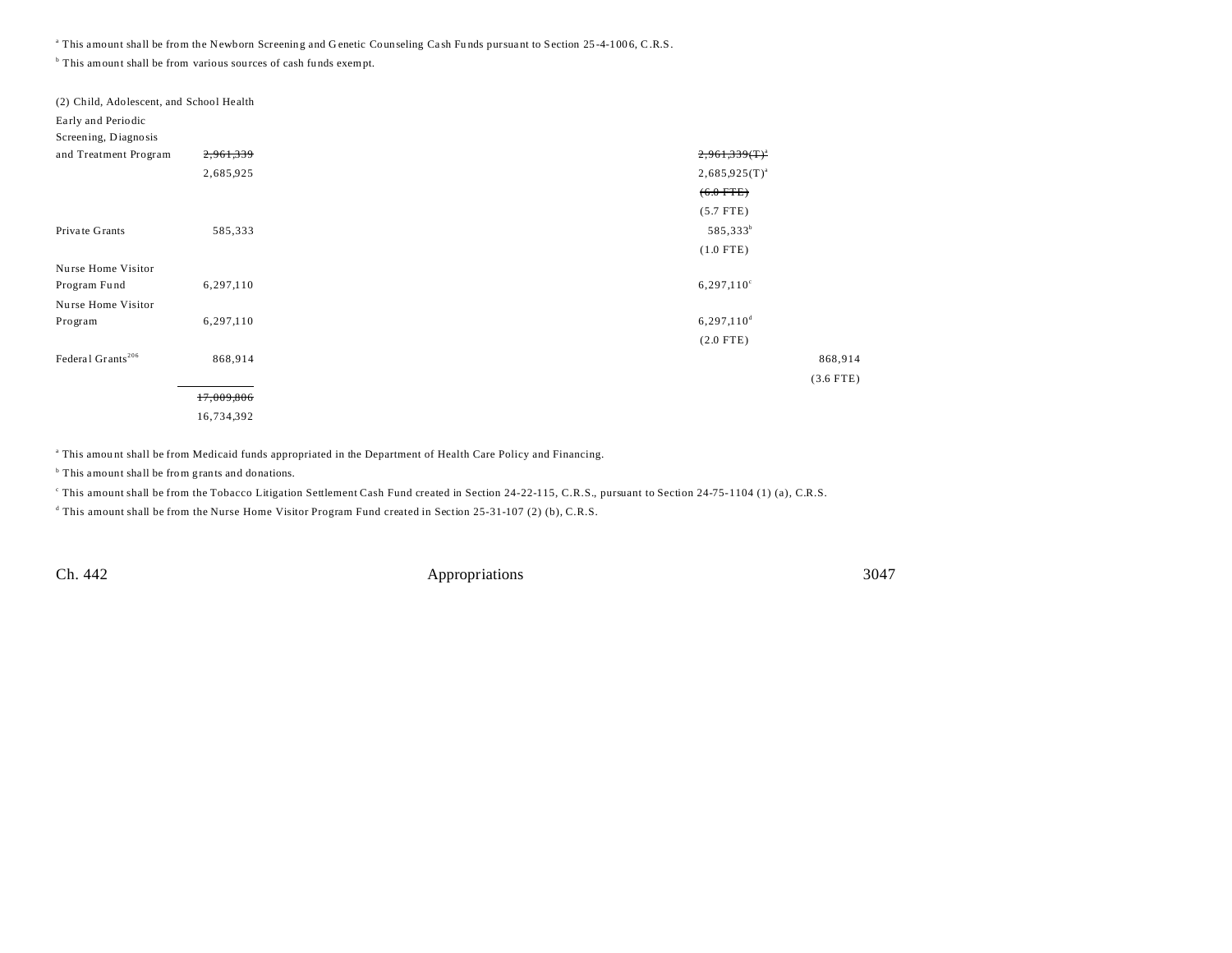| Appropriations | 3048 |
|----------------|------|
|                |      |

|                                                   |                           |              | <b>APPROPRIATION FROM</b>     |                                                |                      |                                       |                         |
|---------------------------------------------------|---------------------------|--------------|-------------------------------|------------------------------------------------|----------------------|---------------------------------------|-------------------------|
|                                                   | ITEM &<br><b>SUBTOTAL</b> | <b>TOTAL</b> | <b>GENERAL</b><br><b>FUND</b> | <b>GENERAL</b><br><b>FUND</b><br><b>EXEMPT</b> | CASH<br><b>FUNDS</b> | CASH<br><b>FUNDS</b><br><b>EXEMPT</b> | FEDERAL<br><b>FUNDS</b> |
|                                                   | $\mathbb{S}$              | \$           | \$                            | \$                                             | \$                   | \$                                    | \$                      |
| (3) Children With Special Needs - Genetics        |                           |              |                               |                                                |                      |                                       |                         |
| (a) Health Care Program for Children with Special |                           |              |                               |                                                |                      |                                       |                         |
| Needs                                             |                           |              |                               |                                                |                      |                                       |                         |
| Personal Services                                 | 1,261,385                 |              | 701,426(M)                    |                                                |                      |                                       | 559,959 <sup>a</sup>    |
|                                                   |                           |              | $(14.6$ FTE)                  |                                                |                      |                                       | $(7.4$ FTE)             |
| Operating Expenses                                | 100,577                   |              | 87,577(M)                     |                                                |                      |                                       | $13,000^{\circ}$        |
| Community-based Case                              |                           |              |                               |                                                |                      |                                       |                         |
| Management                                        | 204,529                   |              |                               |                                                |                      |                                       | $204,529^{\circ}$       |
| Purchase of Services                              | 5,217,130                 |              | 2,176,543(M)                  |                                                | $40,874^b$           | $1,496,839(T)$ <sup>c</sup>           | 1,502,874 <sup>a</sup>  |
|                                                   | 5,038,098                 |              | 1,997,511(M)                  |                                                |                      |                                       |                         |
|                                                   | 6,783,621                 |              |                               |                                                |                      |                                       |                         |
|                                                   | 6,604,589                 |              |                               |                                                |                      |                                       |                         |

<sup>a</sup> These amounts shall be from the Maternal and Child Health Block Grant and is shown for informational purposes only.

<sup>b</sup> This amount shall be from client fees.

This amount shall be from Medicaid funds appropriated in the Department of Health Care Policy and Financing.

(b) Genetics Counseling Personal Services  $45,369$   $45,369$ (1.0 FTE) Operating Expenses 939,187 939,187 939,187 939,187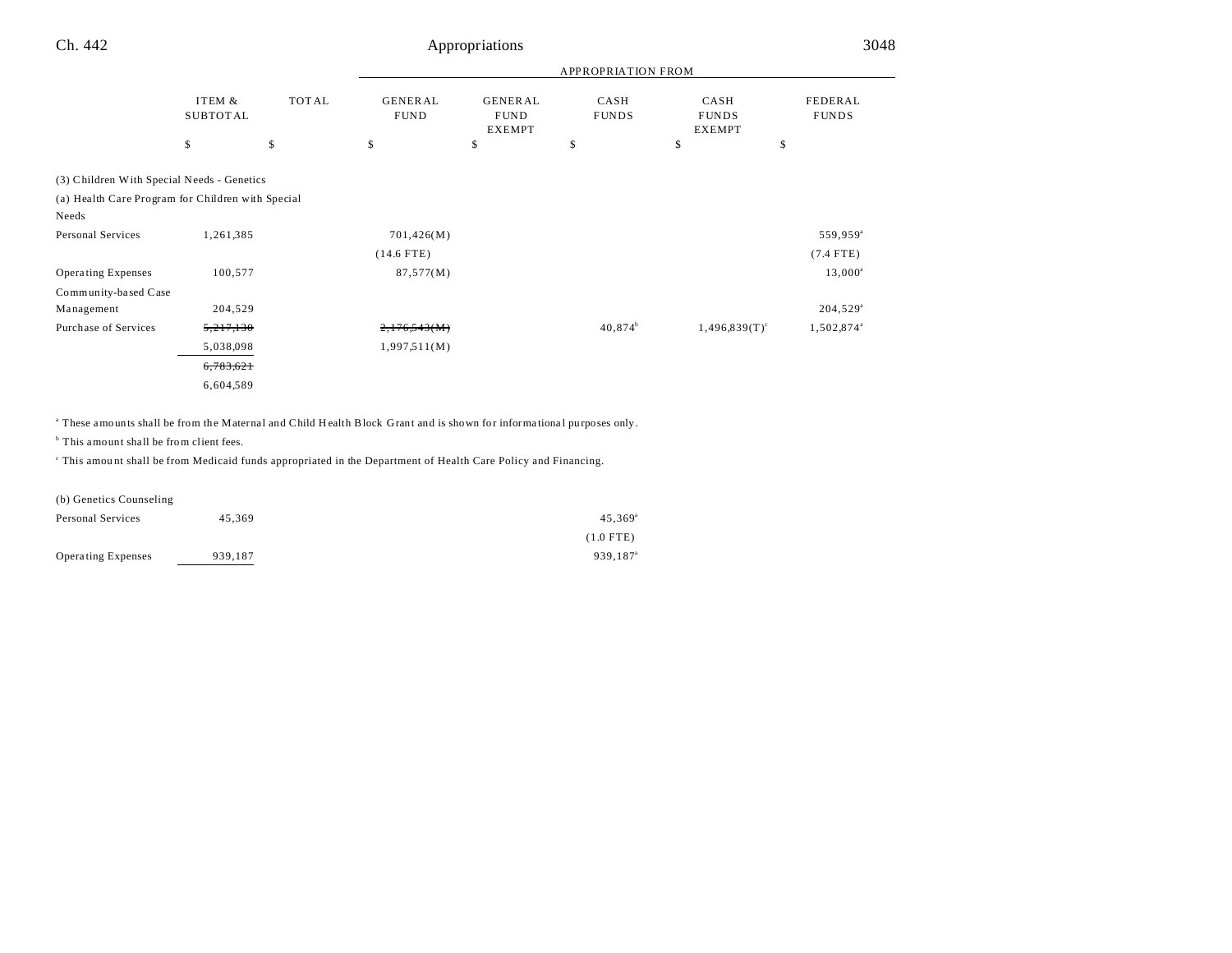a These amounts shall be from the Newborn Screening and Genetic Counseling Cash Funds pursuant to Section 25-4-1006, C.R.S.

| (4) Department of<br><b>Education Grant</b> | 69,400             | $69,400(T)^{a}$<br>$(0.4$ FTE)                                                                    |                        |
|---------------------------------------------|--------------------|---------------------------------------------------------------------------------------------------|------------------------|
|                                             |                    | <sup>a</sup> This amount shall be from federal funds appropriated in the Department of Education. |                        |
| (5) Federal Grants                          | 666,170            |                                                                                                   | 666,170<br>$(4.6$ FTE) |
| (6) Immunization                            |                    |                                                                                                   |                        |
| Personal Services                           | 552,010<br>548,490 | $3,520^{\circ}$                                                                                   | 548,490                |
|                                             |                    |                                                                                                   | $(11.6$ FTE)           |
| <b>Operating Expenses</b>                   | 8,023,892          | 736,942"                                                                                          | 7,286,950              |
|                                             | 8,016,121          | $729,171^{\circ}$                                                                                 |                        |
|                                             | 8,575,902          |                                                                                                   |                        |
|                                             | 8,564,611          |                                                                                                   |                        |

<sup>a</sup> Of these amounts, \$729,171 THIS AMOUNT shall be from reserves in the Infant Immunization Fund pursuant to Section 25-4-1708, C.R.S., and \$11,291(T) shall be from Medicaid funds appropriated in the Department of Health Care Policy and Financing. C.R.S.

**(D) Nutrition Services**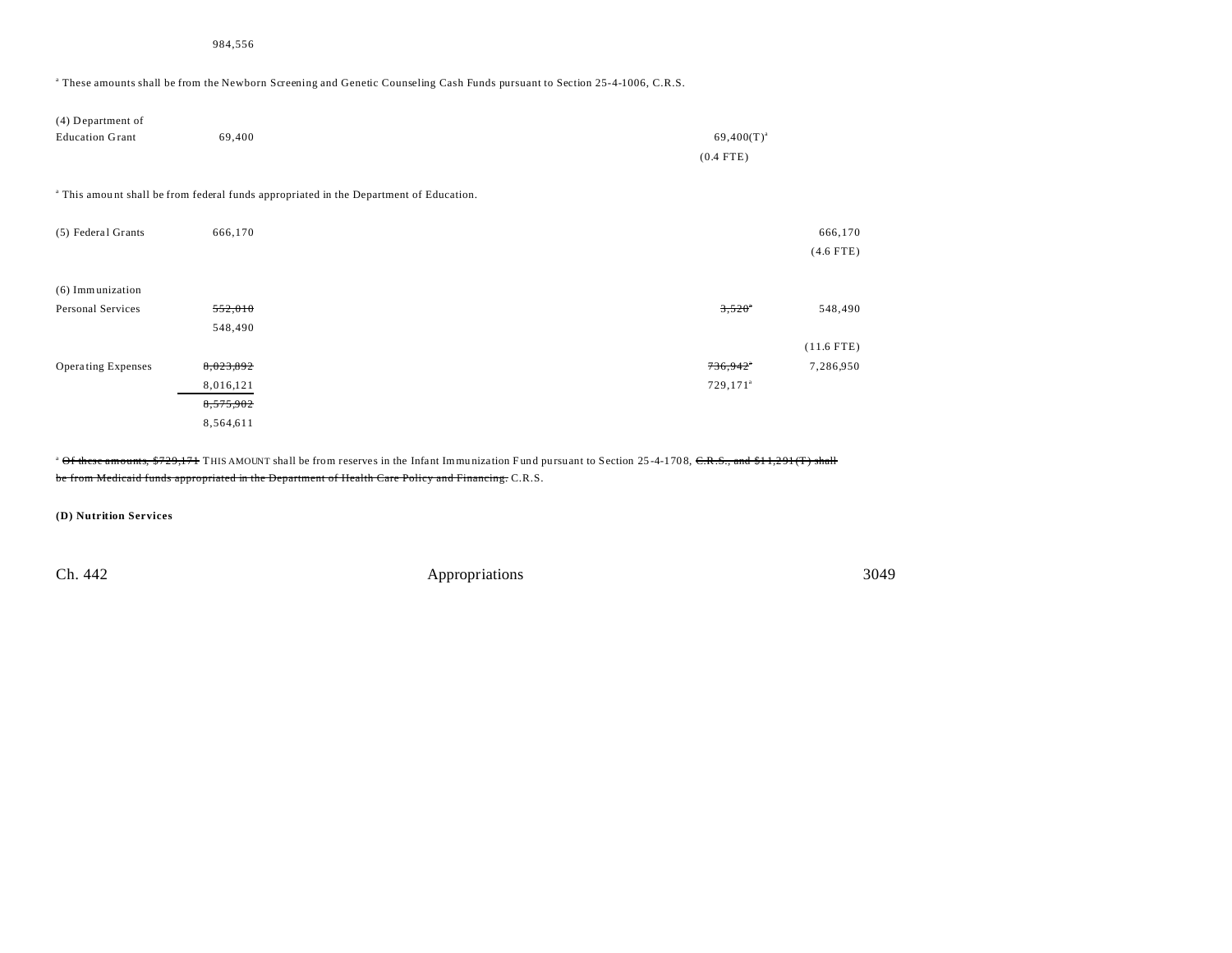| Ch. 442                                      |                           |              |                               | Appropriations                                  |                      |                                       | 3050                    |
|----------------------------------------------|---------------------------|--------------|-------------------------------|-------------------------------------------------|----------------------|---------------------------------------|-------------------------|
|                                              |                           |              |                               |                                                 | APPROPRIATION FROM   |                                       |                         |
|                                              | ITEM &<br><b>SUBTOTAL</b> | <b>TOTAL</b> | <b>GENERAL</b><br><b>FUND</b> | <b>GENERAL</b><br>${\tt FUND}$<br><b>EXEMPT</b> | CASH<br><b>FUNDS</b> | CASH<br><b>FUNDS</b><br><b>EXEMPT</b> | FEDERAL<br><b>FUNDS</b> |
|                                              | \$                        | \$           | \$                            | \$                                              | \$                   | \$                                    | \$                      |
| Women, Infants, and<br>Children Supplemental |                           |              |                               |                                                 |                      |                                       |                         |
| Food Grant                                   | 52,644,309                |              |                               |                                                 |                      |                                       | 52,644,309              |
|                                              |                           |              |                               |                                                 |                      |                                       | $(20.6$ FTE)            |
| Child and Adult Care<br>Food Program         | 25,263,023                |              |                               |                                                 |                      |                                       | 25,263,023              |
|                                              | 77,907,332                |              |                               |                                                 |                      |                                       | $(12.8$ FTE)            |
| (E) New Federal<br>Grants                    | 200,000                   |              |                               |                                                 |                      |                                       | 200,000                 |
|                                              |                           |              |                               |                                                 |                      |                                       | $(1.6$ FTE)             |
|                                              |                           | 121,426,340  |                               |                                                 |                      |                                       |                         |
|                                              |                           | 119,242,221  |                               |                                                 |                      |                                       |                         |
| (11) HEALTH FACILITIES DIVISION              |                           |              |                               |                                                 |                      |                                       |                         |
| (A) Licensure                                |                           |              |                               |                                                 |                      |                                       |                         |
| (1) Health Facilities General Licensure      |                           |              |                               |                                                 |                      |                                       |                         |
| Personal Services                            | 345,614                   |              | 145,138                       |                                                 | $109, 210^{\circ}$   | $91,266^b$                            |                         |
|                                              | 269,644                   |              | 69,168                        |                                                 |                      |                                       |                         |
|                                              | $(6.8$ FTE)               |              |                               |                                                 |                      |                                       |                         |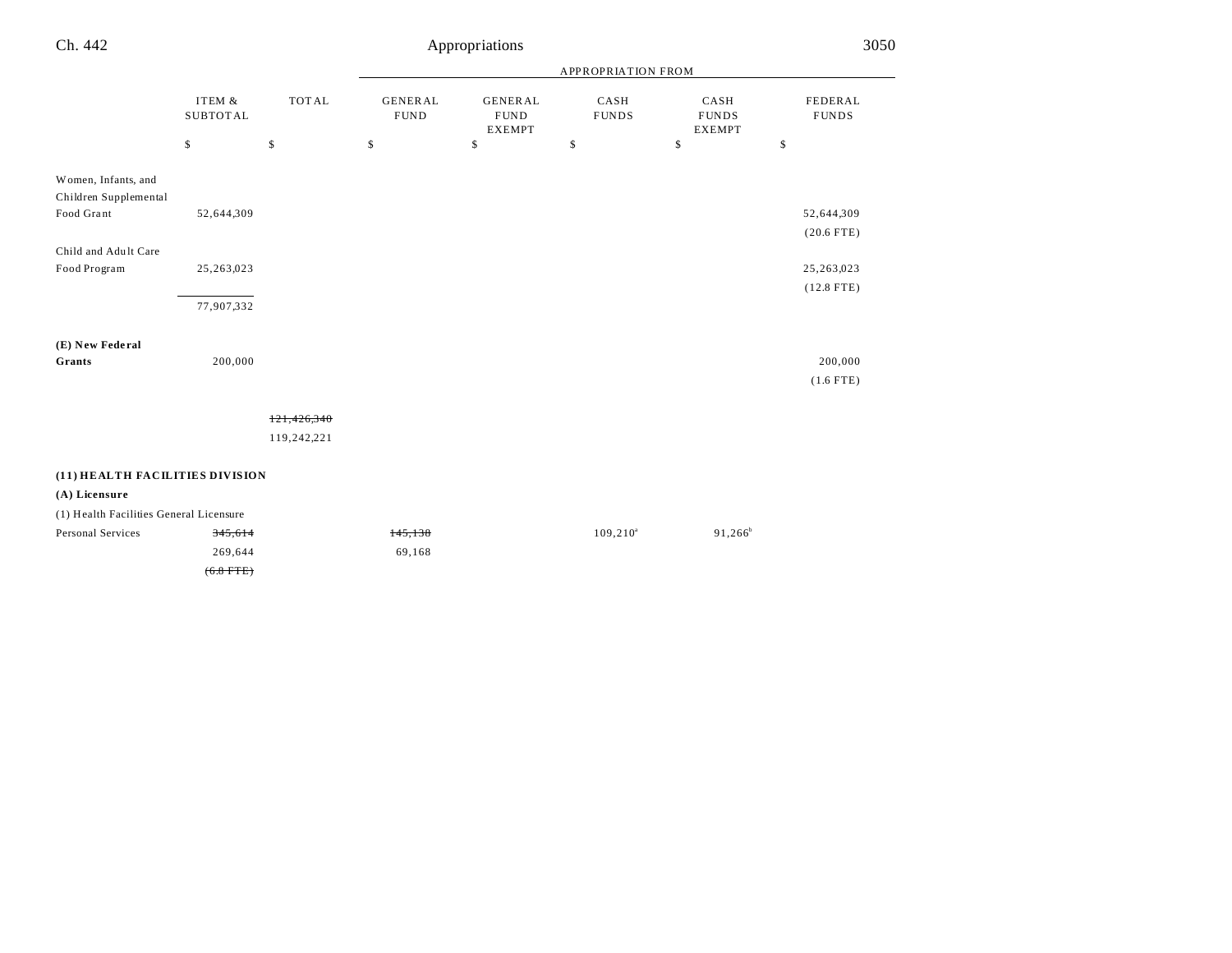|                           | $(6.0$ FTE) |                  |                    |
|---------------------------|-------------|------------------|--------------------|
| <b>Operating Expenses</b> | 4,180       | $4,180^a$        |                    |
| Indirect Cost             |             |                  |                    |
| Assessment                | 31,229      | $23,355^{\circ}$ | 7,874 <sup>b</sup> |
|                           | 381,023     |                  |                    |
|                           | 305,053     |                  |                    |

<sup>a</sup> Of these amounts, \$75,493 shall be from the Health Facilities General Licensure Cash Fund pursuant to Section 25-3-103.1, C.R.S., and \$61,252 shall be from various sources of ca sh funds.

<sup>b</sup> Of these amounts, \$89,506(T) shall be from Medicaid funds appropriated in the Department of Health Care Policy and Financing, and \$9,634 shall be from various exempt sou rces of ca sh funds.

#### (2) Personal Care Boarding Facilities

| Personal Services         | 371,548     | 217,548 | $143,316^a$      | $10,684^b$ |
|---------------------------|-------------|---------|------------------|------------|
|                           | $(6.3$ FTE) |         |                  |            |
| <b>Operating Expenses</b> | 22,435      | 16,869  | $5,566^{\circ}$  |            |
| Indirect Cost             |             |         |                  |            |
| Assessment                | 29,436      |         | $27,466^{\circ}$ | $1,970^b$  |
|                           | 423,419     |         |                  |            |

a These amounts shall be from the Personal Care Boarding Home Cash Fund pursuant to Section 25-27-107.5, C.R.S.

<sup>b</sup> These amounts shall be from reserves in the Personal Care Boarding Home Cash Fund pursuant to Section 25-27-107.5, C.R.S.

| (3) Medication Administration |             |                   |  |  |
|-------------------------------|-------------|-------------------|--|--|
| Personal Services             | 158,695     | $158,695^{\circ}$ |  |  |
|                               | $(0.9$ FTE) |                   |  |  |
| Operating Expenses            | 335         | $335^{\circ}$     |  |  |

| Ch. 442 | Appropriations | 3051 |
|---------|----------------|------|
|         |                |      |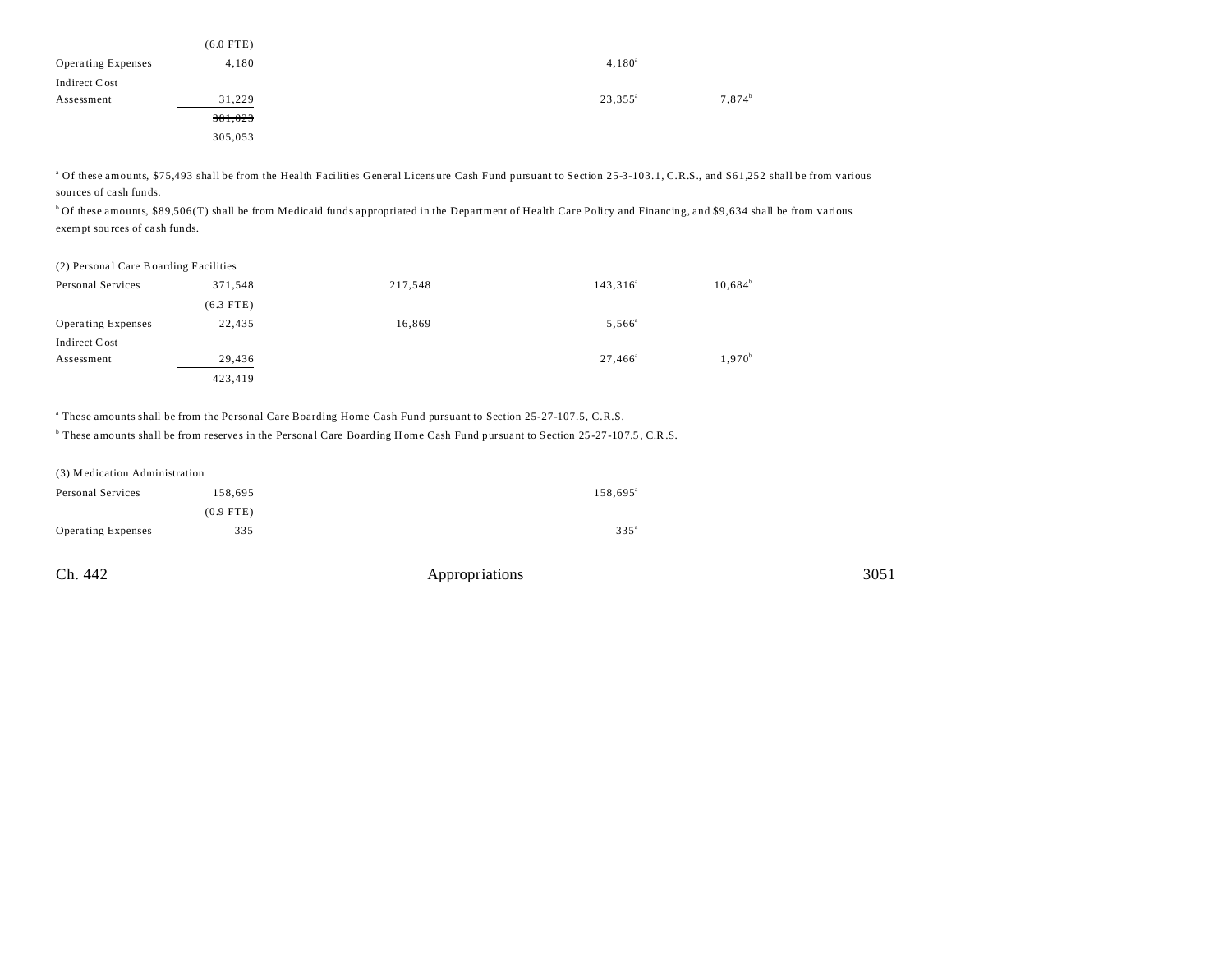| Ch. 442       |                    |       | Appropriations                |                                         |                      | 3052                                  |                         |
|---------------|--------------------|-------|-------------------------------|-----------------------------------------|----------------------|---------------------------------------|-------------------------|
|               |                    |       | <b>APPROPRIATION FROM</b>     |                                         |                      |                                       |                         |
|               | ITEM &<br>SUBTOTAL | TOTAL | <b>GENERAL</b><br><b>FUND</b> | GENERAL<br><b>FUND</b><br><b>EXEMPT</b> | CASH<br><b>FUNDS</b> | CASH<br><b>FUNDS</b><br><b>EXEMPT</b> | FEDERAL<br><b>FUNDS</b> |
|               | m<br>J.            | \$    | \$                            | \$                                      | ъ                    | \$                                    | D                       |
| Indirect Cost |                    |       |                               |                                         |                      |                                       |                         |
| Assessment    | 7,387              |       |                               |                                         | $7,387$ <sup>a</sup> |                                       |                         |
|               | 166,417            |       |                               |                                         |                      |                                       |                         |

a These amounts shall be from the Medication Administration Cash Fund pursuant to Section 25-1-107 (1) (ee) (V) (A), C.R.S.

#### **(B) M edicaid/M edicare Ce rtification Pro gram**

| Personal Services         | 5,366,425    | $2,950,241$ (T) <sup>*</sup> |
|---------------------------|--------------|------------------------------|
|                           | 5,332,381    | $2,916,197(T)^{a}$           |
|                           | $(92.8$ FTE) |                              |
| <b>Operating Expenses</b> | 553,648      | $225,763(T)^{a}$             |
| Indirect Cost             |              |                              |
| Assessment                | 1,060,546    | $535,951(T)^{a}$             |
|                           | 6,980,619    |                              |
|                           | 6,946,575    |                              |

a These amou nts shall be from Medicaid funds appropriated in the Department of Health Care Policy and Financing.

# 7,951,478

7,841,464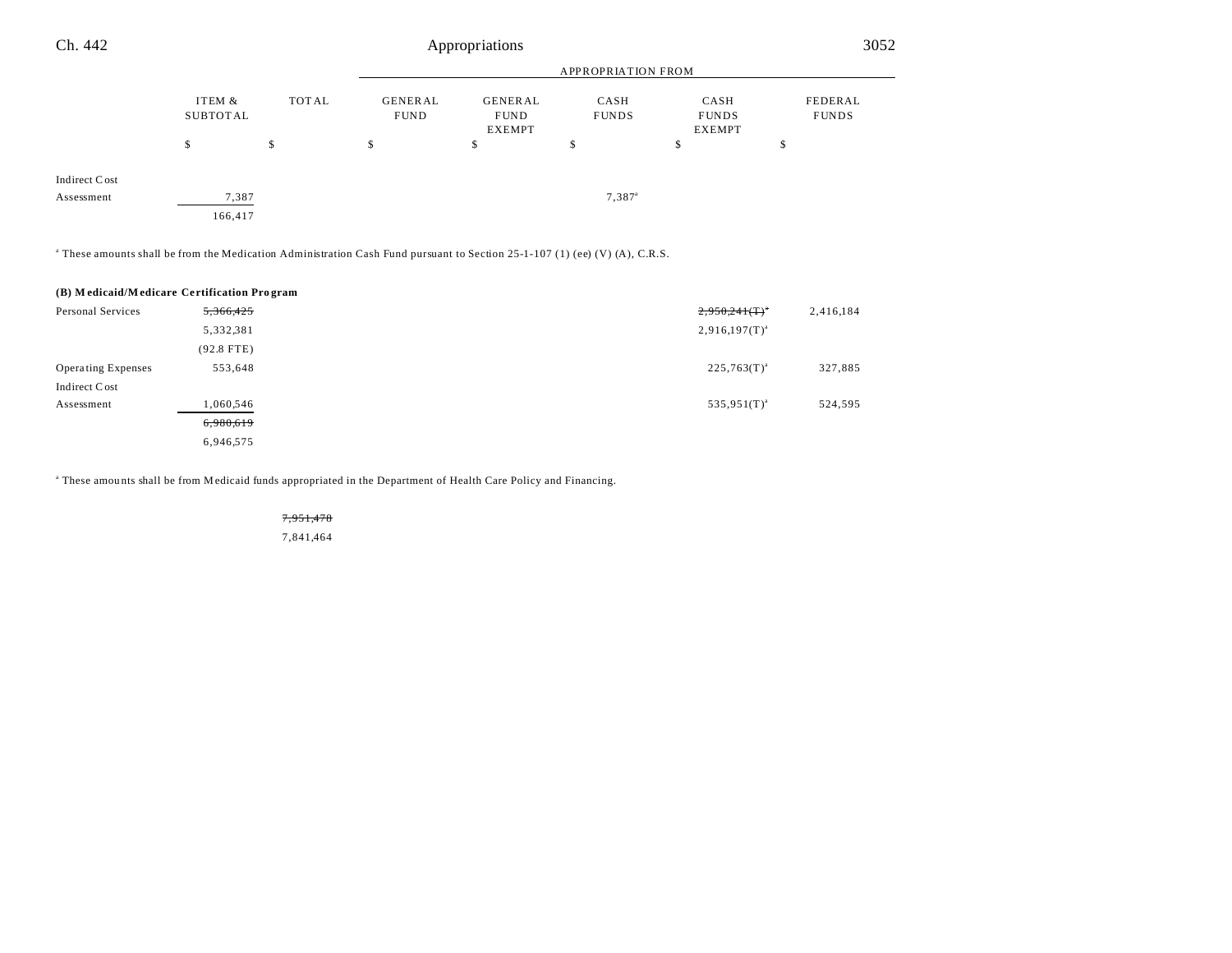## **(12) HEALTH PROMOTION AND DISEASE PREVENTION**

## **(A) Emergency M edical Services and Injury**

| (1) Program and Administration |           |              |                      |
|--------------------------------|-----------|--------------|----------------------|
| Personal Services              | 764,762   |              | 764,762 <sup>a</sup> |
|                                |           | $(11.0$ FTE) |                      |
| <b>Operating Expenses</b>      | 57,405    |              | $57,405^{\circ}$     |
| Indirect Cost                  |           |              |                      |
| Assessment                     | 282,832   | $62,004^b$   | $216,312^a$<br>4,516 |
|                                | 1,104,999 |              |                      |

a These amounts shall be from the Emergency Medical Services Account in the Highway Users Tax Fund pursuant to Section 25-3.5-603, C.R.S. This amount shall be from the Trauma System Cash Fund pursuant to Section 25-3.5-705, C.R.S.

| 950,817                                                                                                                                            | 950,817 <sup>a</sup>                                                                                                                                                                  |  |  |
|----------------------------------------------------------------------------------------------------------------------------------------------------|---------------------------------------------------------------------------------------------------------------------------------------------------------------------------------------|--|--|
|                                                                                                                                                    |                                                                                                                                                                                       |  |  |
|                                                                                                                                                    |                                                                                                                                                                                       |  |  |
| 2,762,976                                                                                                                                          | 2,762,976 <sup>a</sup>                                                                                                                                                                |  |  |
| <sup>a</sup> This amount shall be from the Emergency Medical Services Account in the Highway Users Tax Fund pursuant to Section 25-3.5-603, C.R.S. |                                                                                                                                                                                       |  |  |
|                                                                                                                                                    |                                                                                                                                                                                       |  |  |
| 355,549                                                                                                                                            | 355,549 <sup>a</sup>                                                                                                                                                                  |  |  |
|                                                                                                                                                    | $(2.1$ FTE)                                                                                                                                                                           |  |  |
|                                                                                                                                                    | <sup>a</sup> This amount shall be from the Emergency Medical Services Account in the Highway Users Tax Fund pursuant to Section 25-3.5-603, C.R.S.<br>(4) Trauma Facility Designation |  |  |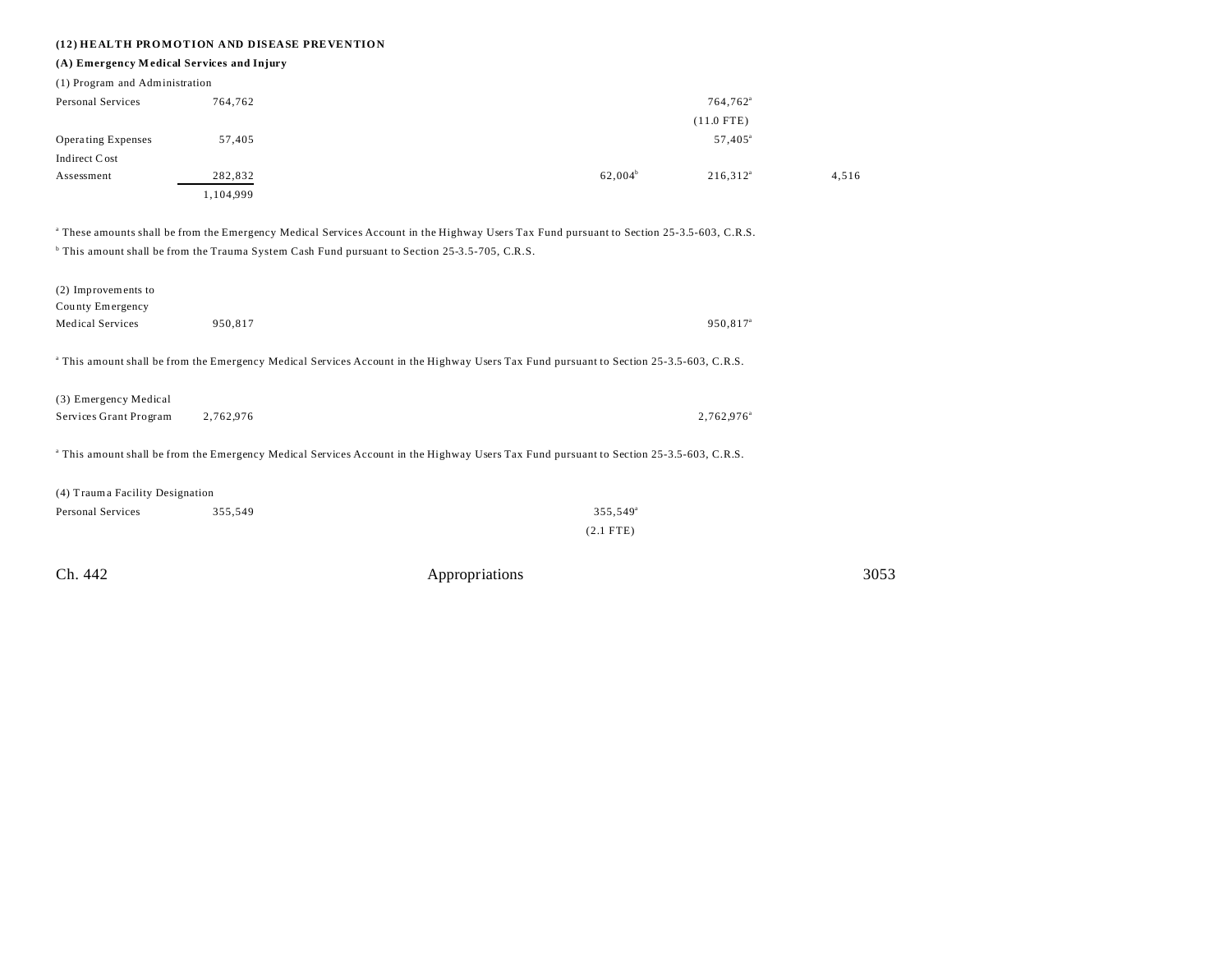| Ch. 442                                                                                                                                            |                            |              |                               | Appropriations                                 |                       |                                       | 3054                    |
|----------------------------------------------------------------------------------------------------------------------------------------------------|----------------------------|--------------|-------------------------------|------------------------------------------------|-----------------------|---------------------------------------|-------------------------|
|                                                                                                                                                    |                            |              |                               |                                                | APPROPRIATION FROM    |                                       |                         |
|                                                                                                                                                    | ITEM &<br>${\tt SUBTOTAL}$ | <b>TOTAL</b> | <b>GENERAL</b><br><b>FUND</b> | <b>GENERAL</b><br><b>FUND</b><br><b>EXEMPT</b> | CASH<br><b>FUNDS</b>  | CASH<br><b>FUNDS</b><br><b>EXEMPT</b> | FEDERAL<br><b>FUNDS</b> |
|                                                                                                                                                    | \$                         | \$           | \$                            | \$                                             | \$                    | \$                                    | \$                      |
| Operating Expenses                                                                                                                                 | 24,439<br>379,988          |              |                               |                                                | $24,439$ <sup>a</sup> |                                       |                         |
| <sup>a</sup> These amounts shall be from the Trauma System Cash Fund pursuant to Section 25-3.5-705, C.R.S.                                        |                            |              |                               |                                                |                       |                                       |                         |
| (5) Federal Grants                                                                                                                                 | 68,638                     |              |                               |                                                |                       |                                       | 68,638                  |
| $(6)$ EMS<br>Telecommunication<br>Support                                                                                                          | 67,756                     |              |                               |                                                |                       | $67,756(T)^{a}$                       |                         |
| <sup>a</sup> This amount shall be from the Emergency Medical Services Account in the Highway Users Tax Fund pursuant to Section 25-3.5-603, C.R.S. |                            |              |                               |                                                |                       |                                       |                         |
| (7) Poison Control                                                                                                                                 | 1,215,079<br>1,093,571     |              | 1,215,079<br>1,093,571        |                                                |                       |                                       |                         |
| [formerly Part $V(5)$ ]                                                                                                                            |                            |              |                               |                                                |                       |                                       |                         |
| (B) Prevention Programs                                                                                                                            |                            |              |                               |                                                |                       |                                       |                         |
| (1) Programs and Administration                                                                                                                    |                            |              |                               |                                                |                       |                                       |                         |
| <b>Personal Services</b>                                                                                                                           | 915,513<br>902,263         |              | 126,188<br>112,938            |                                                |                       |                                       | 789,325                 |
|                                                                                                                                                    |                            |              |                               |                                                |                       |                                       |                         |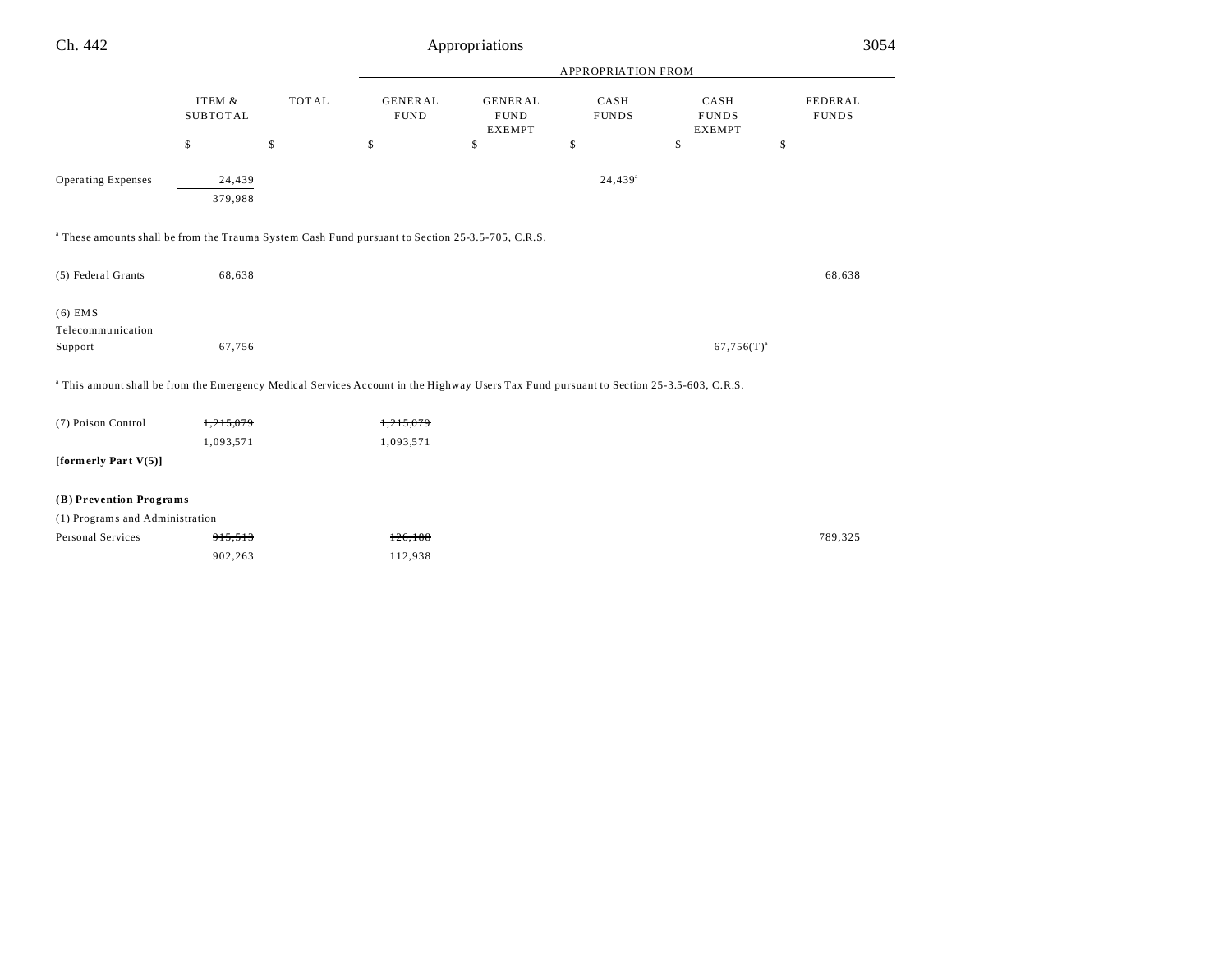|                           |           | $(2.0$ FTE) |                     | $(11.7$ FTE) |
|---------------------------|-----------|-------------|---------------------|--------------|
| <b>Operating Expenses</b> | 664,853   |             |                     | 664,853      |
| Indirect Cost             |           |             |                     |              |
| Assessment                | 1,062,993 |             | 69,494              | 993,499      |
|                           | 1,061,861 |             | 68,362 <sup>a</sup> |              |
|                           | 2,643,359 |             |                     |              |
|                           | 2,628,977 |             |                     |              |

<sup>a</sup> This amount shall be from various exempt sources of cash funds.

| (2) Cancer Registry       |         |             |             |
|---------------------------|---------|-------------|-------------|
| Personal Services         | 535,731 | 191,711     | 344,020     |
|                           | 516,668 | 172,648     |             |
|                           |         | $(2.0$ FTE) | $(8.0$ FTE) |
| <b>Operating Expenses</b> | 71,626  | 38,785      | 32,841      |
|                           | 62,689  | 29,848      |             |
|                           | 607,357 |             |             |
|                           | 579,357 |             |             |
|                           |         |             |             |
| (3) Chronic Disease and   |         |             |             |
| <b>Cancer Prevention</b>  |         |             |             |

| Grants <sup>207</sup> | 5, 127, 293 | $8,000^{\circ}$ | 5,119,293    |
|-----------------------|-------------|-----------------|--------------|
|                       |             |                 | $(33.8$ FTE) |

a This amount shall be from donations and grants received by the Breast Cancer Screening Fund pursuant to Section 25-4-1503, C.R.S.

| (4) Suicide Prevention | 298,167 | 298,167        |      |
|------------------------|---------|----------------|------|
| Ch. 442                |         | Appropriations | 3055 |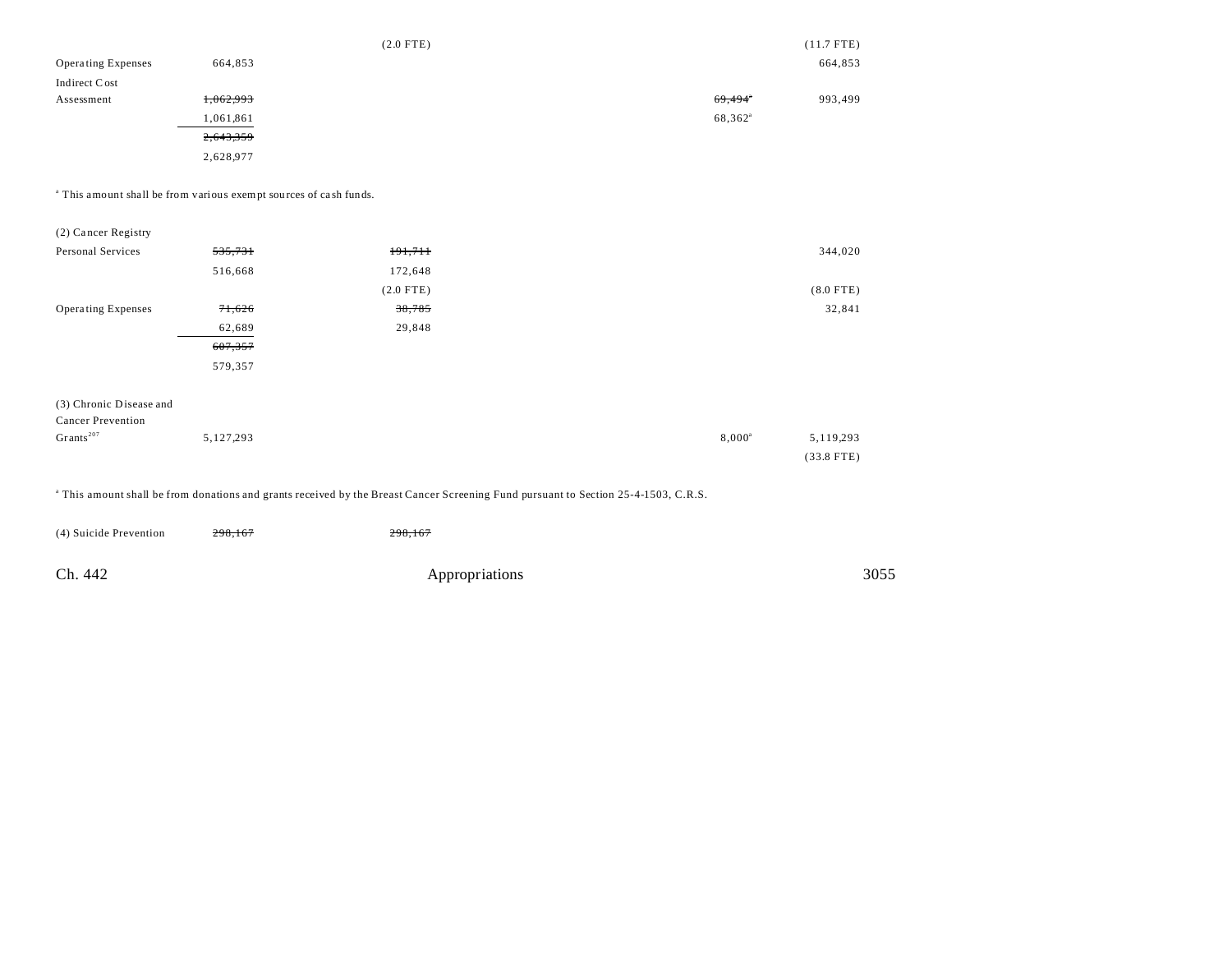|                                      |                           |              | APPROPRIATION FROM            |                                                |                      |                                       |                         |  |  |
|--------------------------------------|---------------------------|--------------|-------------------------------|------------------------------------------------|----------------------|---------------------------------------|-------------------------|--|--|
|                                      | ITEM &<br><b>SUBTOTAL</b> | <b>TOTAL</b> | <b>GENERAL</b><br><b>FUND</b> | <b>GENERAL</b><br><b>FUND</b><br><b>EXEMPT</b> | CASH<br><b>FUNDS</b> | CASH<br><b>FUNDS</b><br><b>EXEMPT</b> | FEDERAL<br><b>FUNDS</b> |  |  |
|                                      | \$                        | \$           | \$                            | \$                                             | \$                   | \$                                    | \$                      |  |  |
|                                      | 268,350                   |              | 268,350<br>$(2.0$ FTE)        |                                                |                      |                                       |                         |  |  |
| (5) Tobacco Education and Prevention |                           |              |                               |                                                |                      |                                       |                         |  |  |
| Personal Services                    | 601,498                   |              |                               |                                                |                      | $601,498^{\circ}$                     |                         |  |  |
|                                      |                           |              |                               |                                                |                      | $(7.2$ FTE)                           |                         |  |  |
| <b>Operating Expenses</b>            | 44,998                    |              |                               |                                                |                      | $44,998^{\circ}$                      |                         |  |  |
| Tobacco Program Fund                 | 14,847,618                |              |                               |                                                |                      | $14,847,618^b$                        |                         |  |  |
| Tobacco Cessation and                |                           |              |                               |                                                |                      |                                       |                         |  |  |
| Prevention Grants                    | 14,201,122                |              |                               |                                                |                      | $14,201,122^a$                        |                         |  |  |
| American Legacy                      |                           |              |                               |                                                |                      |                                       |                         |  |  |
| Foundation Tobacco                   |                           |              |                               |                                                |                      |                                       |                         |  |  |
| Grant                                | 667,966                   |              |                               |                                                |                      | 667,966 <sup>c</sup>                  |                         |  |  |
|                                      |                           |              |                               |                                                |                      | $(4.5$ FTE)                           |                         |  |  |
|                                      | 30,363,202                |              |                               |                                                |                      |                                       |                         |  |  |

a These amounts shall be from the Tobacco Program Fund created in Section 25-3.5-807, C.R.S.

<sup>b</sup> This amount shall be from the Tobacco Litigation Settlement Cash Fund created in Section 24-22-115, C.R.S., pursuant to Section 24-75-1104 (1) (d), C.R.S.

<sup>c</sup> This amount shall be from the American Legacy Foundation.

**(C) N ew Fede ral**

**Grants** 2,187,500 2,187,500 2,187,500 2,187,500 2,187,500 2,187,500 2,187,500 2,187,500 2,187,500 2,187,500 2,187,500 2,187,500 2,187,500 2,187,500 2,187,500 2,187,500 2,187,500 2,187,500 2,187,500 2,187,500 2,187,500 2,1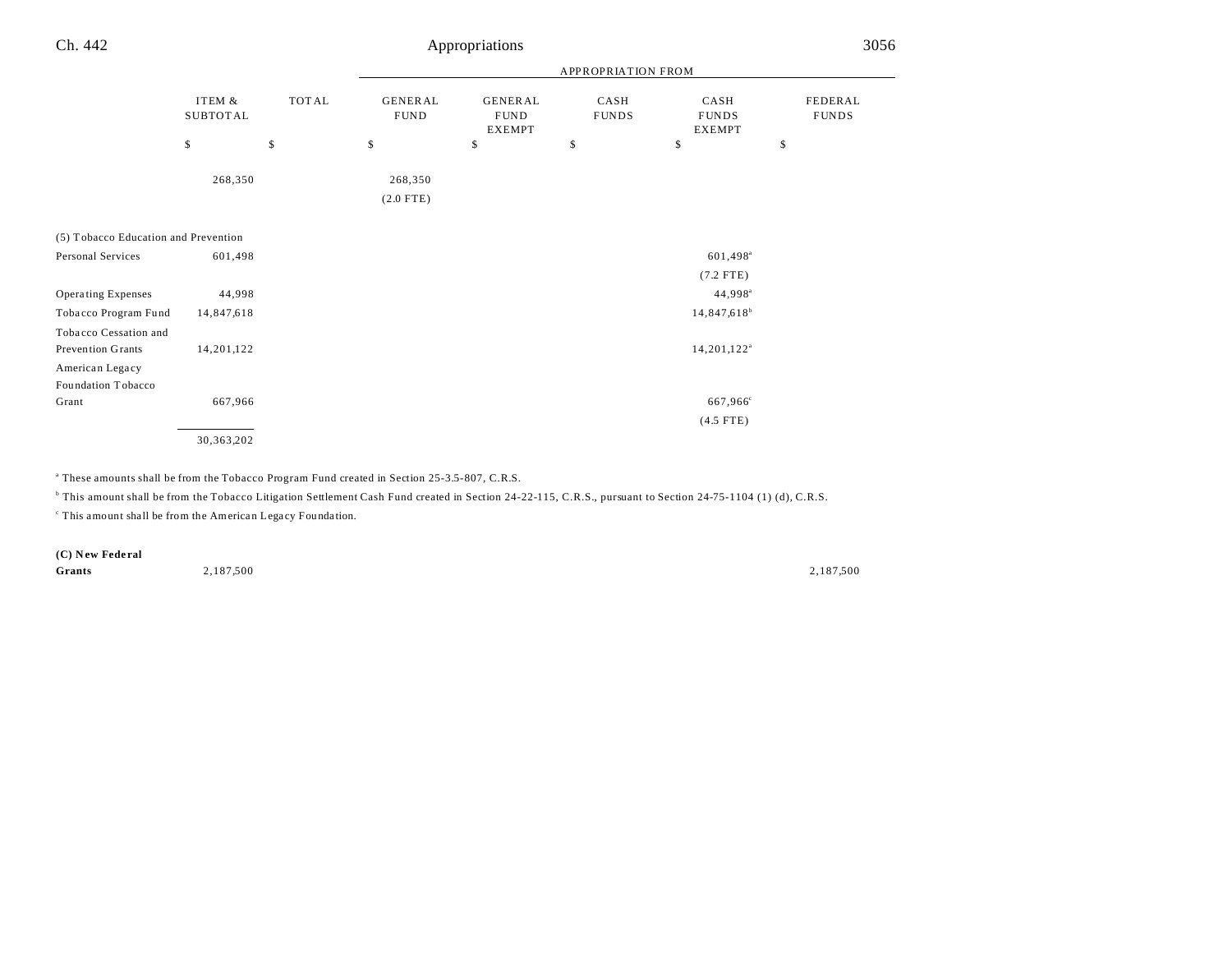| (D) Women's Health - Family Planning <sup>208</sup> |           |             |                            |
|-----------------------------------------------------|-----------|-------------|----------------------------|
| Personal Services                                   | 412,864   | 396,780     | $16,084(T)^{a}$            |
|                                                     |           | $(6.4$ FTE) | $(0.3$ FTE)                |
| <b>Operating Expenses</b>                           | 138,945   | 93,385      | $45,560(T)^{a}$            |
|                                                     | 113,915   | 68,355      |                            |
| Purchase of Services <sup>209,</sup>                |           |             |                            |
| 210                                                 | 3,545,150 | 1,312,073   | $71,613(T)^*$<br>2,161,464 |
|                                                     | 3,420,990 | 1,194,235   | $65,291(T)^{a}$            |
| Federal Grants                                      | 32,585    |             | 32,585                     |
|                                                     |           |             | $(0.6$ FTE)                |
|                                                     | 4,129,544 |             |                            |
|                                                     | 3,980,354 |             |                            |

a These amou nts shall be from Medicaid funds appropriated in the Department of Health Care Policy and Financing.

| (E) Rural - Primary Care |           |                |             |             |
|--------------------------|-----------|----------------|-------------|-------------|
| State Dental Loan        |           |                |             |             |
| Repayment Fund           | 200,000   |                | $200,000^a$ |             |
| Dental Programs          | 872,287   | 622,343        | $188,038^b$ | 61,906      |
|                          | 785,103   | 535,159        |             |             |
|                          |           | $(0.8$ FTE)    | $(0.2$ FTE) | $(1.0$ FTE) |
| Federal Grants           | 312,309   |                |             | 312,309     |
|                          |           |                |             | $(2.5$ FTE) |
|                          | 1,384,596 |                |             |             |
|                          | 1,297,412 |                |             |             |
|                          |           |                |             |             |
| Ch. 442                  |           | Appropriations |             | 3057        |

## (3.7 FTE)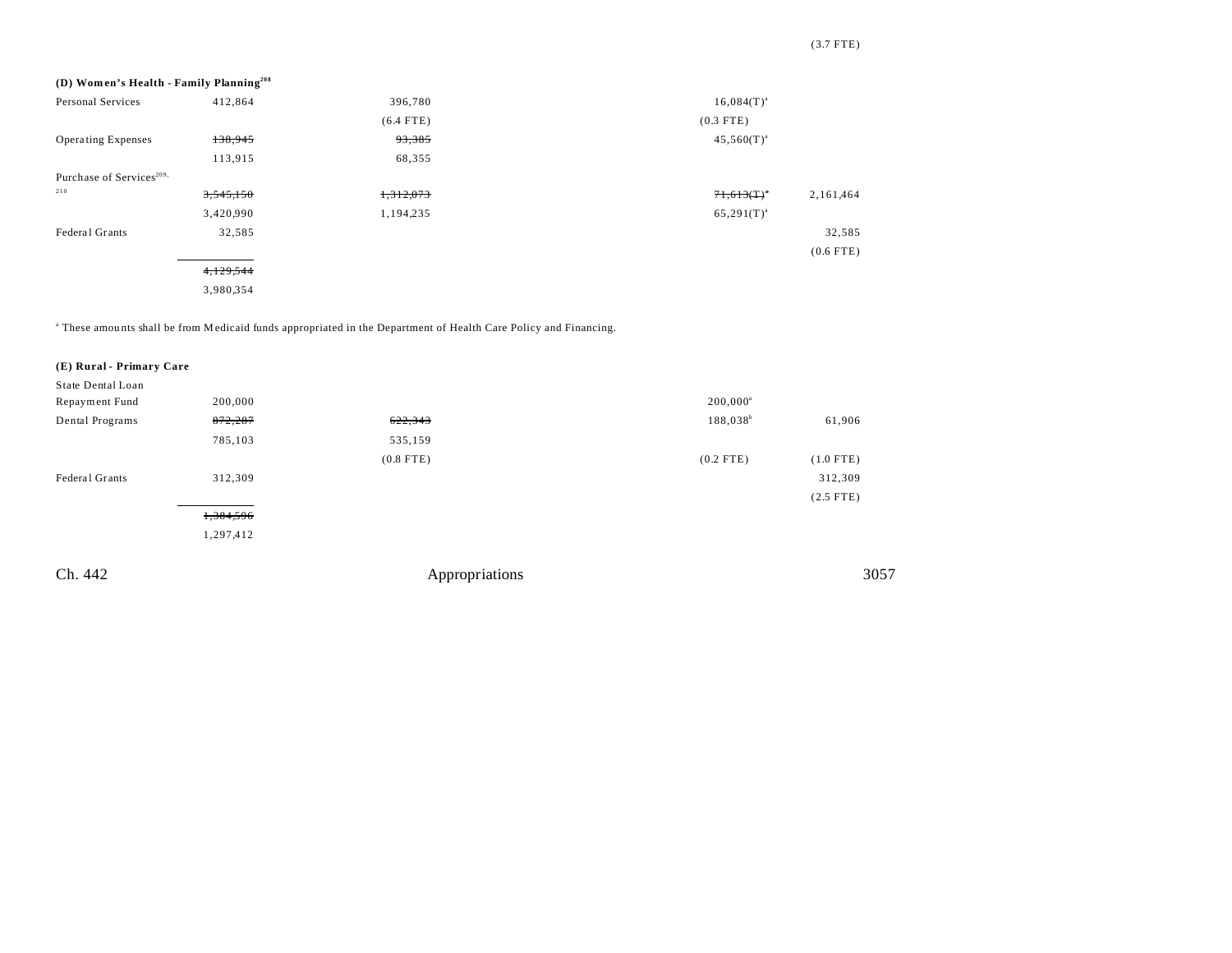| Ch. 442 | Appropriations | 3058 |
|---------|----------------|------|
|---------|----------------|------|

 $\begin{array}{ccccccccccc} \text{\$} & & & \text{\$} & & \text{\$} & & \text{\$} & & \text{\$} & \text{\$} & \text{\$} & \text{\$} & \text{\$} & \text{\$} & \text{\$} & \text{\$} & \text{\$} & \text{\$} & \text{\$} & \text{\$} & \text{\$} & \text{\$} & \text{\$} & \text{\$} & \text{\$} & \text{\$} & \text{\$} & \text{\$} & \text{\$} & \text{\$} & \text{\$} & \text{\$} & \text{\$} & \text{\$} & \text{\$} & \text{\$} & \text{\$} & \text{\$} & \text$ 

|                    |       | APPROPRIATION FROM            |                                                |                      |                                       |                         |
|--------------------|-------|-------------------------------|------------------------------------------------|----------------------|---------------------------------------|-------------------------|
| ITEM &<br>SUBTOTAL | TOTAL | <b>GENERAL</b><br><b>FUND</b> | <b>GENERAL</b><br><b>FUND</b><br><b>EXEMPT</b> | CASH<br><b>FUNDS</b> | CASH<br><b>FUNDS</b><br><b>EXEMPT</b> | FEDERAL<br><b>FUNDS</b> |

<sup>a</sup>This amount shall be from the Tobacco Litigation Settlement Cash Fund created in Section 24-22-115, C.R.S., pursuant to Section 24-75-1104 (1) (b.5), C.R.S. <sup>b</sup>This amount shall be from the State Dental Loan Repayment Fund created in Section 25-23-104, C.R.S.

|                                                 | 53,291,271<br>52,861,190 |                           |              |                 |               |
|-------------------------------------------------|--------------------------|---------------------------|--------------|-----------------|---------------|
| <b>TOTALS PART XVI</b><br>(PUBLIC HEALTH<br>AND |                          |                           |              |                 |               |
| ENVIRONMENT) <sup>5, 6</sup>                    | \$283,792,003            | \$21,558.923"             | \$24,918,695 | \$82,560,331    | \$154,754,054 |
|                                                 | \$285,631,904            | \$16,816,889 <sup>a</sup> | \$25,764,834 | $$80,973,261^b$ | \$162,076,920 |

<sup>a</sup> Of this amount, \$259,090 \$244,902 is exempt from the statutory limit on state General Fund appropriations pursuant to Section 24-75-201.1 (1) (a) (III) (B),C.R.S. <sup>b</sup> Of this amount,  $\frac{$22,901,276}{$22,845,726}$  contains a (T) notation.

**FOOTNOTES** -- The following statements are referenced to the numbered footnotes throughout section 2.

6 All Departments, Totals -- The General Assembly requests that copies of all reports requested in other footnotes contained in this act be delivered to the Joint Budget Committee and the majority and minority leadership in each

<sup>5</sup> (Governor lined through this provision. See L. 2002, p. 3034.)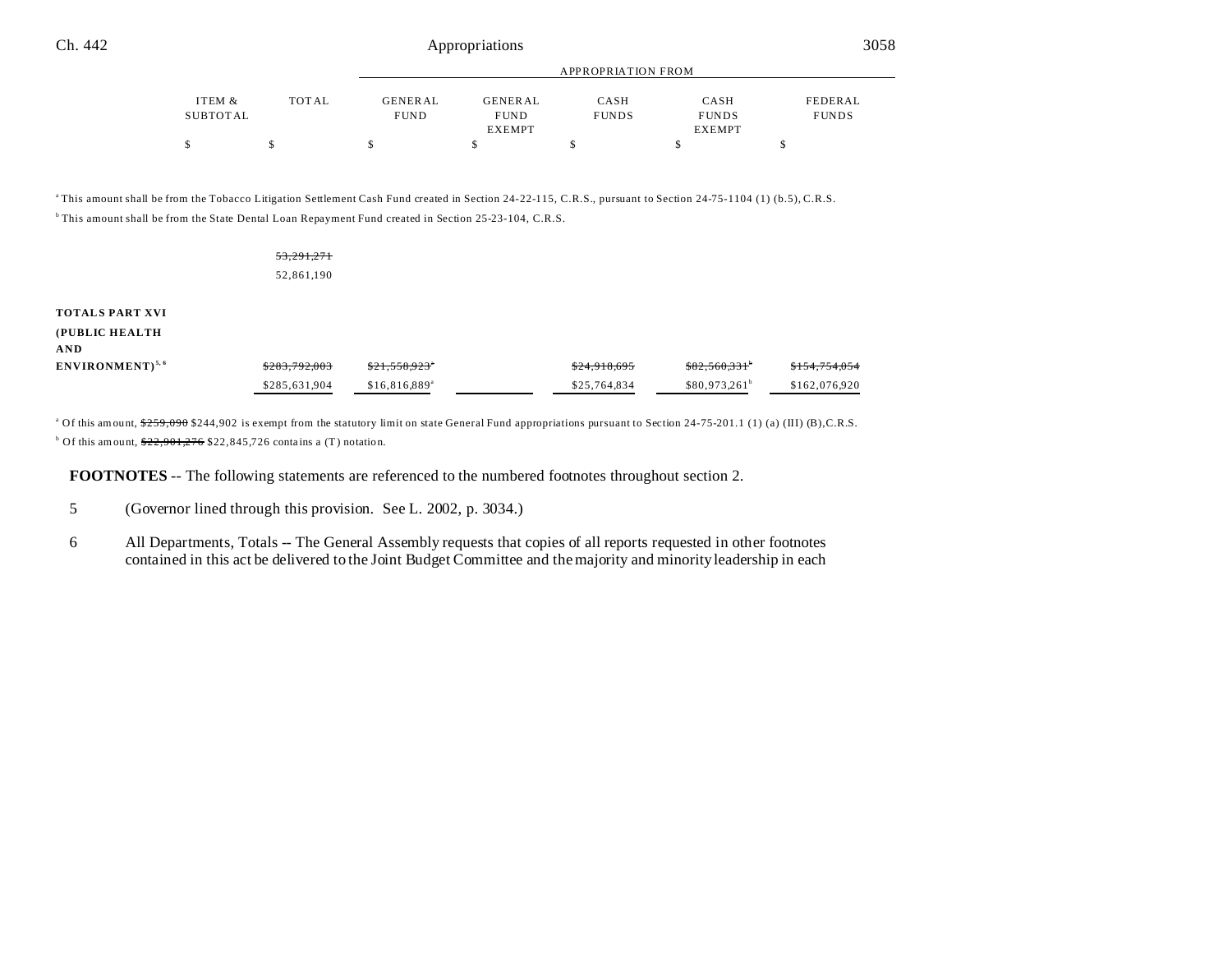house of the General Assembly. Each principal department of the state shall produce its rules in an electronic format that is suitable for public access through electronic means. Such rules in such format shall be submitted to the Office of Legislative Legal Services for publishing on the Internet. It is the intent of the General Assembly that this be done within existing resources.

- 169 (Governor lined through this provision. See L. 2002, p. 3069.)
- 196 (Governor lined through this provision. See L. 2002, p. 3077.)
- 197 (Governor lined through this provision. See L. 2002, p. 3078.)
- 198 (Governor lined through this provision. See L. 2002, p. 3078.)
- 199 Department of Public Health and Environment, Center for Health and Environmental Information, Information Technology Services, Information Technology Asset Maintenance -- The department is requested to prepare a detailed inventory of desktop and laptop computers for each of the department's organizational units. The report should also include the expenses, by line item, by fund source, that were used to pay for computer replacements in FY 2000-01 and in FY 2001-02. Further, the report should summarize a strategy and associated costs for consolidating all computer replacements within an annual appropriation to this line item. Summarized costs should include recommended reductions in other lines that correspond to the annual need for those lines. The Department is requested to provide this report to the Joint Budget Committee by October 1, 2002.
- 200 Department of Public Health and Environment, Air Quality Control Division; and Water Quality Control Division -- The Department is requested to provide the Joint Budget Committee with quarterly revenue and expenditure reports for all activities relating to the regulation of hog farms in accordance with Amendment 14, approved by voters statewide at the 1998 General Election. The first quarterly report should be submitted on or before July 15, 2002, for the immediately preceding three months. Subsequent quarterly reports should be submitted on or before October 15, January 15, and April 15. These reports should compare projected to actual revenues, projected and actual expenditures, and include workload data relevant to expenditures and FTE. The Department is also requested to submit recommendations regarding any statutory changes needed to improve this program.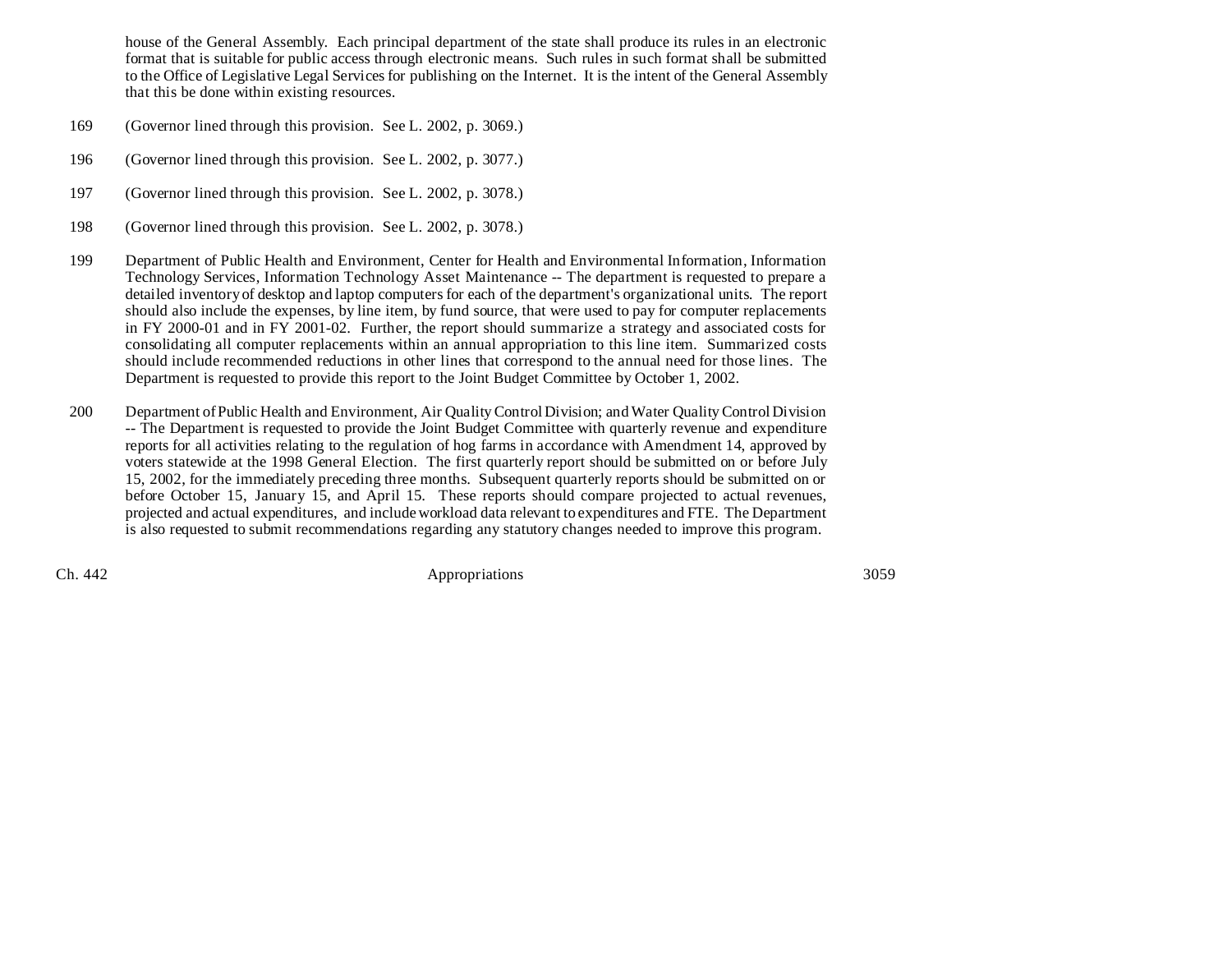- 201 (Governor lined through this provision. See L. 2002, p. 3078.)
- 202 Department of Public Health and Environment, Disease Control and Environmental Epidemiology Division, Special Purpose Disease Control Programs, Ryan White Act -- The Department is requested to provide reports to the Joint Budget Committee with regard to the AIDS drug assistance program. The first report should be submitted on or before July 20, 2002, for the immediately preceding four months. Subsequent reports should be submitted on October 20, 2002, January 20, 2003, and April 20, 2003. Reporting should include, but not be limited to: The total and average monthly number of clients served, with a description of the demographic profile of the client population; the total and average monthly costs to provide pharmaceutical products to those clients; a listing of the pharmaceuticals on the formulary, the manufacturer of each product, and the respective average price for a month's supply of each product; the total amount of available funds, including state general fund support, federal Title I and Title II support; and any other source as appropriate.
- 203 (Governor lined through this provision. See L. 2002, p. 3079.)
- 204 Department of Public Health and Environment, Prevention and Intervention Services for Children and Youth, Tony Grampsas Youth Services Program, Prevention Services Programs -- It is the intent of the General Assembly that the Department require all program administrators at each level to account for revenues and expenditures for all state monies provided for community-based programs.
- 205 Department of Public Health and Environment, Prevention and Intervention Services for Children and Youth, Tony Grampsas Youth Services Program, Prevention Services Programs -- The Department is requested to submit a report to the Joint Budget Committee on the Tony Grampsas Youth Services Program by November 1, 2002. This report should include the following information for FY 2001-02: (1) Number of applicant organizations and number of organizations receiving funding; (2) names of all applicants and amount applied for by each; (3) numbers of persons served each year; (4) characteristics of programs funded (e.g. program goals, characteristics of persons targeted, types of services provided, geographic locations of programs funded); (5) amount of grantee funding received from other sources administered by the State and from other non-State sources per dollar of Tony Grampsas Youth Services Program funding; and (6) general evaluation of program strengths and weaknesses and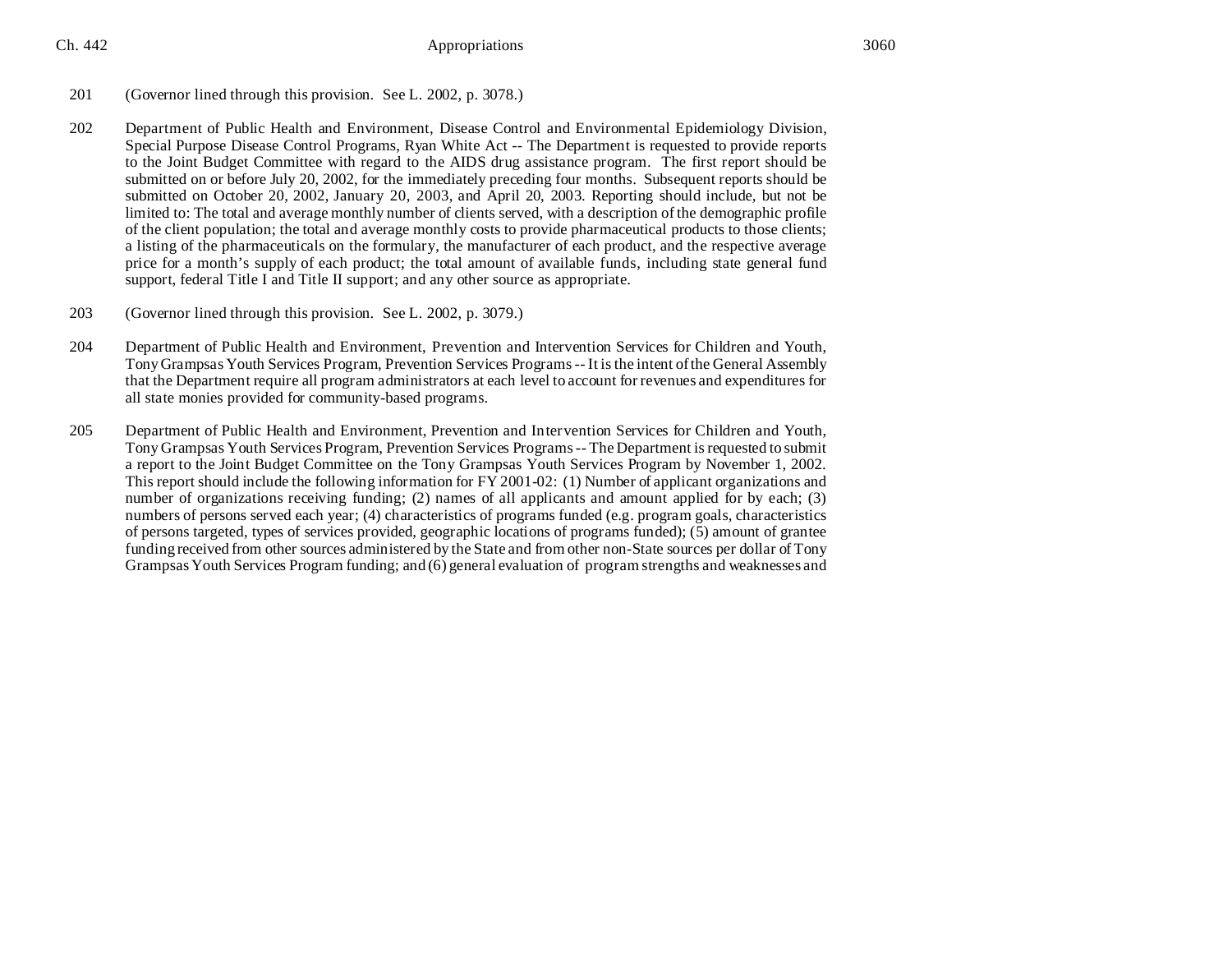any recommendations for statutory changes.

- 206 Department of Public Health and Environment, Prevention and Intervention Services for Children and Youth, Child, Adolescent, and School Health, Federal Grants -- The Department is requested to provide to the Joint Budget Committee, with its annual budget submission, a detailed plan explaining how federal Maternal Child Health Block Grant abstinence funds are to be used in state FY 2002-2003. This information should include, but is not limited to: the amount and duration of anticipated funding; list of grantees; intent and objectives of associated program(s); targeted program population, including a breakout by age group; and performance measures.
- 207 Department of Public Health and Environment, Health Promotion and Disease Prevention, Prevention Programs, Chronic Disease and Cancer Prevention Grants -- The General Assembly accepts no obligation to continue funding for these programs when federal funds are no longer available. Any match requirements for these federal grants are to be provided by non-state sources. The Department is responsible for documenting the sources of matching funds, which should be submitted to the Joint Budget Committee annually with its budget request, and which will serve as proof of the required state match for these federal dollars.
- 208 Department of Public Health and Environment, Health Promotion and Disease Prevention, Women's Health Family Planning -- Pursuant to Article V, Section 50, of the Colorado Constitution, no public funds shall be used by the State of Colorado, its agencies or political subdivisions to pay or otherwise reimburse, either directly or indirectly, any person, agency or facility for the performance of any induced abortion, provided however, that the General Assembly, by specific bill, may authorize and appropriate funds to be used for those medical services necessary to prevent the death of either a pregnant woman or her unborn child under circumstances where every reasonable effort is made to preserve the life of each.
- 209 (Governor lined through this provision. See L. 2002, p. 3079.)
- 210 (Governor lined through this provision. See L. 2002, p. 3079.)